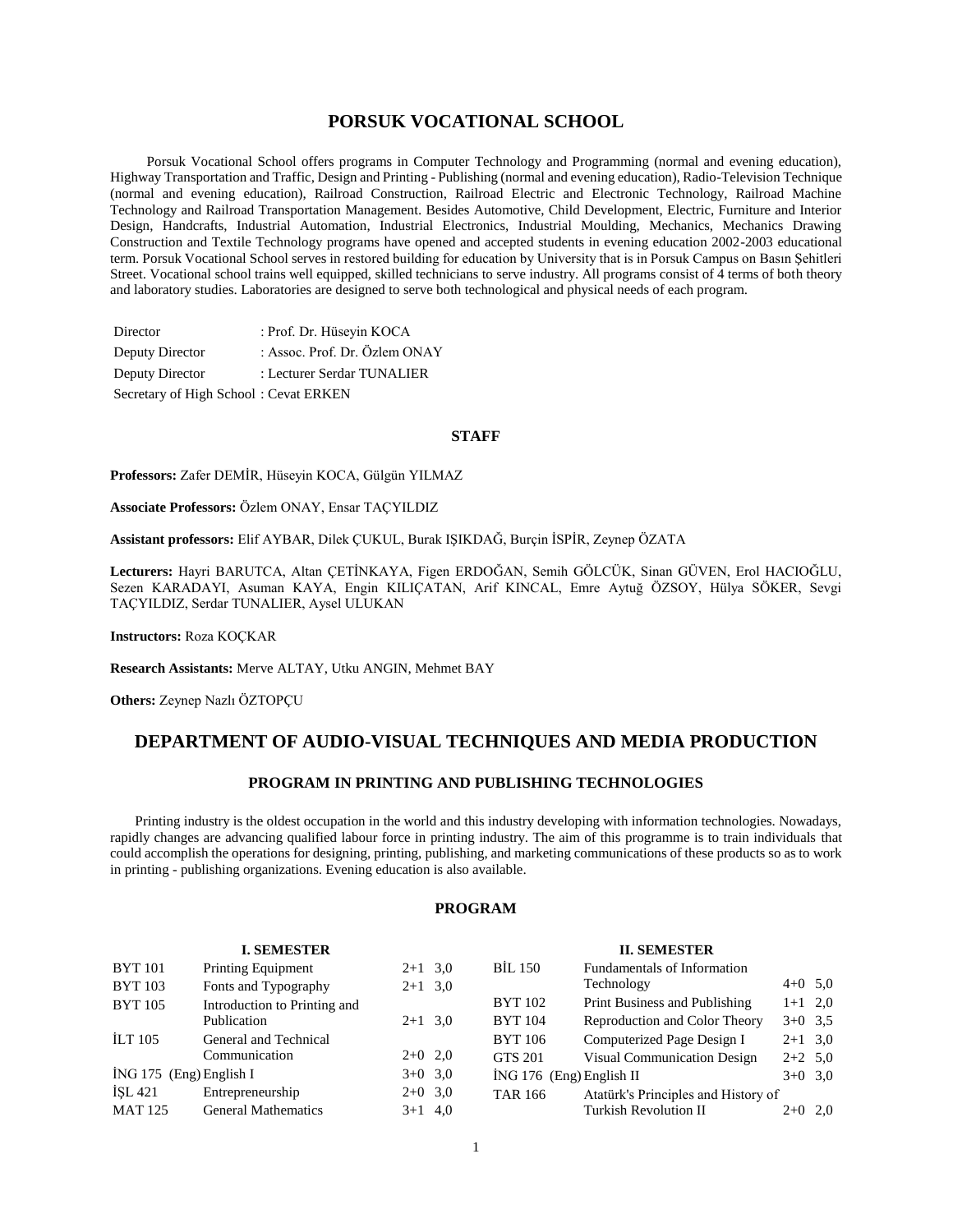| <b>SAN 111</b> | Fundamental Art Education I         | $3+0$ 3,0 |      |
|----------------|-------------------------------------|-----------|------|
| <b>TAR 165</b> | Atatürk's Principles and History of |           |      |
|                | <b>Turkish Revolution I</b>         | $2+0$     | 2,0  |
| <b>TÜR 125</b> | Turkish Language I                  | $2+0$     | 2,0  |
|                | Elective Course (1)                 |           | 2,0  |
|                |                                     |           | 30,0 |
|                | <b>III. SEMESTER</b>                |           |      |
|                | BYT 201 (Eng) Technical English     | $3+0$ 3,0 |      |
| <b>BYT 203</b> | Desktop Publishing                  | $2+2$ 3.0 |      |
| <b>BYT 205</b> | Binding and Cardboard Packing       |           |      |
|                | Production                          | $2+2$ 4,0 |      |
| <b>BYT 207</b> | <b>Offset Printing Technology</b>   | $2 + 2$   | 4,0  |
| <b>BYT 209</b> | <b>Cost Calculation</b>             | $2+2$ 3,0 |      |
| <b>BYT 211</b> | Computerized Page Design II         | $2+2$ 4,0 |      |
|                | Departmental Elective Courses       |           |      |
|                | (2)                                 |           | 6,0  |
|                | Elective Course (1)                 |           | 3,0  |
|                |                                     |           | 30,0 |
|                |                                     |           |      |

#### **DEPARTMENTAL ELECTIVE COURSES**

| BYT 213 Total Quality Management in Printing |           |  |
|----------------------------------------------|-----------|--|
| Industry                                     | $2+2$ 3.0 |  |
| BYT 214 Information Technology in Printing   |           |  |
| Industry                                     | $2+2$ 3.0 |  |
| BYT 215 Product Planning and Management in   |           |  |
| Printing Industry                            | $2+2$ 3.0 |  |
| BYT 217 Web Publishing                       | $2+2$ 3.0 |  |
| ETK 211 Professional Ethics                  | $2+0$ 3,0 |  |
|                                              |           |  |

| <b>TRS 102</b> | <b>Technical Drawing</b> | $2+2$ 4.5 |  |
|----------------|--------------------------|-----------|--|
| TÜR 126        | Turkish Language II      | $2+0$ 2.0 |  |
|                |                          |           |  |

 $\frac{1}{30.0}$ 

# **IV. SEMESTER**

| <b>BYT 202</b> | Digital Printing Technology          | $2+2$ 4,0 |     |
|----------------|--------------------------------------|-----------|-----|
| <b>BYT 204</b> | <b>Production Qaulity Management</b> |           |     |
|                | <b>Systems</b>                       | $2+0$     | 3,0 |
| <b>BYT 206</b> | Marketing and Advertising Practices  | $2 + 1$   | 3,0 |
| <b>BYT 208</b> | Project                              | $2+2$ 4.0 |     |
| <b>BYT 210</b> | <b>Other Printing Techniques</b>     | $3+1$     | 4,0 |
| <b>BYT 212</b> | Publishing Applications in Turkey    | $2 + 1$   | 3,0 |
| <b>GTS 217</b> | Computer Aided Graphic Design I      | $2+1$     | 3,0 |
|                | Departmental Elective Courses (2)    |           | 6,0 |
|                |                                      |           |     |

30,0

| FOT 107 Photography           | $2+1$ 3.0 |  |
|-------------------------------|-----------|--|
| TÜR 120 Turkish Sign Language | $3+0$ 3.0 |  |

#### **ELECTIVE COURSES**

| BEÖ 155 Physical Education<br>KÜL 199 Cultural Activities<br>SAN 155 Hall Dances<br>THU 203 Community Services | $2+0$ 2.0<br>$0+2$ 2,0<br>$0+2$ 2.0<br>$0+2$ 3.0 |
|----------------------------------------------------------------------------------------------------------------|--------------------------------------------------|

# **DEPARTMENT OF COMPUTER TECHNOLOGIES**

#### **COMPUTER PROGRAMMING**

 Usage of computers at homes and in offices spread wide due to recent developments in IT technologies. Computer networks, software development for web, office and specific purposes, hardware, maintenance and back office, system administration are concepts of Computer Technology and Programming. Graduated students who will have computer technician title are well trained in theoretical and application fields.

# **PROGRAM**

#### **I. SEMESTER** BTP 101 Algorithms and Introduction to Programming  $3+1$  5,0 BTP 103 Integrated Office 3+1 5,0 ELO 109 Basic Electronics 3+1 5,0  $i$ NG 175 (Eng) English I  $3+0$  3,0 MAT 121 Mathematics I  $3+1$  4,0 TAR 165 Atatürk's Principles and History of Turkish Revolution I 2+0 2,0 TEK 107 Scientific Principles of Technology  $3+1$  4,0 TÜR 125 Turkish Language I 2+0 2,0 l 30,0 **II. SEMESTER** BTP 102 Database and Management Systems I  $3+1$  4,0 BTP 104 Data Structures and Programming 3+1 4,0 BTP 106 Computer Hardware 2+2 5,0 GRA 110 Graphic and Animation 3+1 4,0  $\text{ING } 176 \text{ (Eng)}$  English II  $3+0.3,0$ MAT 122 Mathematics II  $3+1$  4,0 TAR 166 Atatürk's Principles and History of<br>Turkish Revolution II 2+0 2.0 Turkish Revolution II TÜR 126 Turkish Language II 2+0 2,0 *Elective Course (1)* - 2,0 l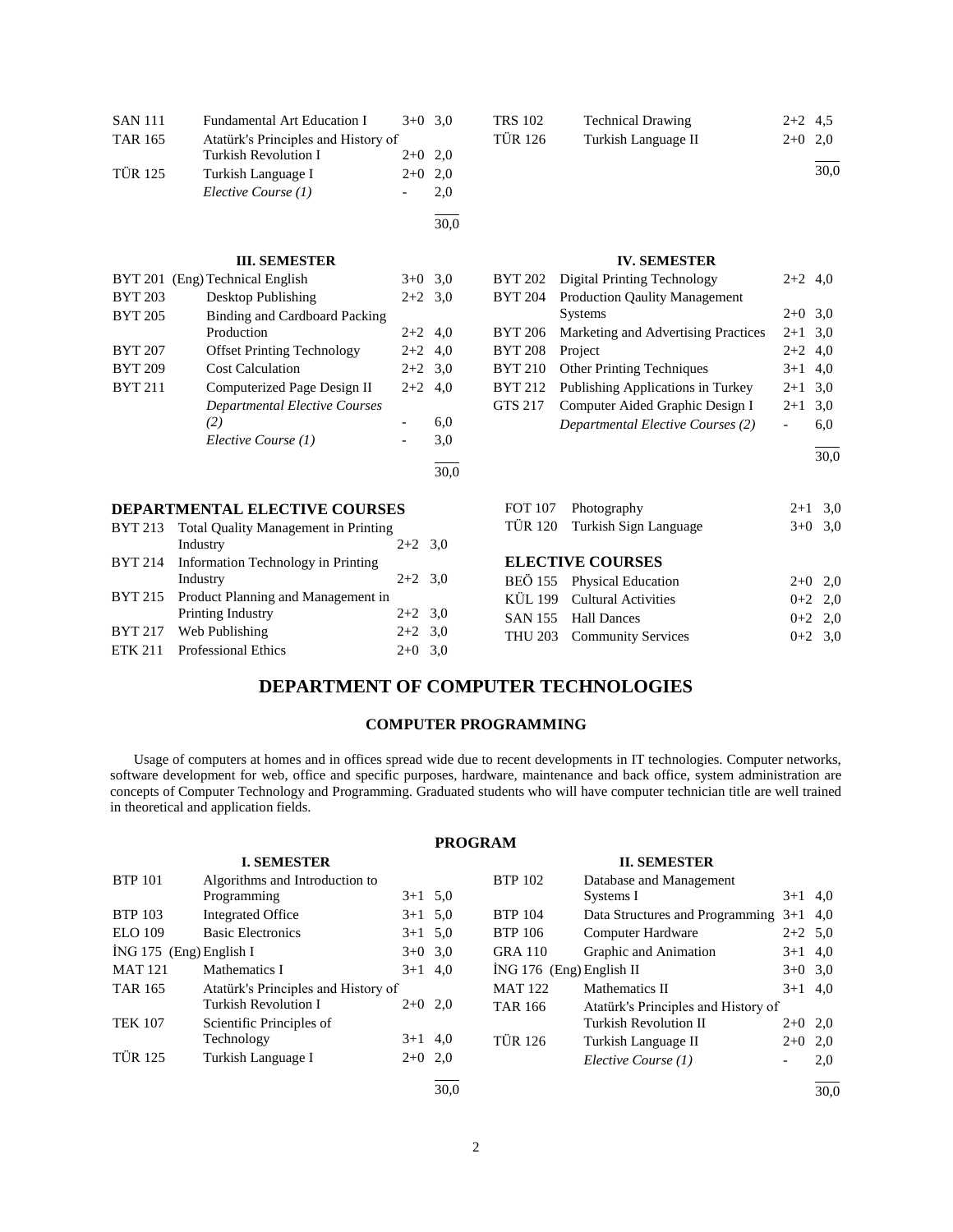# **III. SEMESTER**

| <b>BTP 201</b>   | <b>Operating Systems</b>                | $3+1$ 4,0 |     |
|------------------|-----------------------------------------|-----------|-----|
| <b>BTP 203</b>   | Database and Operation Systems II       | $3+1$     | 4.0 |
| <b>BTP 205</b>   | Visual Programming I                    | $3+1$ 4,0 |     |
| <b>BTP 207</b>   | Internet Programming I                  | $3+1$ 4,0 |     |
| <b>BTP 209</b>   | <b>Computer Network Systems</b>         | $1+1$ 2.0 |     |
| <b>BTP 211</b>   | <b>Technical English I</b>              | $1+1$ 2.0 |     |
| $\text{ILT}$ 105 | General and Technical Communication 2+0 |           | 2.0 |
|                  | Departmental Elective Courses (2)       |           | 8,0 |
|                  |                                         |           |     |

30,0

# **IV. SEMESTER**

| BTP 202        | <b>System Analysis and Design</b>      | $2+2$ 4,0 |     |
|----------------|----------------------------------------|-----------|-----|
| BTP 204        | Microcomputer Systems and              |           |     |
|                | Assembler                              | $3+1$     | 4,0 |
| BTP 206        | Visual Programming II                  | $3+1$ 4,0 |     |
| <b>BTP 208</b> | <b>Internet Programming II</b>         | $3+1$ 4,0 |     |
| <b>BTP 212</b> | <b>Technical English II</b>            | $1+1$ 2,0 |     |
| İSL 209        | <b>Business Management</b>             | $2+0$     | 2,0 |
| KGS 104        | <b>Quality Assurance and Standards</b> | $2+0$     | 2,0 |
|                | Departmental Elective Course (1)       |           | 4,0 |
|                | Elective Course (1)                    |           | 4,0 |
|                |                                        |           |     |

30,0

# **DEPARTMENTAL ELECTIVE COURSES**

| <b>BTP 210</b> | Control by Computer                     | $3+1$   | 4,0 |
|----------------|-----------------------------------------|---------|-----|
| <b>BTP 213</b> | Delphi Programming I                    | $3+1$   | 4,0 |
| <b>BTP 214</b> | Delphi Programming II                   | $3+1$   | 4,0 |
| <b>BTP 215</b> | C Programming I                         | $3+1$   | 4,0 |
| <b>BTP 216</b> | C Programming II                        | $3+1$   | 4,0 |
| <b>BTP 217</b> | Visual Basic Programming I              | $3+1$   | 4,0 |
| <b>BTP 218</b> | Visual Basic Programming II             | $3 + 1$ | 4.0 |
| <b>BTP 219</b> | Computer Aided Design and               |         |     |
|                | Modeling                                | $3+1$   | 4.0 |
| <b>BTP 220</b> | Research Techniques and Seminar         | $1+1$   | 2.0 |
| <b>BTP 221</b> | Project                                 | $0 + 4$ | 2,0 |
| <b>BTP 242</b> | <b>Statistics Practices at Computer</b> | $3+1$   | 4.0 |
|                |                                         |         |     |

| <b>BTP 244</b> | Electronic Commerce and Marketing |           |     |
|----------------|-----------------------------------|-----------|-----|
|                | Techniques on the Internet        | $3+1$     | 4,0 |
|                | ISL 421 Entrepreneurship          | $2+0$ 3,0 |     |
|                | MUH 233 Accounting Techniques and |           |     |
|                | Commercial Software I             | $1+1$ 2,0 |     |
|                | MUH 234 Accounting Techniques and |           |     |
|                | Commercial Software II            | $1+1$ 2,0 |     |
|                | TÜR 120 Turkish Sign Language     | $3+0$ 3.0 |     |
|                |                                   |           |     |
|                | <b>ELECTIVE COURSES</b>           |           |     |
|                | BEÖ 155 Physical Education        | $2+0$ 2,0 |     |
|                | KÜL 199 Cultural Activities       | $0+2$ 2.0 |     |
|                | SAN 155 Hall Dances               | $0+2$ 2.0 |     |

THU 205 Community Services 0+2 4,0

# **DEPARTMENT OF CONSTRUCTION DIVISION**

# **PROGRAM IN BUILDING INSPECTION**

# **PROGRAM**

# **I. SEMESTER**  $i$ NG 175 (Eng) English I  $3+0$  3,0 MAT 121 Mathematics I  $3+1$  4,0 MEK 104 Statics Strength of Materials  $3+0$  4,5 TAR 165 Atatürk's Principles and History of<br>Turkish Revolution I 2+0 2,0 Turkish Revolution I TOP 102 Surveying  $2+2$  4,5 TÜR 125 Turkish Language I 2+0 2,0  $YPD 101$  Building Inspection  $2+1$  3,0  $YPD 103$  Structural Design I  $3+1$  4,0 YPD 105 Construction and Material 3+0 3,0 l

|                            | <b>II. SEMESTER</b>                 |           |      |
|----------------------------|-------------------------------------|-----------|------|
| <b>BIL 150</b>             | <b>Fundamentals of Information</b>  |           |      |
|                            | Technology                          | $4+0$ 5.0 |      |
| $ING 176$ (Eng) English II |                                     | $3+0$     | 3,0  |
| <b>MAT 122</b>             | Mathematics II                      | $3+1$     | 4.0  |
| <b>TAR 166</b>             | Atatürk's Principles and History of |           |      |
|                            | <b>Turkish Revolution II</b>        | $2+0$ 2,0 |      |
| <b>TEK 107</b>             | Scientific Principles of            |           |      |
|                            | Technology                          | $3+1$     | 4,0  |
| <b>TRA 108</b>             | <b>Highways</b>                     | $2+0$ 2,0 |      |
| <b>TÜR 126</b>             | Turkish Language II                 | $2+0$     | 2,0  |
| <b>YPD 102</b>             | Guidelines for Earthquake           |           |      |
|                            | <b>Resistant Construction</b>       | $2+0$     | 2,0  |
| <b>YPD 104</b>             | Structural Design II                | $2+0$     | 2,0  |
| YPD 106                    | Occupational Health and Safety      | $2+0$     | 2,0  |
|                            | Elective Course (1)                 |           | 2,0  |
|                            |                                     |           | 30.0 |

30,0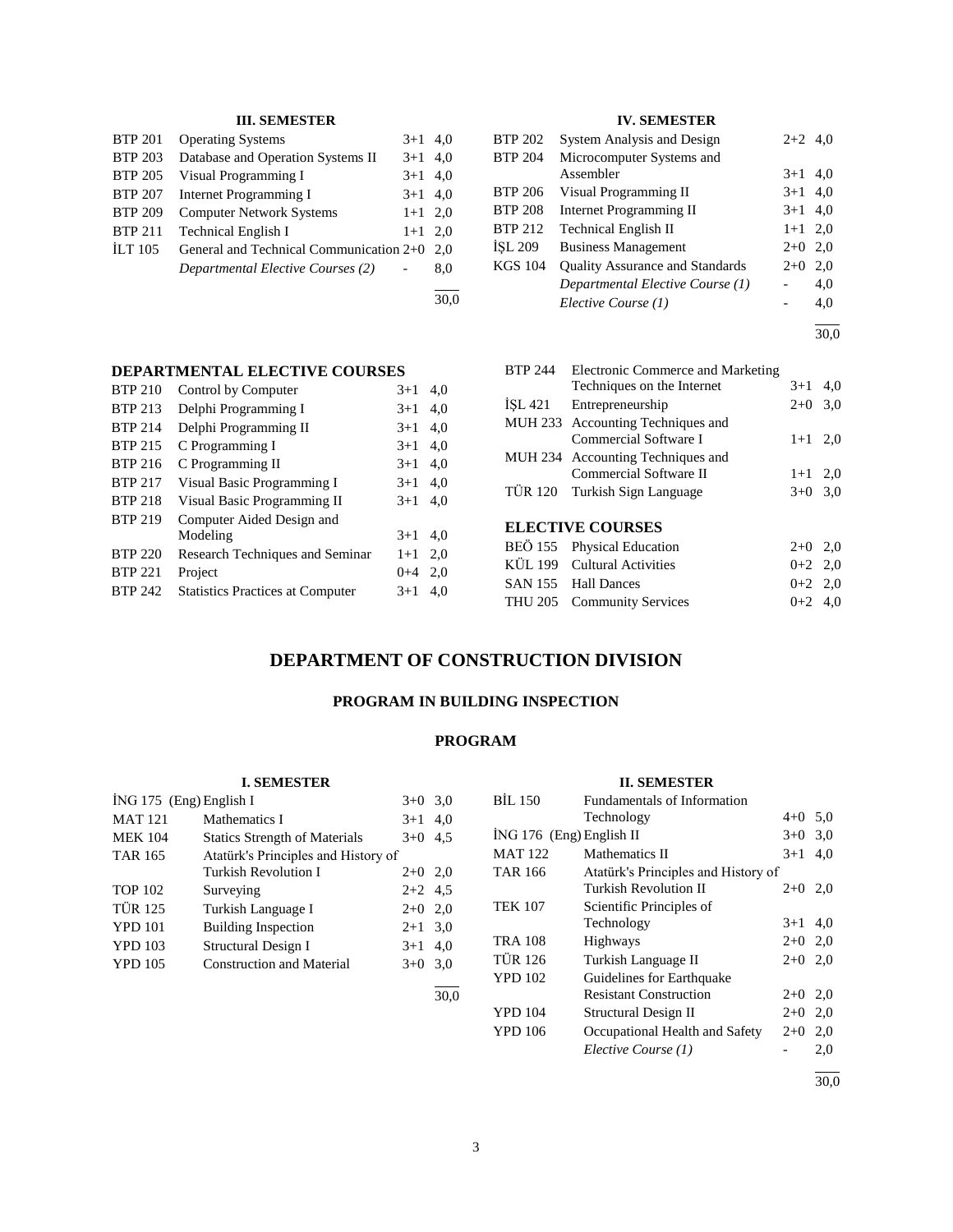# **III. SEMESTER**

| <b>ILT</b> 105 | General and Technical Communication 2+0 |           | 2.0  |
|----------------|-----------------------------------------|-----------|------|
| <b>INS 229</b> | Reinforced Concrete Design              | $2+2$ 4.0 |      |
| <b>KGS 104</b> | <b>Quality Assurance and Standards</b>  | $2+0$     | 2,0  |
| <b>MEK 211</b> | Soil Mechanics                          | $3+0$     | 4.0  |
| MIM 217        | <b>Architectural Drawing Project</b>    | $2 + 3$   | 4.0  |
| <b>YPD 201</b> | Repairs and Strengthening of            |           |      |
|                | Structures                              | $2+0$ 2.0 |      |
| <b>YPD 203</b> | <b>Technical English</b>                | $2+0$     | 2,0  |
| <b>YPD 205</b> | Application of Building Inspection      | $2+2$     | 4.0  |
|                | Departmental Elective Courses (2)       |           | 6,0  |
|                |                                         |           | 30.0 |

#### **DEPARTMENTAL ELECTIVE COURSES**

| <b>INS 231</b> | <b>Static of Structure</b>        | $3+0$     | 3,0 |
|----------------|-----------------------------------|-----------|-----|
| <b>INS 232</b> | Analyses of Concrete              | $3+0$     | 3,0 |
| <b>INS 235</b> | Methods of Concrete Technology    | $2+2$ 3.0 |     |
| <b>INS 236</b> | <b>Steel Structure Design</b>     | $3+0$     | 3,0 |
| <b>INS 237</b> | <b>Application of Geotechnics</b> | $2 + 1$   | 3,0 |
| <b>SPL 201</b> | City Admiration and Environment   | $3+0$ 3.0 |     |
| <b>SPL 202</b> | Plans of Map and Expropriation    | $2+0$     | 3,0 |
| <b>TÜR 120</b> | Turkish Sign Language             | $3+0$     | 3,0 |
| <b>YPD 206</b> | <b>Structures and Earthquake</b>  | $2+0$     | 3,0 |
|                |                                   |           |     |

# **IV. SEMESTER**

| <b>INS 230</b> | Soil Improvement Methods                     | $3+0$     | 4,0 |
|----------------|----------------------------------------------|-----------|-----|
| ISL 209        | <b>Business Management</b>                   | $2+0$     | 2,0 |
| MIM 216        | <b>Architectural Project Analysis</b>        | $2 + 1$   | 3,0 |
| <b>TRA 218</b> | Transportation                               | $2 + 1$   | 3,0 |
| <b>YPD 202</b> | Damage in Buildings                          | $3+0$ 3.0 |     |
| <b>YPD 204</b> | <b>Building Site Organization</b>            | $2+0$     | 2,0 |
| <b>YPD 208</b> | <b>Building Inspection and Legal Aspects</b> |           |     |
|                | of Reconstruction                            | $2+1$     | 3,0 |
| <b>YPD 210</b> | Water Supply and Sewerage                    | $2+2$     | 4,0 |
|                | Departmental Elective Courses (1)            |           | 3,0 |
|                | Elective Course (1)                          |           | 3,0 |
|                |                                              |           |     |

| YPD 207 | Introduction to Computer Aided              |           |  |  |
|---------|---------------------------------------------|-----------|--|--|
|         | Design                                      | $2+1$ 3.0 |  |  |
|         | YPD 212 Geographical Information Systems in |           |  |  |
|         | <b>Building Inspection</b>                  | $2+1$ 3.0 |  |  |
|         |                                             |           |  |  |

# **ELECTIVE COURSES**

| BEÖ 155 Physical Education  | $2+0$ 2.0 |  |
|-----------------------------|-----------|--|
| KÜL 199 Cultural Activities | $0+2$ 2.0 |  |
| SAN 155 Hall Dances         | $0+2$ 2.0 |  |
| THU 203 Community Services  | $0+2$ 3.0 |  |
|                             |           |  |

# **DEPARTMENT OF DESING**

# **GRAPHIC DESING PROGRAM**

# **PROGRAM**

# **I. SEMESTER** BİL 129 Information and Communication Technologies 2+1 3,0 BİL 150 Fundamentals of Information Technology 4+0 5,0 GTS 107 Drawing I  $2+1$  3,5  $i$ NG 175 (Eng) English I  $3+0$  3,0 MAT 125 General Mathematics 3+1 4,0 SAN 111 Fundamental Art Education I 3+0 3,0 SNT 111 History of Arts I  $2+0$  2,0 TİP 111 Typography I  $2+1$  2,5 TÜR 125 Turkish Language I 2+0 2,0 *Elective Course (1)* - 2,0  $\overline{a}$

# **II. SEMESTER**

| <b>FOT 107</b>           | Photography                         | $2+1$     | 3,0 |
|--------------------------|-------------------------------------|-----------|-----|
| <b>GTS 108</b>           | Drawing II                          | $2 + 1$   | 3.5 |
| <b>GTS 110</b>           | Introduction Graphic Design         | $2 + 1$   | 3,0 |
| <b>GTS 112</b>           | Illustration                        | $2+1$ 3,0 |     |
| ING 176 (Eng) English II |                                     | $3+0$     | 3,0 |
| <b>SAN 112</b>           | <b>Fundamental Art Education II</b> | $3+0$     | 3,0 |
| <b>SNT 114</b>           | History of Art II                   | $2+0$ 3,0 |     |
| <b>TIP 112</b>           | Typography II                       | $2+0$     | 2,0 |
| <b>TRS 102</b>           | <b>Technical Drawing</b>            | $2+2$ 4.5 |     |
| <b>TÜR 126</b>           | Turkish Language II                 | $2+0$     | 2,0 |
|                          |                                     |           |     |

30,0

30,0

# **III. SEMESTER**

| ANİ 225 Animation                       | $2+1$ 3,0 |  |
|-----------------------------------------|-----------|--|
| GRA 211 Web Design                      | $1+1$ 2,0 |  |
| GTS 201 Visual Communication Design     | $2+2$ 5,0 |  |
| GTS 205 Printing Techniques             | $3+0$ 3.5 |  |
| GTS 217 Computer Aided Graphic Design I | $2+1$ 3.0 |  |

# **IV. SEMESTER**

|                 | GTS 212 Desktop Publishing               | $2+2$ 3.0 |  |
|-----------------|------------------------------------------|-----------|--|
|                 | GTS 218 Computer Aided Graphic Design II | $2+1$ 3.0 |  |
|                 | GTS 220 Original Printmaking II          | $2+2$ 4,0 |  |
|                 | GTS 222 Packing Design II                | $2+1$ 3,0 |  |
| GTS 224 Project |                                          | $0+2$ 3,0 |  |

30,0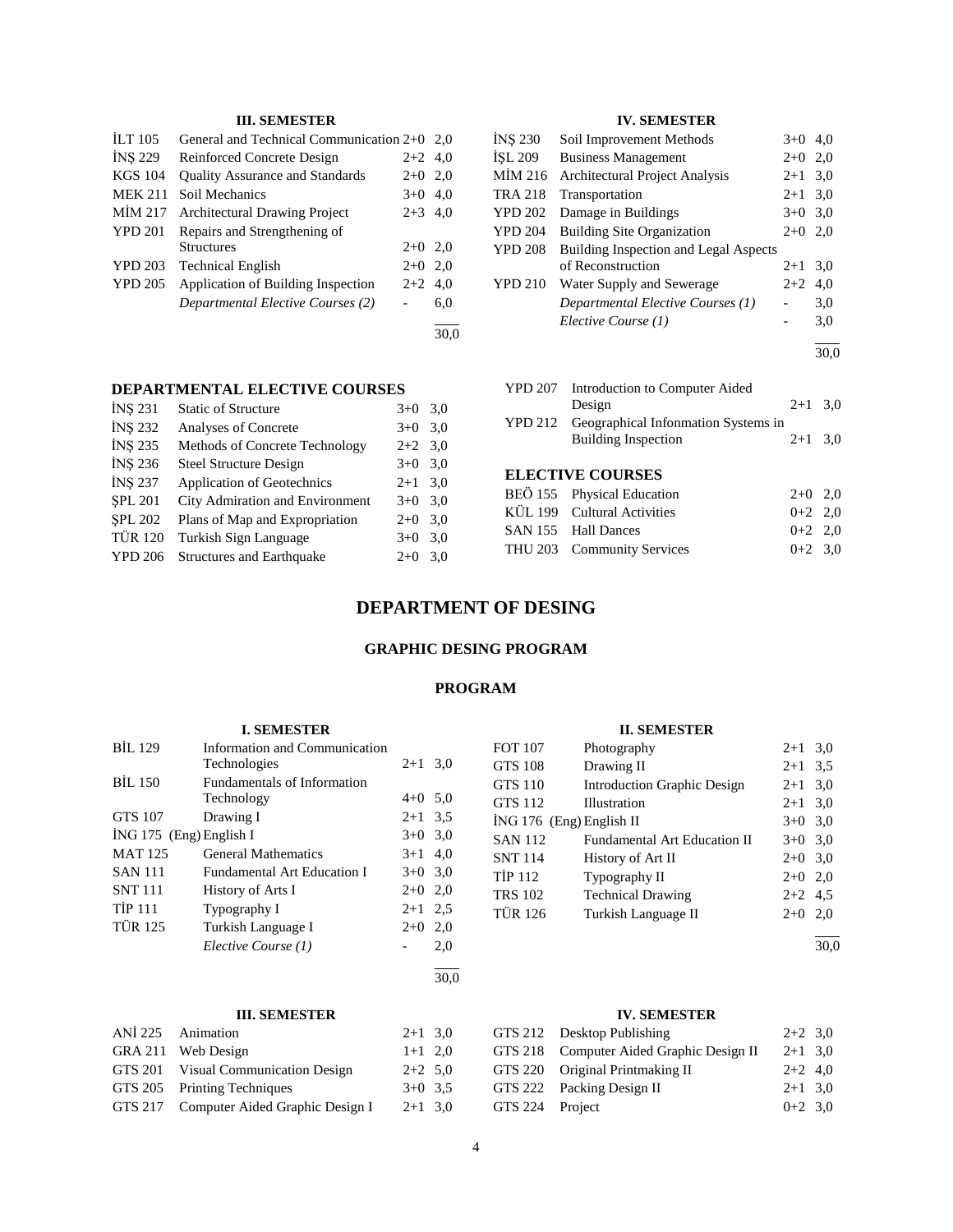|         | GTS 219 Original Printmaking I              | $2+1$ 2.5 |     |
|---------|---------------------------------------------|-----------|-----|
| GTS 221 | Packing Design I                            | $2+1$ 3.0 |     |
|         | TAR 165 Atatürk's Principles and History of |           |     |
|         | Turkish Revolution I                        | $2+0$ 2.0 |     |
|         | Departmental Elective Course (1)            |           | 3,0 |
|         | Elective Course (1)                         |           | 3,0 |
|         |                                             |           |     |
|         |                                             |           |     |

# **DEPARTMENTAL ELECTIVE COURSES**

| <b>ETK 211</b> | <b>Professional Ethics</b>            | $2+0$ | 3,0 |
|----------------|---------------------------------------|-------|-----|
| <b>GTS 202</b> | <b>International Advertising</b>      | $2+0$ | 3,0 |
| <b>GTS 207</b> | <b>Internet Advertising</b>           | $3+1$ | 3,0 |
| <b>GTS 208</b> | <b>Technical English</b>              | $3+0$ | 3,0 |
| <b>GTS 209</b> | Positioning Strategies in Advertising | $3+1$ | 3.0 |
| <b>GTS 214</b> | Organization and Management in        |       |     |
|                | <b>Advertising Agencies</b>           | $3+1$ | 3,0 |
| GTS 216        | Semiotics                             | $3+1$ | 3.0 |
| GTS 229        | Illustrator Graphic Applications I    | $3+1$ | 3.0 |
|                |                                       |       |     |

|         | GTS 226 Visual Communication and            |           |     |
|---------|---------------------------------------------|-----------|-----|
|         | Advertising                                 | $2+1$ 3,0 |     |
| GTS 228 | Graphic Production Techniques               | $2+1$ 3.0 |     |
|         | TAR 166 Atatürk's Principles and History of |           |     |
|         | <b>Turkish Revolution II</b>                | $2+0$     | 2.0 |
|         | Departmental Elective Courses (2)           |           | 6.0 |
|         |                                             |           |     |

| GTS 230 | Illustrator Graphic Applications II | $3+1$ 3.0 |  |
|---------|-------------------------------------|-----------|--|
| ÍSN 102 | <b>Public Relations</b>             | $3+0$ 3.0 |  |
|         | TÜR 120 Turkish Sign Language       | $3+0$ 3.0 |  |

# **ELECTIVE COURSES**

| BEÖ 155 Physical Education  | $2+0$ 2.0 |  |
|-----------------------------|-----------|--|
| KÜL 199 Cultural Activities | $0+2$ 2.0 |  |
| SAN 155 Hall Dances         | $0+2$ 2.0 |  |
| THU 203 Community Services  | $0+2$ 3.0 |  |
|                             |           |  |

# **PROGRAM IN GENERATION. TRANSMISSION AND DISTRIBUTION OF ELECTRICITY**

# **PROGRAM**

|                           | <b>I. SEMESTER</b>                  |           |      |
|---------------------------|-------------------------------------|-----------|------|
| <b>BIL 137</b>            | Computer I                          | $2+0$ 2.5 |      |
| <b>ELE 103</b>            | Electrical and Electronical         |           |      |
|                           | Measurements                        | $3+1$ 5.0 |      |
| <b>ELE</b> 105            | Direct Current Circuit Analysis     | $3+1$ 5.5 |      |
| <b>ELO</b> 104            | <b>Analog Electronics</b>           | $3 + 1$   | 4,0  |
| $ING 175$ (Eng) English I |                                     | $3+0$ 3.0 |      |
| <b>MAT 121</b>            | Mathematics I                       | $3+1$     | 4,0  |
| TAR 165                   | Atatürk's Principles and History of |           |      |
|                           | Turkish Revolution I                | $2+0$ 2,0 |      |
| <b>TÜR 125</b>            | Turkish Language I                  | $2+0$     | 2,0  |
|                           | Elective Course (1)                 |           | 2,0  |
|                           |                                     |           | 30.0 |

#### **III. SEMESTER**

| <b>EEÜ</b> 201 | <b>Electrical Energy Generation</b>   | $2+1$ 3.0 |     |
|----------------|---------------------------------------|-----------|-----|
| <b>EEÜ</b> 205 | <b>Energy and Environment</b>         | $2+0$ 2,0 |     |
| <b>EEÜ</b> 208 | <b>Energy Management and Policies</b> | $2+0$ 2,0 |     |
| <b>ELE 106</b> | Electric Systems (Networks) and       |           |     |
|                | Foundations                           | $1+1$ 2,0 |     |
| ELE 212        | <b>Electricity Installation Plans</b> | $3+1$ 5.0 |     |
| ELE 227        | <b>Electrical Machines</b>            | $3+1$ 3.0 |     |
| ELO 205        | <b>Power Electronics</b>              | $3+1$ 5.0 |     |
| <b>ELO 211</b> | Microprocessors / Microcontrollers    | $3+1$     | 5.0 |
|                | Departmental Elective Course (1)      |           | 3,0 |
|                |                                       |           |     |

# **IV. SEMESTER**

| <b>EEÜ 202</b> | <b>Electricity and Energy Project</b>      | $2+2$ 4.0 |     |
|----------------|--------------------------------------------|-----------|-----|
| <b>EEÜ 203</b> | Electrical Energy Transmission and         |           |     |
|                | Distribution                               | $2+1$ 2.0 |     |
| <b>EEÜ 204</b> | <b>Energy Analysis and Savings</b>         | $2+0$ 2.0 |     |
| <b>EEÜ</b> 206 | Renewable Sources of Energy                | $2+0$     | 2.0 |
| <b>EEÜ 210</b> | Contract, Exploration and Planning         | $2+1$ 3.0 |     |
| EEÜ 212        | Occupational Safety                        | $2+0$     | 2.0 |
| ELE 207        | Electrical Maintenance and                 |           |     |
|                | Troubleshooting                            | $1+1$     | 3,0 |
| <b>ELE 215</b> | <b>Electromechanical Control Systems</b>   | $3+1$     | 4,0 |
| ELE 222        | Related Electrical Service and Systems 1+1 |           | 2,0 |
|                | Departmental Elective Course (1)           |           | 3,0 |
|                | Elective Course (1)                        |           | 3,0 |
|                |                                            |           |     |

30,0

30,0

# **II. SEMESTER**

| <b>BIL 140</b>             | Computer Aided Design I              | $2+0$   | 2,0 |
|----------------------------|--------------------------------------|---------|-----|
| <b>EEÜ 104</b>             | <b>High Voltage Technics</b>         | $1 + 1$ | 2.0 |
| <b>EEÜ</b> 106             | <b>Traditional Sources of Energy</b> | $2 + 1$ | 2.0 |
| <b>ELE 104</b>             | Alternative Current Circuit          |         |     |
|                            | Analysis                             | $3+1$   | 5,0 |
| <b>ELO 103</b>             | <b>Digital Electronics</b>           | $3+1$   | 4.0 |
| $ING 176$ (Eng) English II |                                      | $3+0$   | 3,0 |
| <b>MAT 122</b>             | Mathematics II                       | $3+1$   | 4.0 |
| <b>TAR 166</b>             | Atatürk's Principles and History of  |         |     |
|                            | Turkish Revolution II                | $2+0$   | 2,0 |
| <b>TEK 107</b>             | Scientific Principles of             |         |     |
|                            | Technology                           | $3+1$   | 4.0 |
| <b>TUR 126</b>             | Turkish Language II                  | $2+0$   | 2.0 |

l 30,0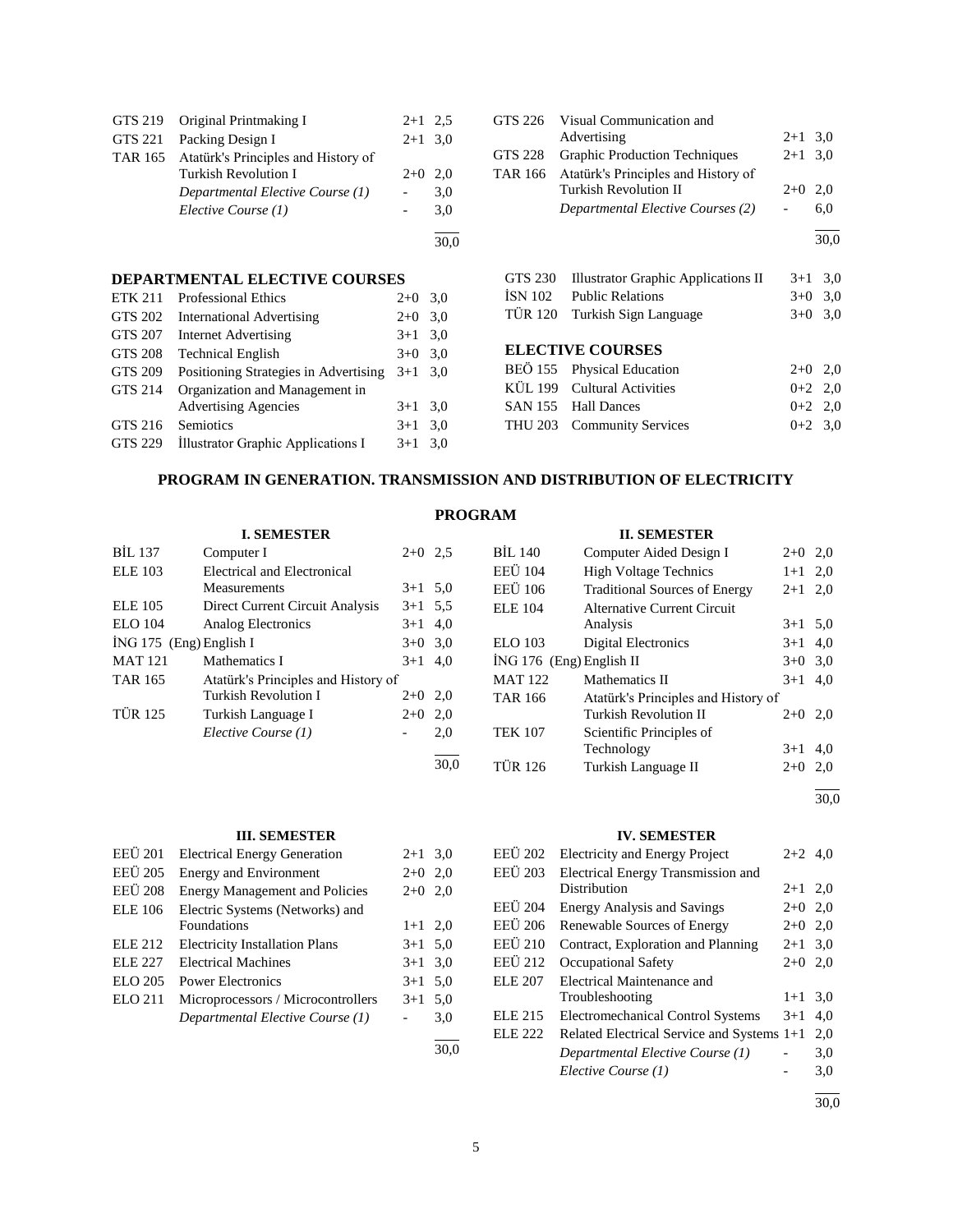# **DEPARTMENTAL ELECTIVE COURSES**

| <b>EEÜ 232</b> | Hydrojen Energy and Usage       | $3 + 1$   | 3,0 |
|----------------|---------------------------------|-----------|-----|
| <b>EEÜ 234</b> | <b>Solar Energy Systems</b>     | $3+1$ 3.0 |     |
| <b>EEÜ 236</b> | Production of Electricity with  |           |     |
|                | Wind                            | $3+1$ 3.0 |     |
| <b>EEÜ 238</b> | Hydroenergy                     | $3+1$ 3.0 |     |
| <b>EEÜ 240</b> | <b>Thermal Power Plant</b>      | $3+1$ 3.0 |     |
| <b>EEÜ 242</b> | Geothermal Energy               | $3+1$ 3.0 |     |
| <b>EEÜ</b> 244 | <b>Energy Plant Management</b>  | $3+1$ 3.0 |     |
|                | EEÜ 246 (Eng) Technical English | $3+1$ 3.0 |     |
|                |                                 |           |     |

| <b>EEÜ 248</b> | Fuels and Combustion                 |           |  |
|----------------|--------------------------------------|-----------|--|
|                | Technology                           | $3+1$ 3.0 |  |
| <b>ELO 212</b> | <b>Advanced Digital Applications</b> | $3+1$ 4,0 |  |
| <b>TÜR 120</b> | Turkish Sign Language                | $3+0$ 3,0 |  |
|                |                                      |           |  |
|                | <b>ELECTIVE COURSES</b>              |           |  |
|                | BEÖ 155 Physical Education           | $2+0$ 2,0 |  |
|                | KÜL 199 Cultural Activities          | $0+2$ 2.0 |  |
|                | SAN 155 Hall Dances                  | $0+2$ 2.0 |  |

THU 203 Community Services 0+2 3,0

# **DEPARTMENT OF ELECTRONICS AND AUTOMATION**

# **PROGRAM IN MECHATRONICH**

# **PROGRAM**

|                | <b>I. SEMESTER</b>                      |           |      |                | <b>II. SEMESTER</b>                    |           |     |
|----------------|-----------------------------------------|-----------|------|----------------|----------------------------------------|-----------|-----|
| <b>BIL 137</b> | Computer I                              | $2+0$ 2.5 |      | <b>BIL 140</b> | Computer Aided Design I                | $2+0$ 2,0 |     |
|                | İNG 175 (Eng) English I                 | $3+0$ 3,0 |      | <b>ELO 110</b> | <b>Digital Electronics</b>             | $3+0$ 3,0 |     |
| <b>MAK 117</b> | Manufacturing Process I                 | $3+1$ 4,0 |      | <b>ELO</b> 112 | Analog Electronics                     | $3+0$ 3,0 |     |
| <b>MAT 121</b> | Mathematics I                           | $3+1$     | 4,0  |                | İNG 176 (Eng) English II               | $3+0$ 3,0 |     |
| <b>MTR 101</b> | Circuit Analysis                        | $3+0$ 3.5 |      | <b>MAK 128</b> | Materials Technology I                 | $3+0$ 3,0 |     |
| <b>MTR 103</b> | Introduction to Mechatronics            | $3+0$ 3,0 |      | <b>MAT 122</b> | Mathematics II                         | $3 + 1$   | 4,0 |
| <b>TAR 165</b> | Atatürk's Principles and History of     |           |      | <b>MEK 108</b> | Mechanics                              | $2+0$ 2,0 |     |
|                | Turkish Revolution I                    | $2+0$ 2,0 |      | <b>MTR 102</b> | <b>Measurement Techniques</b>          | $1+1$ 2,0 |     |
| <b>TEK 107</b> | Scientific Principles of                |           |      | <b>TAR 166</b> | Atatürk's Principles and History of    |           |     |
|                | Technology                              | $3+1$ 4,0 |      |                | <b>Turkish Revolution II</b>           | $2+0$ 2,0 |     |
| <b>TÜR 125</b> | Turkish Language I                      | $2+0$ 2,0 |      | <b>TRS 104</b> | <b>Technical Drawing</b>               | $2+2$ 4,0 |     |
|                | Elective Course (1)                     |           | 2,0  | <b>TÜR 126</b> | Turkish Language II                    | $2+0$ 2,0 |     |
|                |                                         |           | 30,0 |                |                                        |           | 30, |
|                |                                         |           |      |                |                                        |           |     |
|                | <b>III. SEMESTER</b>                    |           |      |                | <b>IV. SEMESTER</b>                    |           |     |
| <b>BIL 287</b> | Computer Aided Design II                | $2+0$ 2,0 |      | <b>ELE 228</b> | <b>Electrical Machines and Drivers</b> | $3+1$ 4,0 |     |
| MAK 227        | Materials Technology II                 | $3+1$ 4,0 |      | <b>ENO 204</b> | Data Addition and Control with         |           |     |
|                | MAK 229 Mechanical Science and Elements | $3+1$ 5,0 |      |                | Computers                              | $3+1$ 5,0 |     |
|                | MAK 240 Hydraulic and Pneumatic Systems | $3+1$ 4,0 |      | ISL 209        | <b>Business Management</b>             | $2+0$ 2,0 |     |
| MİK 201        | Microprocessors/Microcontrollers        | $1+1$ 2,0 |      | <b>KGS 104</b> | Quality Assurance and Standards        | $2+0$ 2,0 |     |
| <b>MTR 201</b> | Programmable Logic Controllers          |           |      | <b>MTR 202</b> | Process Instrumentation and Control    | $1+1$ 2,0 |     |
|                | (PLC)                                   | $1+1$ 2,0 |      | <b>MTR 204</b> | Electro hydraulics/Electro pneumatics  | $2+1$ 3,0 |     |
| <b>MTR 203</b> | Mechatronic System Components           | $2+0$ 2,0 |      | <b>MTR 206</b> | Process Control II                     | $1+1$ 2,0 |     |
| <b>MTR 205</b> | Process Control I                       | $1+1$ 2,0 |      | <b>MTR 208</b> | Mechatronic System Design              | $1+1$ 2,0 |     |
| <b>MTR 207</b> | Sensors and Transducers                 | $1+1$ 2,0 |      | <b>MTR 210</b> | <b>Technical English</b>               | $2+0$ 2,0 |     |
| <b>TER 201</b> | Thermodynamics                          | $2+0$ 2,0 |      |                | Departmental Elective Courses (2)      | $ \,$     | 6,0 |
|                | Elective Course (1)                     |           | 3,0  |                |                                        |           |     |
|                |                                         |           | 30,0 |                |                                        |           | 30, |

# **DEPARTMENTAL ELECTIVE COURSES**

| ELO 214 Automatic Control                    | $3+1$ 4.0 |  |
|----------------------------------------------|-----------|--|
| ENO 208 Robot Technology                     | $3+1$ 4.0 |  |
| ENO 209 Control with Computer                | $3+1$ 4.0 |  |
| <b>ENO 210</b> Microcontroller Based Control | $3+1$ 4.0 |  |
|                                              |           |  |

| MAK 252 Energy Management<br>$1+1$ 2,0<br>MTR 212 Process Measurements<br>$3+1$ 3.0<br>MTR 214 Applications of Mechatronic in<br>$1+1$ 2.0 | ISL 421 Entrepreneurship | $2+0$ 3,0 |  |
|--------------------------------------------------------------------------------------------------------------------------------------------|--------------------------|-----------|--|
|                                                                                                                                            |                          |           |  |
|                                                                                                                                            |                          |           |  |
|                                                                                                                                            |                          |           |  |
|                                                                                                                                            | Industry                 |           |  |

l 30,0

 $\overline{a}$ 30,0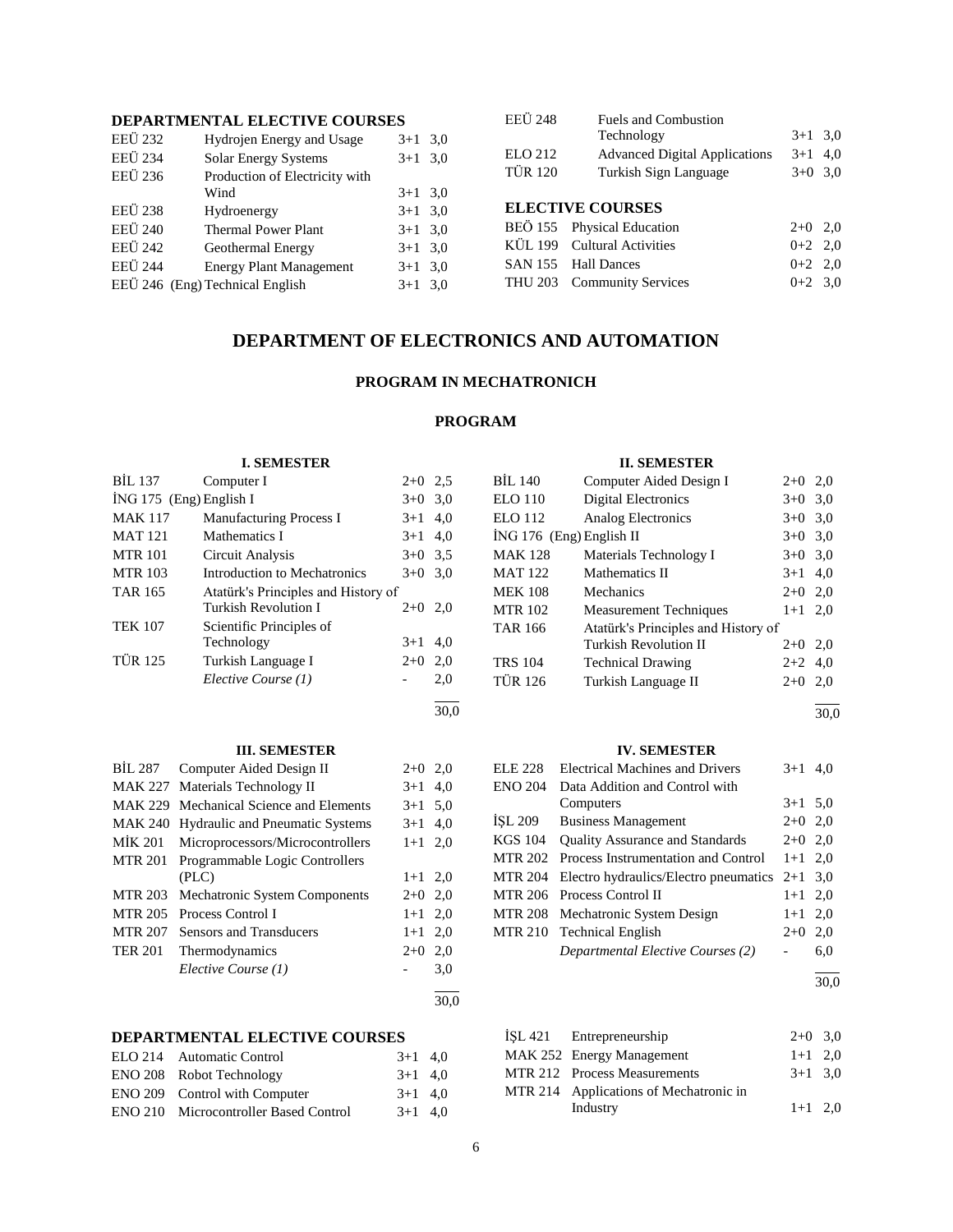| MTR 218 Fuzzy Logic           | $3+1$ 4.0 |  | KUL 199 Cultural Activities | $0+2$ 2,0 |  |
|-------------------------------|-----------|--|-----------------------------|-----------|--|
| TÜR 120 Turkish Sign Language | $3+0$ 3.0 |  | SAN 155 Hall Dances         | $0+2$ 2.0 |  |
|                               |           |  | THU 203 Community Services  | $0+2$ 3.0 |  |
| <b>ELECTIVE COURSES</b>       |           |  |                             |           |  |

| BEÖ 155 Physical Education | $2+0$ 2,0 |  |
|----------------------------|-----------|--|
|                            |           |  |

# **PROGRAM IN RADIO AND TELEVISION TECHNOLOGY**

 The maintenance and application of all the electronic equipments of audio and video production and editing in radio and television studios and broadcast centres, are thought. The workshops are provided by the Open Educational Faculty Radio and TV Production Center Studios located in campus. The latest technology is applied in studios for educational purposes. Our students have an opportunity to practise their theoric knowledge and to be integrated to business life by getting training in important enterprises about Radio and Television industry (TRT and Private Televisions). Students have to get training total 30 working days. The graduates get Radio & TV Technician title. Evening Education is also available.

# **PROGRAM**

l 30,0

# **I. SEMESTER**

| <b>ELO</b> 111          | <b>Basic Electronic</b>        | $2+1$ 3,0 |     |
|-------------------------|--------------------------------|-----------|-----|
| <b>FOT 107</b>          | Photography                    | $2+1$ 3,0 |     |
| İNG 175 (Eng) English I |                                | $3+0$ 3,0 |     |
| <b>MAT 125</b>          | <b>General Mathematics</b>     | $3+1$ 4,0 |     |
| <b>RTV</b> 119          | Audio Technics I               | $3+0$ 4,0 |     |
| <b>RTV 121</b>          | Measurement and Maintenance at |           |     |
|                         | <b>RTV</b>                     | $2+1$ 3,0 |     |
| <b>RTV 123</b>          | Video Technics I               | $1+1$ 2,0 |     |
| <b>RTV 125</b>          | Radio Broadcasting Systems     | $2+2$ 4,0 |     |
| <b>TÜR 125</b>          | Turkish Language I             | $2+0$ 2,0 |     |
|                         | Elective Course (1)            |           | 2,0 |

|                | <b>III. SEMESTER</b>                 |           |      |
|----------------|--------------------------------------|-----------|------|
| <b>RTV</b> 110 | New Communication Technologies       | $2+0$ 2.5 |      |
| <b>RTV 229</b> | <b>Television Program Production</b> |           |      |
|                | Techniques                           | $2+1$ 3.0 |      |
| <b>RTV 231</b> | <b>Digital Recording Systems</b>     | $2 + 1$   | 3,0  |
| <b>RTV 233</b> | Digital Audio Video Archiving        | $2 + 1$   | 3,0  |
| <b>RTV 235</b> | <b>Television Business</b>           | $2 + 1$   | 2.5  |
| RTV 237        | Camera Technics                      | $1+1$     | 2,0  |
| <b>RTV 239</b> | Video Editing Technics               | $2 + 1$   | 3,0  |
| TAR 165        | Atatürk's Principles and History of  |           |      |
|                | Turkish Revolution I                 | $2+0$     | 2,0  |
|                | Departmental Elective Courses (3)    |           | 9,0  |
|                |                                      |           | 30.0 |

#### **DEPARTMENTAL ELECTIVE COURSES** ANIMATION  $G = 1, 1, 2, ...$

|         | ANI $210$ Graphic Animation at $1 \text{V}$ | $2+1$ 3.0 |  |
|---------|---------------------------------------------|-----------|--|
| İSL 421 | Entrepreneurship                            | $2+0$ 3.0 |  |
|         | RTV 217 Creation, Production and Broadcast  |           |  |
|         | Process of TV Program                       | $2+0$ 3.0 |  |
|         | RTV 232 The Basic Techniques of Diction,    |           |  |
|         | Announcing and Sound Recording              | $2+1$ 3.0 |  |
|         |                                             |           |  |

### **II. SEMESTER**

| BİL 150                  | Fundamentals of Information            |           |     |
|--------------------------|----------------------------------------|-----------|-----|
|                          | Technology                             | $4+0$ 5.0 |     |
| İNG 176 (Eng) English II |                                        | $3+0$ 3,0 |     |
| RTV 102                  | Video Technique II                     | $2+0$ 3,0 |     |
| RTV 112                  | Studio Equipment and Usage             | $2+1$ 3,0 |     |
| RTV 114                  | <b>General Communication</b>           | $3+0$ 3,0 |     |
| <b>RTV 116</b>           | Radyo Programming                      | $2+2$ 4,0 |     |
| <b>RTV 118</b>           | <b>Television Broadcasting Systems</b> | $3+0$ 3.0 |     |
| <b>RTV 120</b>           | Audio Technics II                      | $3+0$ 4,0 |     |
| TÜR 126                  | Turkish Language II                    | $2+0$     | 2,0 |
|                          |                                        |           |     |

 $\frac{1}{30.0}$ 

#### **IV. SEMESTER**

|                | RTV 222 (Eng) Technical English      | $3+0$     | 3,0 |
|----------------|--------------------------------------|-----------|-----|
| <b>RTV 236</b> | Digital Video Effect Systems         | $2+1$     | 3,0 |
| <b>RTV 238</b> | IP Based Broadcasting                | $2+1$     | 3,0 |
| <b>RTV 240</b> | <b>Lighting Technics</b>             | $1+1$     | 2.0 |
| <b>RTV 242</b> | Video Editing Applications           | $1+2$ 3,0 |     |
| <b>RTV 244</b> | Interactive Television               | $2 + 1$   | 3,0 |
| <b>RTV 246</b> | <b>TV Program Production</b>         |           |     |
|                | Applications                         | $1+1$     | 2,0 |
| <b>TAR 166</b> | Atatürk's Principles and History     |           |     |
|                | of Turkish Revolution II             | $2+0$     | 2,0 |
|                | <b>Departmental Elective Courses</b> |           |     |
|                | (2)                                  |           | 6,0 |
|                | Elective Course (1)                  |           | 3,0 |
|                |                                      |           |     |

30,0

| RTV 234 Working Life in Media  | $2+1$ 3,0 |  |
|--------------------------------|-----------|--|
| RTV 241 Television Reporting   | $2+1$ 3,0 |  |
| RTV 248 Television Advertising | $2+1$ 3,0 |  |
| RTV 258 Vision Mixer           | $2+1$ 3.0 |  |
| RTV 260 Media Literacy         | $2+0$ 3.0 |  |
| TÜR 120 Turkish Sign Language  | $3+0$ 3.0 |  |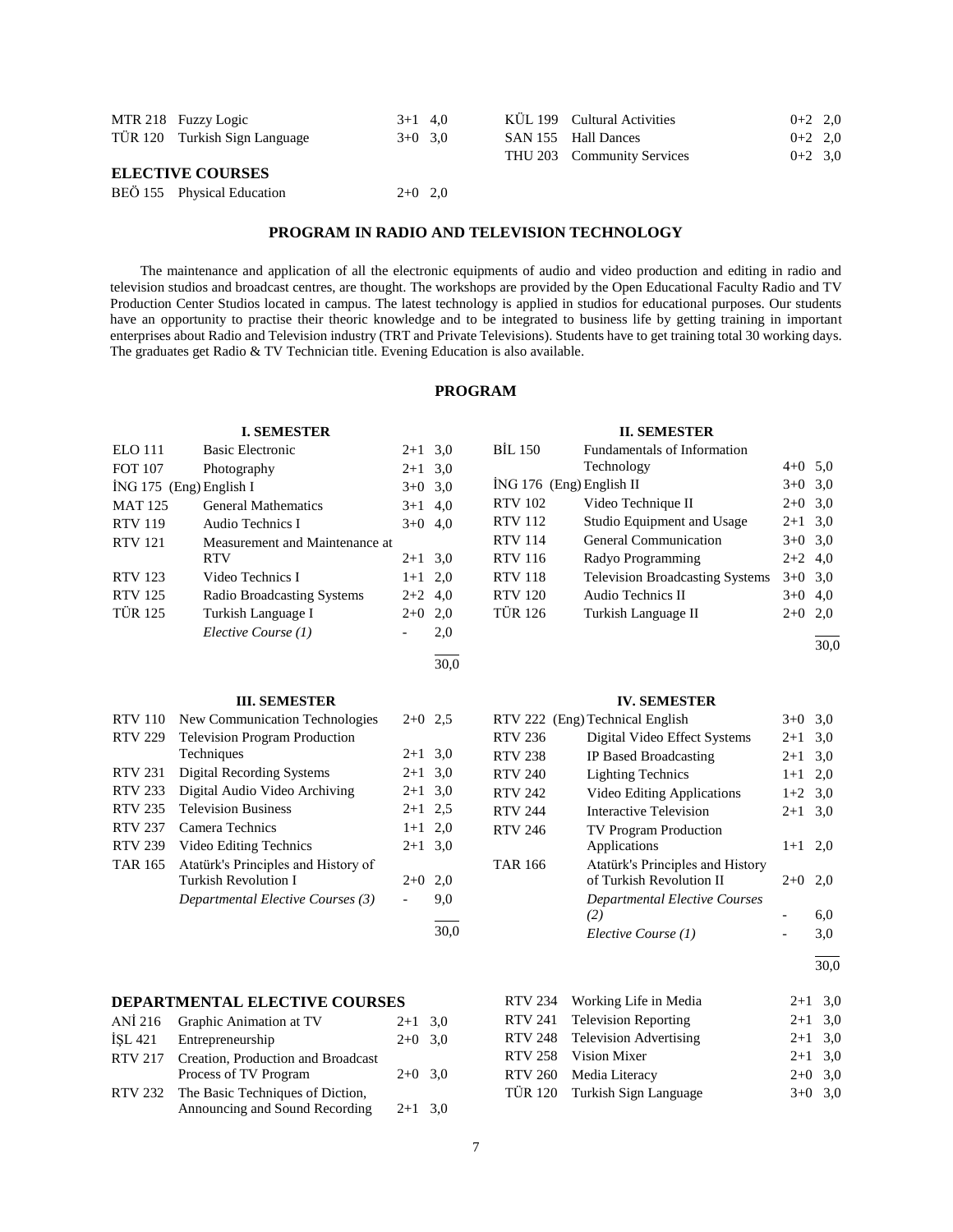| <b>ELECTIVE COURSES</b> |  |
|-------------------------|--|
|-------------------------|--|

| <b>ELECTIVE COURSES</b> |                             |           | SAN 155 Hall Dances | $0+2$ 2,0                  |           |  |
|-------------------------|-----------------------------|-----------|---------------------|----------------------------|-----------|--|
|                         | BEÖ 155 Physical Education  | $2+0$ 2.0 |                     | THU 203 Community Services | $0+2$ 3.0 |  |
|                         | KÜL 199 Cultural Activities | $0+2$ 2.0 |                     |                            |           |  |

# **DEPARTMENT OF MACHINES AND METAL TECHNOLOGIES**

# **PROGRAM IN MECHANICAL DRAWING AND CONSTRUCTION**

# **PROGRAM**

# **I. SEMESTER**

| <b>BIL 137</b>          | Computer I                          | $2+0$ | 2.5  |
|-------------------------|-------------------------------------|-------|------|
| ING 175 (Eng) English I | $3+0$ 3.0                           |       |      |
| <b>MAK 115</b>          | Mechanical Drawing I                | $3+1$ | 4,0  |
| <b>MAK 117</b>          | <b>Manufacturing Process I</b>      | $3+1$ | 4.0  |
| <b>MAK 119</b>          | Mechanical Technology I             | $1+1$ | 2.5  |
| <b>MAT 121</b>          | Mathematics I                       | $3+1$ | 4,0  |
| <b>TAR 165</b>          | Atatürk's Principles and History of |       |      |
|                         | Turkish Revolution I                | $2+0$ | 2,0  |
| <b>TEK 107</b>          | Scientific Principles of            |       |      |
|                         | Technology                          | $3+1$ | 4,0  |
| <b>TÜR 125</b>          | Turkish Language I                  | $2+0$ | 2,0  |
|                         | Elective Course (1)                 |       | 2,0  |
|                         |                                     |       | 30.0 |

#### **III. SEMESTER**

| ILT 105 General and Technical Communication $2+0$ 2,0 |                     |     |
|-------------------------------------------------------|---------------------|-----|
| MAK 221 Computer Aided Design I                       | $3+1$ 5,0           |     |
| MAK 225 Engineering Science II                        | $3+1$ 4,0           |     |
| MAK 227 Materials Technology II                       | $3+1$ 4,0           |     |
| MAK 229 Mechanical Science and Elements               | $3+1$ 5.0           |     |
| MEK 209 Mechanics of Materials (Dynamics)             | $3+0$ 3.0           |     |
| MRK 203 Construction I                                | $2+2$ 4.0           |     |
| Departmental Elective Course (1)                      | $\omega_{\rm{max}}$ | 3,0 |
|                                                       |                     |     |

# **DEPARTMENTAL ELECTIVE COURSES**

| ELE 102 Basics of Electricity          | $2+2$ 3.0 |  |
|----------------------------------------|-----------|--|
| MAK 238 System Analysis and Design     | $2+2$ 3.0 |  |
| MRK 201 Advanced Computer Applications | $2+2$ 3.0 |  |
| MRK 213 Technical English              | $3+0$ 3.0 |  |
| TÜR 120 Turkish Sign Language          | $3+0$ 3.0 |  |

# **II. SEMESTER**

| BİL 138                  | Computer II                         | $2+0$   | 2.5 |
|--------------------------|-------------------------------------|---------|-----|
| ING 176 (Eng) English II |                                     | $3+0$   | 3,0 |
| <b>MAK 104</b>           | <b>Engineering Science I</b>        | $3+1$   | 4,0 |
| <b>MAK 116</b>           | Mechanical Drawing II               | $1 + 1$ | 3,0 |
| <b>MAK 118</b>           | <b>Manufacturing Process II</b>     | $3+1$   | 4,0 |
| <b>MAK 120</b>           | Mechanical Technology II            | $1 + 1$ | 2.5 |
| <b>MAK 128</b>           | Materials Technology I              | $3+0$   | 3,0 |
| <b>MAT 122</b>           | Mathematics II                      | $3+1$   | 4,0 |
| <b>TAR 166</b>           | Atatürk's Principles and History of |         |     |
|                          | Turkish Revolution II               | $2+0$   | 2.0 |
| <b>TÜR 126</b>           | Turkish Language II                 | $2+0$   | 2.0 |
|                          |                                     |         |     |

30,0

#### **IV. SEMESTER**

| KGS 104 Quality Assurance and Standards | $2+0$ 2,0 |     |
|-----------------------------------------|-----------|-----|
| KLP 201 Mould Design                    | $2+2$ 3.0 |     |
| MAK 222 Computer Aided Design II        | $1+1$ 3.0 |     |
| MAK 236 Computer Aided Manufacturing    | $3+1$ 4,0 |     |
| MAK 240 Hydraulic and Pneumatic Systems | $3+1$ 4.0 |     |
| MAK 242 Administrating Management and   |           |     |
| <b>Manufacturing Control</b>            | $1+1$ 3.0 |     |
| MRK 204 Construction II                 | $2+2$ 3.0 |     |
| MRK 216 Measurements Techniques         | $2+0$     | 2.0 |
| MRK 218 Basic Principles of the Machine |           |     |
| Construction                            | $3+0$ 3.0 |     |
| Elective Course (1)                     |           | 3,0 |
|                                         |           |     |

30,0

# **ELECTIVE COURSES**

| BEÖ 155 Physical Education  | $2+0$ 2,0 |  |
|-----------------------------|-----------|--|
| KÜL 199 Cultural Activities | $0+2$ 2.0 |  |
| SAN 155 Hall Dances         | $0+2$ 2.0 |  |
| THU 203 Community Services  | $0+2$ 3.0 |  |

30,0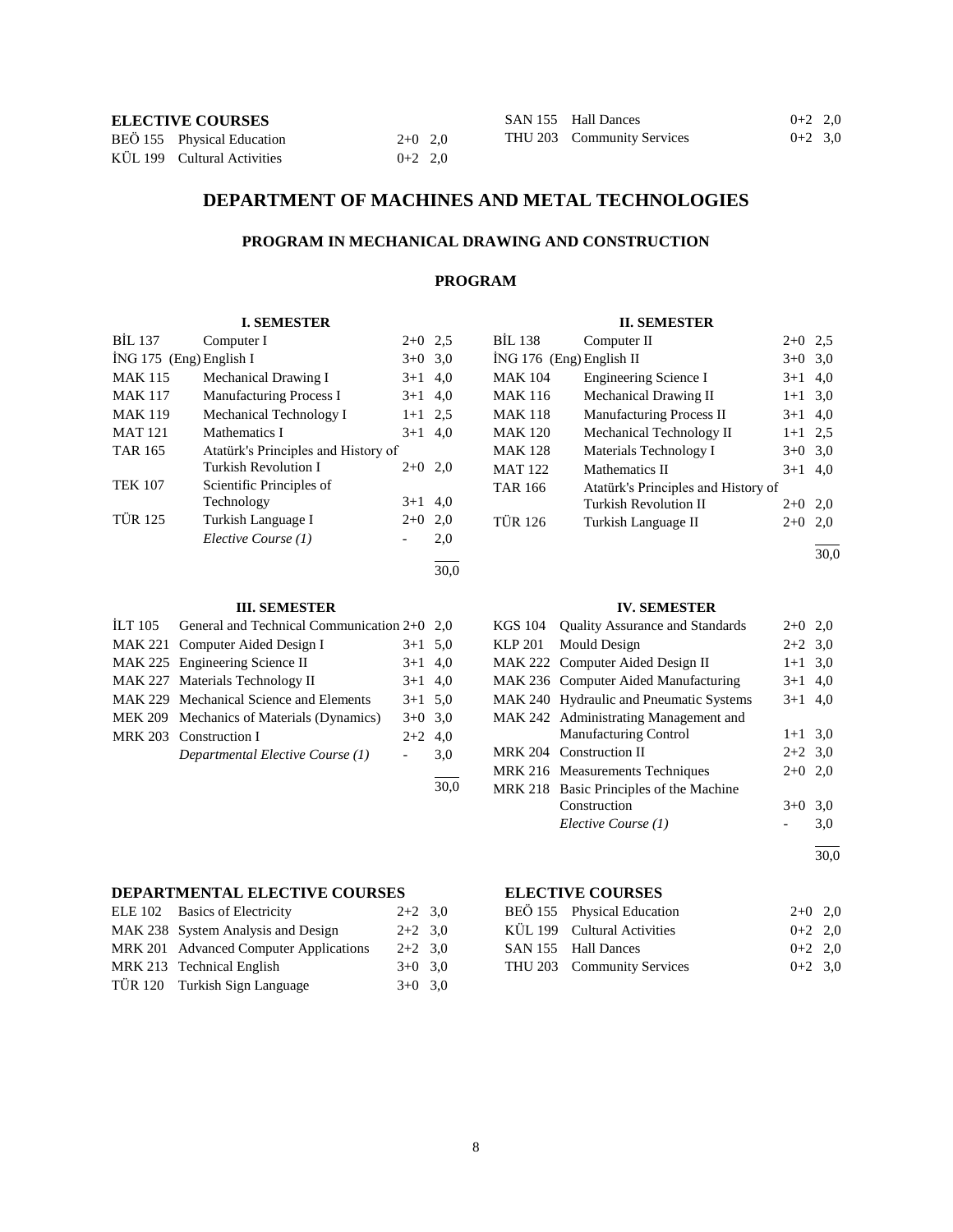**ANİ 216 Graphic Animation at TV 2+1 3,0** Graphic Design: Definition, Uses, Functions; Principles of Graphic Design: Line, Color, Texture, Form, Scale, Direction; Basic Design: Motion graphic design; Language and Technologies of Graphic Narratives; Electronic Graphic Animation: Systems and Functions; Graphic Production: Pixel based, Vector based; 2D and 3D Graphic Animation; Production.

#### **ANİ 225 Animation 2+1 3,0**

Moving Image Design: Definition, Content, Properties, Areas of use; Basic Concepts: Resolution, Pixel, Antialiasing, Bitmap, etc.; Image Formats; Application Programs; Flash, 3D Max, and Other animation programs; Points to Consider in Practice; Exercises.

#### **BEÖ 155 Physical Education 2+0 2,0**

Definition of Physical Education and Sports; Aims, Disadvantages of Inactive Life; Various Activities for Physical Education; Recreation; Human Physiology; First Aid; Sports Branches: Definition, Rules and Application; Keep Fit Programs.

# **BİL 129 Information and Communication Technologies 2+1 3,0**

Basic Concepts of Information Technologies: Hardware, Software, Storage, Computer network; Information Technologies and the Society; Word Processing Programs; Image Processing Programs; Presentation Software; Use of Information Networks (the Internet, e-mail); Internet and Communication.

#### **BİL 137 Computer I 2+0 2,5**

Windows Operating System: Introduction and using of desktop and objects, Options of Start Menu; Microsoft Office Suite: Opening file, preparation, arranging, preparation of top and bottom information with MS Word, Cell, line, column, page layout, cell forming and formula editing with MS Excel, Slide editing and slide shows operations with MS PowerPoint, Using of dairy and calendar options, Mail importing and exporting with MS Outlook, Explorer objects and searching the web with Internet Explorer.

# **BİL 138 Computer II 2+0 2,5**

Basic Concepts of Internet: Servers, Clients, TCP-IP Protocol, Web based Services, (HTTP; SMTP, DNS, FTP, TELNET, POP3, PROXY); Introduction to Web Design: Installing server side software for development; Developing WEB files, FTP Clients; Presentation Software: Applying Templates for Presentation, Generating Presentations, Presentation Editing; Database Application: Generating Tables, Table design, Form generation and data input, Reports and report generating, Shortcut to tables, Queries.

**BİL 140 Computer Aided Design I 2+0 2,0** Introduction to Software Suites: Properties, Menus, Sub menus, Design environment and menus; Circuit Diagram Design and Drawing; Forming Components of a Circuit Diagram, Connections, Blocking and Regulation of Properties; Circuit Analysis and Test Operations: Test equipments, Test operations with simulations; Printing from Plotters and Printers: Printer adjustment, Drawing area; Determining printing properties.

#### **BİL 150 Fundamentals of Information Technology 4+0 5,0**

Introduction to Computer: History of Computer; Operating Systems: Introduction to operating systems; Office Software-Word Processors and Document Systems: General Characteristics of the Office Software; Office-Software-Spreadsheets Programs: Spreadsheets Programs; Office Software-Presentation Programs: Presentation Programs; E Mail-Personal Communication Management: General Characteristics of the E Mailing System; Effective use of the Internet and Internet Security; Network Technologies. Computer Hardware and Error Detection: Types of Computers; Social Networks and Social Media: Social Media and Introduction to Social Media; Special Application Software: Multimedia; Law and Ethics of Informatics: Intellectual Property and Informatics Law; E-Learning: Developments in E-Learning; E-Government Applications; Computer and Network Security; Latest Strategic Technologies of Informatics: Factors Affecting Technological Developments.

# **BİL 287 Computer Aided Design II 2+0 2,0**

Using and Beginning Arrangements; Minimum requirement concept of hardware for software, Installation of software, Operating; Basic Drawing Elements: Basic drawing commands (Circle, Arc, Line?) functions, Forming object and object groups; Correction and Interrogation Operations: Correction and interrogation command functions, Correction and arrangement on object; Spectre Control Operations: Basic spectre command function; Blocking Operations and layers; Measuring and Scanning Process; Operations of Printer and Plotter.

#### **BTP 101 Algorithms and Introduction to Programming**

Principles of Problem Solving; Phases of Problem Solving; Algorithm and Flow Charts: Description of a problem, Recognizing critical points, Pieces into parts to problem, Converting algorithm into flow charts, Testing, Finding mistakes; Using Of Programming Media and Principles of Code Writing; Using Programming Language Media: Variables, Controlling terms and circles, Describing necessary variables, Writing program code, Running of program and testing, Producing alternative solving for program.

**BTP 102 Database and Management Systems I 3+1 4,0** Database, Data Base Management Systems; Basic Concepts and Definitions; Database Architecture: External, Conceptual and Internal levels; Schemas; Data Independence; Data Models: Entity-relationship model, Hierarchical model, Network model and relational model; Dependencies Between Attributes; Normal Forms.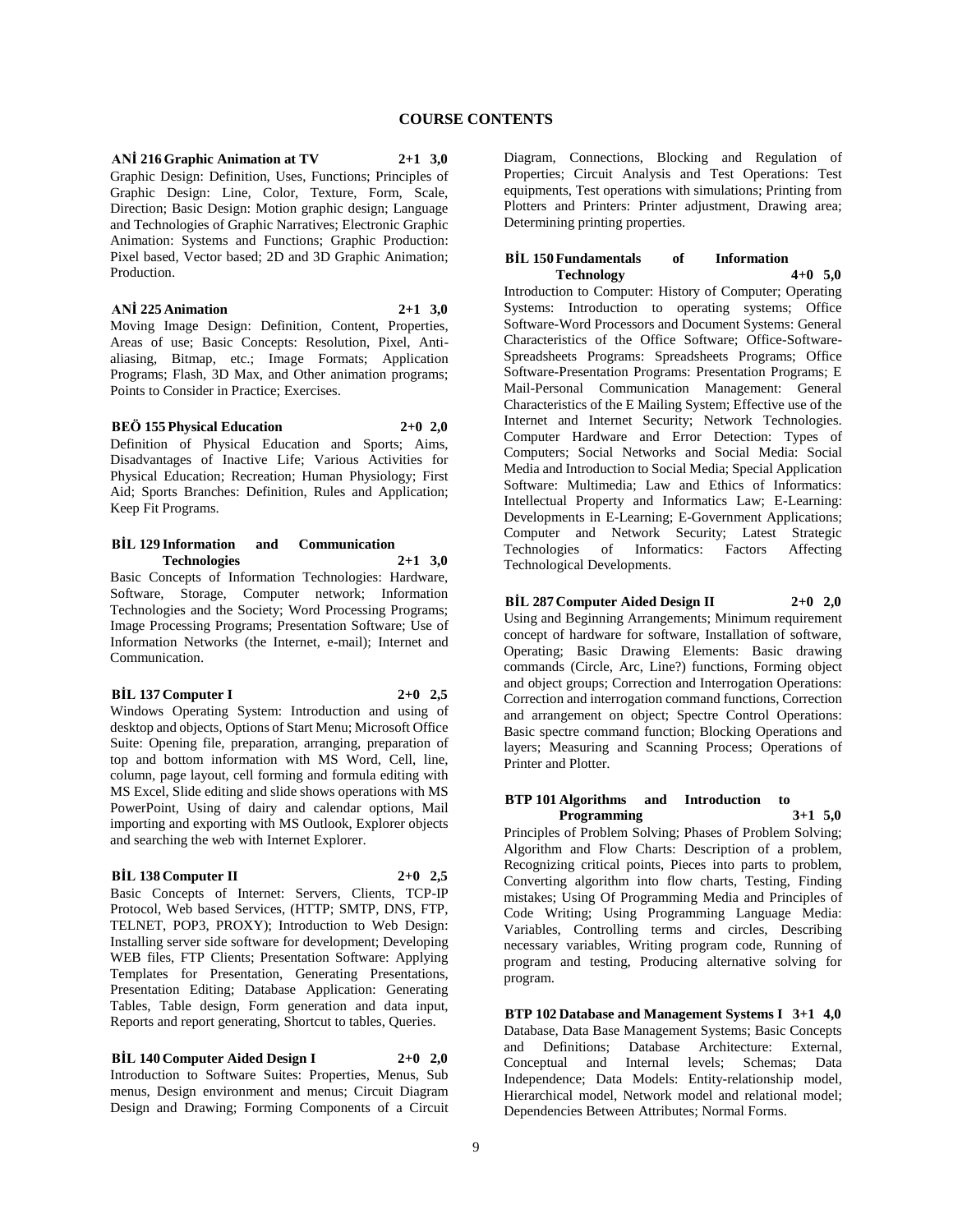#### **BTP 103 Integrated Office 3+1 5,0**

Using for Various Aims in the Office Environment of Computer Technology; Using of Word Processing Programme; Presenting and Preparing Presentation by Computer Technology; Using of a Presentation Programme; To be able to Create of Working Sheet; Understanding Facilities Provided by Working Environment, Preparing Graphic in Working Sheet; Understanding Importance of Advantages of Using Database Programme.

**BTP 104 Data Structures and Programming 3+1 4,0** Definition of Data; Main Data Types and Data Structures; Connected Lists, Stocks; Conjunctions Nets; Algorithm Difficulty; Basic Algorithms; Memory Usage Registration Concept; Physical and Logical Organization of Registrations; File Usage and Management: Randomised and Directly connected files; Registering and Database; Programming; Controlling of Computer Ports by Programming.

#### **BTP 106 Computer Hardware 2+2 5,0**

Physical Structure of a Computer: Hard disc, Processor, Memory, Disc driver, Floppy disc drive; Removable Memory Units; Backup Units, CDs, Input and Output Units, Connection Points, Keyboard, Mouse, Joystick, Scanner, Digitizer, Sound Card, Graphic card, Expanding cards, Monitor, Printer, Plotter; Modem; Network cards; Categorization and Comparison of Big-Medium-Small Computer Equipment.

#### **BTP 201 Operating Systems 3+1 4,0**

File and Directory Processes: File access, Definition of files and groups; Administration Systems: Administrator information, Comprehension of system principles, Creating user account, Inserting and terminating user group; Internet Tools: Mail, FTP, Telnet etc. software usage; Installation and Settings: System installation and application, Implemention of required system settings.

**BTP 202 System Analysis and Design 2+2 4,0** System Function and Components; Definition of the Problem and Solution Principles;System Creation Life Cycle; Analysis Tools and Techniques; Data Flow Charts or Modelling of New Information System; Data definition and Information Requirement at Data Dictionary; System Design and Application; Computer Inputs, Outputs, Controlls; Design of Files; Information System Development Steps and System Analysis; Administration Function; Data and Information Concepts; System Analysis Tools; Classification of Information Tools; Computer Aided Software Engineering Tools.

**BTP 203 Database and Operation Systems II 3+1 4,0** Design Criteria: Hierarchical, Network and Relational Database Systems; Data Definition, Data Manipulation and Query Languages; Relational Algebra Operators; Relational Calculus; Examples of Relational Query Languages: Sql, Quel, Qbe; Operational Requirements: Security, Integrity, Accuracy, Concurrency and Performance.

#### **BTP 204 Microcomputer Systems and Assembler 3+1 4,0**

Understanding Basic Hardware Units and Structures of a Microcomputer; Processing of Microcomputer Hardware Units; Programming by Low Level Programming Languages of Microcomputer Systems; Assembler Programming Languages and Applications: Structure of assembler programming, Languages and basic concepts of assembler programming language, Statements of assembler programming language, Advantages of assembler programming language.

**BTP 205 Visual Programming I 3+1 4,0** Definition of Variables and Functions as Objects, Characteristics of Objects and to Change These Characteristics; Programming Techniques; Using Objects in Programming; Changing the Characteristics of Objects by Using Functions in Programming; Preparing more Useful Interfaces to Users by Using Objects in Programming; Differences between Classical Programming and Object Oriented Programming.

**BTP 206 Visual Programming II 3+1 4,0** Principles of Object Oriented Programming: Fundamentals of language; Language Environment; Visual Programming; Structure of Program; Elements of Language; Simple Types; Sliding Point Data Structures; Indicators, Input/Output Registering; Visual Database Tools; Charts; Data Units; SQL; Objected Oriented Programming: Components, Objects, Developed programming commands.

**BTP 207 Internet Programming I 3+1 4,0** Fundamental Internet Concept: Server client logic, TCP-IP protocol, HTTP, SMTP, DNS, FTP, TELNET, POP3, PROXY concepts; Introduction to WEB Design: Creating Web Files, Usage of FTP software; HTML: HTML commands; Script Usage: Script usage; Design Project; HTML Editors.

**BTP 208 Internet Programming II 3+1 4,0** Designing Dynamic Page to Prepare Web Site; Installing and Adjusting the Programmes Necessary for the Source Computer; Using HTML Form Tags and HTML Scripts for the Dynamic Pages; Using CGI Language; To be able to Connect to a Database Using CGI Language: Definitions of variable; The usage of the variables; Data Types and Operators; Controlling Terms, Loop Statements, Functions; File Operations.

**BTP 209 Computer Network Systems 1+1 2,0** Introduction to Computer Networks: LAN, MAN, WAN concepts; Computer Network Cables: Cable types, Proper cable selection; Network Hardware Units: Repeater, Bridge types, Ethernet keys, Routers, Router Connection; Network Protocols: History, FTP protocols, TELNET, SMTP, DNS knowledge and usage, Electronic mail usage and knowledge.

**BTP 210 Control by Computer 3+1 4,0** Basic Properties and Structure of Industrial Computers; Knowing and Inserting and Running the Cards Used in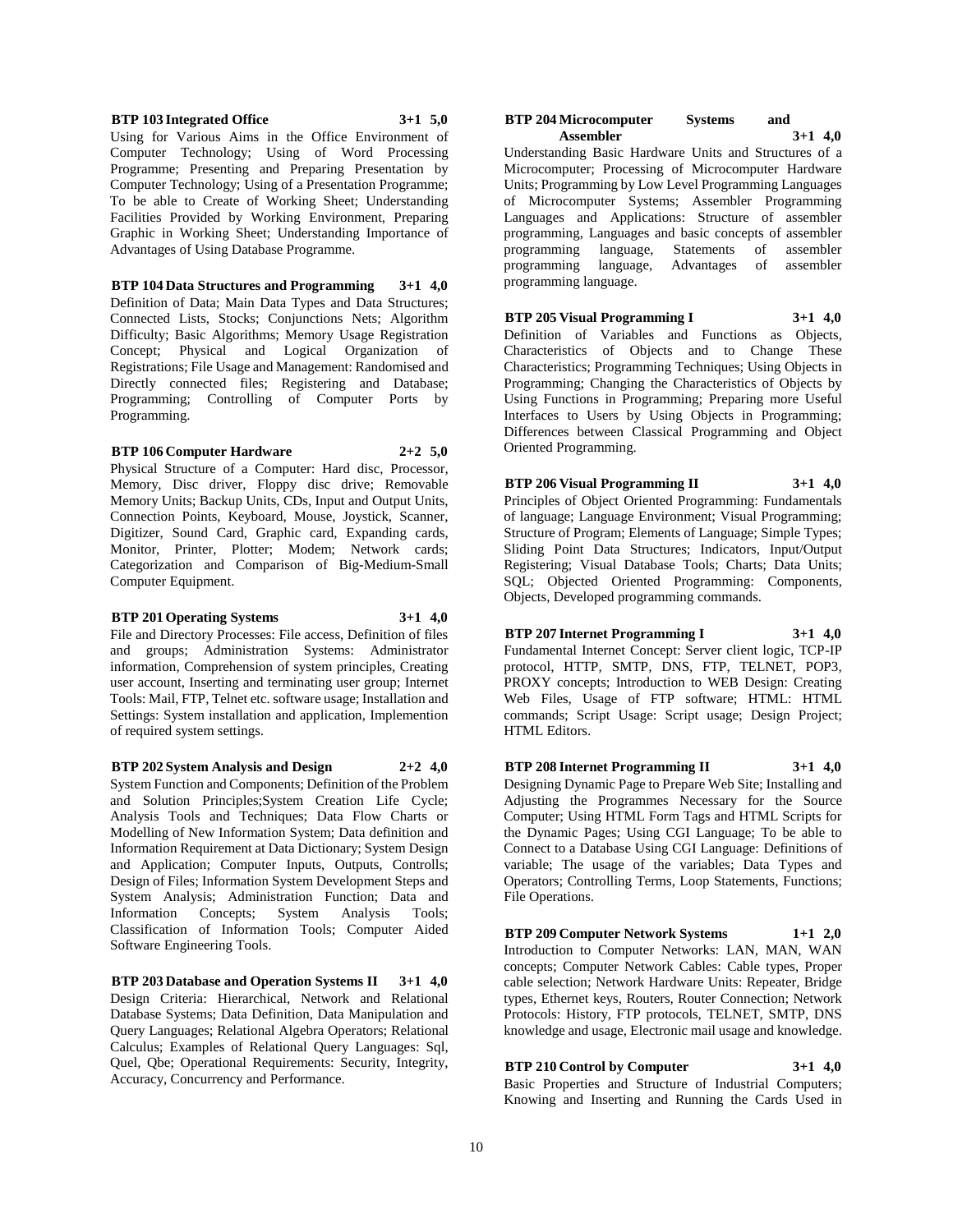Industrial Computers; Measuring and Controlling Operations by Using Industrial Computers; Network and its Basic Properties Used in Automation Systems; The Network Organization for Measuring and Controlling Systems; Industrial Communication; Communication Controlling Based PC; Controlling Modules and Remote Data Measurement; Dispersed Data Measurement and Controlling System.

# **BTP 211 Technical English I 1+1 2,0**

Speaking: Using To Be and Simple Present Tense (Main verb) and Adjectives and Post Modifiers; Using Have Got and Has Got and There Is and There Are; Using Would You Mind...? /Would You Mind If I...? /Would You Like Me To...? / Shall I...?; Using Sorry/ I Am Afraid.../ It's All right; Using Must/ Have To/ Have Got To /Need /Necessary; Using A Little/ Only A Little/ A Few/ Only A Few/ Much/ Many/ Two-Third/ Ten Percent; Using Imperatives/ Ordinal Numbers; Using Possible/ Impossible/ Probable/ Improbable/ Can /Can't/ Might/ Must, Listening and Understanding; Writing, Regarding and Understanding.

**BTP 212 Technical English II 1+1 2,0**

Speaking: Using Simple Present (Main verb)/Have Got/Has Got/Passive; Using Passive/There Is/There Are/Like/Alike/ Unlike/Differ From/While/As Compared With; Using Simple Present/Present Progressive; Using Simple Future/Be Going To/Future Time Expressions/Passive; Using Adverbial Clauses of Reason and Result; Using Was/Were/Simple Past/Passive/ Past Time Expressions, Listening and Understanding, Writing, Reading and Understanding.

# **BTP 213 Delphi Programming I 3+1 4,0**

Installing Programming Language (Delphi); Compounds of the Programming Language Properties and the Parts of Screen such as Tool Bars; to be able Use the Basic Components; to be able to Arrange the Components Visually; Using the Properties of the Components; Variables on Programme Writing Controlling Terms and Using Loops; Comprehending and Using the Terms and Definitions Related to Class and Object Concept.

### **BTP 214 Delphi Programming II 3+1 4,0**

Creating and Developing New Components; Forming the Components as Dynamic; The Usage of the Components as Dynamic; Applications; Graphic Operations; Toolbars; Various Data Base Applications: Input data, Questioning and reporting, Planning and writing a practical data base; Making the Software Movable, Installing the Software on the Other Computers; Using SQL; Accessing to Various Data Base; Internet Software: Using Active X, Creating HTML files,

#### **BTP 215 C Programming I 3+1 4,0**

Message on internet, E-mail, File operations.

Analysis of C Program: Keywords; Variables, Constants and Declaring a Function or an Array; Data Types Used in C; Operators and Precedence; Declaration of Data; Basic I/O Statements: Getchar(), Getch(), Getche(), Putchar(), Gets(), Puts(), Printf(), Scanf(); Loop Statements: For, While, Do-While; Decision Statements: If-Else-Switch-Case; Strings

and Arrays: One dimensional arrays, Multidimensional arrays, Pointers, Character strings; Functions.

# **BTP 216 C Programming II 3+1 4,0**

The Importance of Using Indicator Type Variable; Definition and Usage of Indicator Type Variable; Indicator Arithmetic; the Usage of Indicators Type Functions; To be able to go into the Unmistaken Graphic Environment; Adding Necessary Library Functions to the Software; Understanding and Using the Graphic Statements File Types; Common Statements and Terms About Files; Common Statements and Terms About Files; Common Statements and Terms About Text and Binary Files; File Saving Operations on Text Files; The Control of Computer Ports by Using Programming Language.

**BTP 217 Visual Basic Programming I 3+1 4,0** Comprehending the Structure of Visual Basic Programming; To be able to Understand Operators and Data Types on Visual Basic; To be able to Know Controlling Objects; To be able to Comprehend the Properties and the Methods of Controlling Objects; To be able to Understand Controlling and Loop Statements and Providing Programme Flow by the Desired Way; Comprehending the Logic of the Arrays and Applying Into the Programme; Using the Sub-Programme; Using the File.

**BTP 218 Visual Basic Programming II 3+1 4,0** Object Oriented Programming Logic: Class structure, Encapsulation concept, Inheritance concept, Polymorphism concept; Active X Concept: The components and the controls of Active X, Forming and using Active X DLL and Active X EXE; Database Concept: Database models, Active X data object (ADO) technology, SQL statements; Creating and Controlling Database Using Visual Basic; The Properties and the Controls of Web Browser; Concepts about Data Structure.

**BTP 219 Computer Aided Design and Modeling 3+1 4,0** Installing Designing Software and Modelling Software; Tool Bars and Drawing Elements; Drawing 2D and 3D Elements; Forming Compound and More Complex Figures from 2D and 3D Elements; Making Correction on the Existing Figures; Getting More Affective Images By the Drawings Which Was Done Into the Motion and Turn The Drawings Into the Animation; Using AUTOCAD Programme and Applications.

**BTP 220 Research Techniques and Seminar 1+1 2,0** Collecting and Analysing Data in Terms of Scientific Research; Research; Reporting the Results of the Research according to the Principles of Report Writing; Presentation of Research Subjects; The Usage of the Equipment such as Data show and Slide Machine and Internet (WEB pages) etc.; Introducing to Business Life; To be able Follow The Developments by Searching the Innovations in Computer Field; Developing Self-Confidence by Expressing himself/herself in a Society.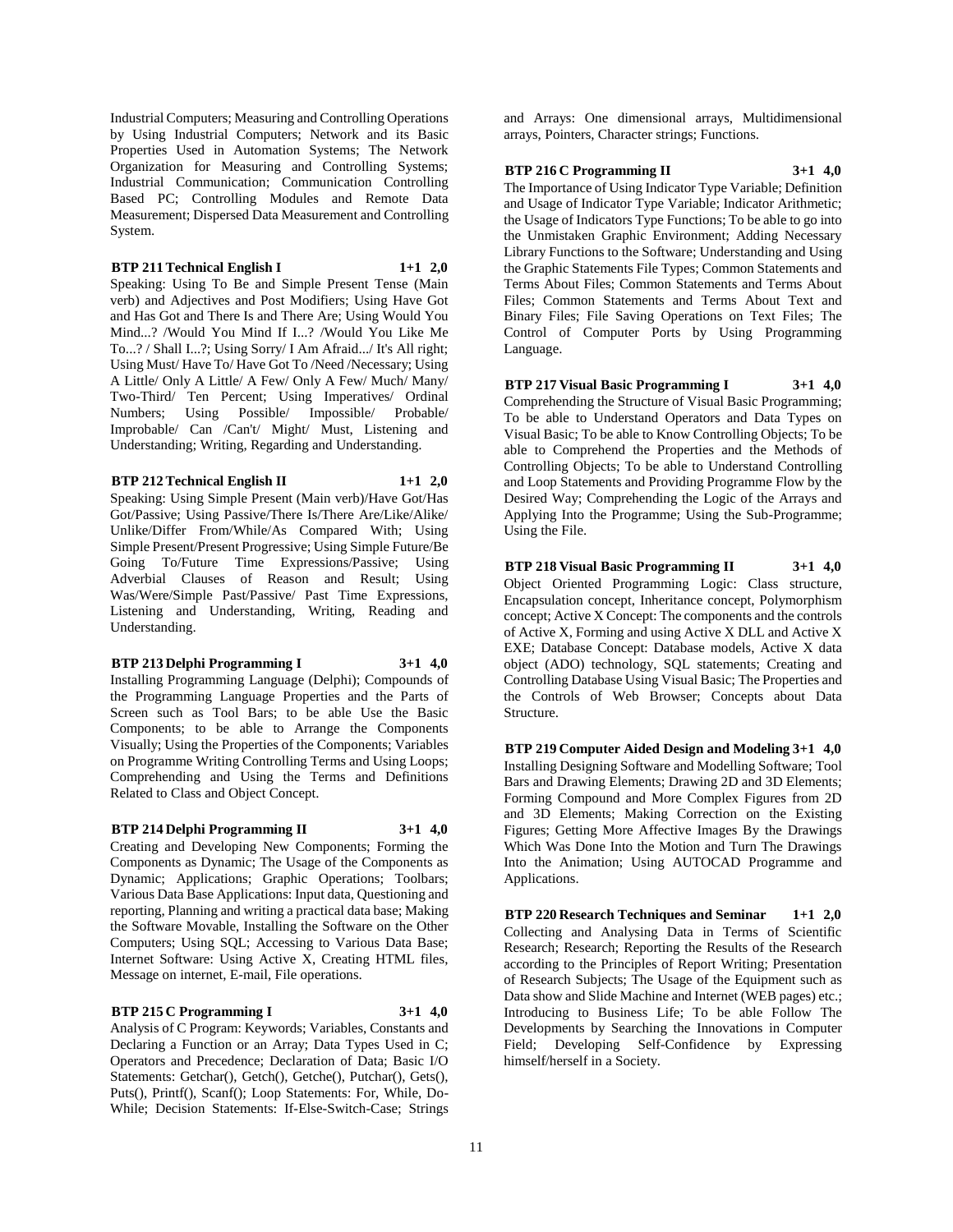#### **BTP 221 Project 0+4 2,0**

Project: Description and context, Procedures, Development tools and OS, Prototype and deadlines, Analysis, System architecture, Project planning and deadlines, Context, Architecture, Data design, Interface design, Process design, Planning and scheduling, Debugging, User guides, Testing, Test processes, Project presentation.

#### **BTP 242 Statistics Practices at Computer 3+1 4,0**

Basic Concepts; Statistical Series, Central Tendency and Measures of Variables; Continuous Random Variables and The Normal Distribution; Sampling; Statistics Estimation, Hypothesis Testing, Chi-Square Tests, Simple Linear Regression; Correlation; Method of Data Collection: Sample survey method, Experimental method, Method of Observation, İnterview, Lining; Statistics Practices of SPSS; Flotation, Preparation Analysis of Data, Analysis of Data and Exposition with SPSS, Draw a table and graph with SPSS; Preparation of Research Report.

#### **BTP 244 Electronic Commerce and Marketing Techniques on the Internet 3+1 4,0**

New Economy and Development of e-Commerce: The Emergence of Internet, Businesses and Business Approaches in the New Economy, Development of Marketing in the Electronic Mediums; Virtual Communities and Consumer Needs; Markets on the Internet; Marketing Process on the Internet: Preparation of Marketing Medium, Characteristics of Internet Users, Development of the Marketing Strategy, Development of the Marketing Mix, Virtual Shopping Models, Payment Systems on the Internet, Consumer Protection on the Internet; Internet Advertising: Attributes and Ground Rules of Advertising, Techniques of Advertising.

#### **BYT 101 Printing Equipment 2+1 3,0**

Fibre and Main Raw Materials Used in Making Paper: Production of cellulose, Additives, Production of glossy paper, Production of cardboard, Calendaring and super calendaring, Production of corrugated cardboard; General Testing Methods for Printing Paper: Paper and climate, Grain direction in paper, Paper problems; Press Inks: Raw materials of inks and their features; General Testing Methods for Printing Inks: Senility of light, Tackiness, Thixotropy, Printability, Drying, Viscosity; Problems of Printing and Solutions to Problems; Printing Plates; Offset Printing Plates: Definition, Characteristics, Preparation of the plate, Image transfer; Other Materials Used in Offset Printing System.

**BYT 102 Print Business and Publishing 1+1 2,0** General Information: Basic concepts, Objectives, Types, and Legal forms; Business Enterprise; Functions of Businesses; Production Systems: Characteristics, Classification, Evaluation, Evaluation of enterprises in view of on production systems; Production, Organizational Structure and Layout in Printing Companies; Publishing: Definition, Scope and Characteristics; Sample Analysis.

# **BYT 103 Fonts and Typography 2+1 3,0**

Developments before the Invention of Writing and Alphabets: Pictographic writing, Ideographic writing, Phonetic writing; Font in History; Typography: Definition, Origin and Scope; Printing Fonts and Their Characteristics: Definition, Characteristics, Development, Points to consider in design processes; Structural Characteristics of Printing Fonts; Composition: Definition and concept of space, Letter strings, Image height, Legibility; Text String Types; Quality Control in Typesetting: Image quality, Technical quality; Cost Calculations; Typesetting Applications.

**BYT 104 Reproduction and Color Theory 3+0 3,5** Definition of Reproduction; Introduction of Machines, Tools and Equipment Used in Reproduction Technology; Originals and Classification of Originals; Method of Reproduction: Line reproduction, Halftone reproduction; Tram Points: Sections of tram points, Types of tram points; Sensitometer; Colour Separation: Colour separation filters, Relations of exposing system of plates and colour separation; Colour: Definition, Specifications, Colour vision effect, Psychological effects of colour; Light and Paint Colours; Colour in Reproduction.

#### **BYT 105 Introduction to Printing and Publication 2+1 3,0**

General Information: Basic concepts, What is printing, What is publishing; Printing Industry: Definition, Development, Importance; Printing Industry in the World and in Our Country: The present and the future, Printing-related jobs; Business Processes in the Printing Industry: Pre-printing, printing, post-printing procedures; Professional Terminology Related to Printing Industry; Relationship between Publishing and Printing.

# **BYT 106 Computerized Page Design I 2+1 3,0**

Design and Typesetting: Definition and Scope; Application Programs: Adobe Illustrator, InDesign, Photoshop, Macromedia Freehand, Corel-Draw; Digital Media Pictures Formats: EPS, TIFF, JPEG; Computer Color Formats: RGB, CMYK, Determining the appropriate color format; Exercises: Press release, Packaging, Posters, Magazine design.

# **BYT 201 Technical English 3+0 3,0**

Printing Industry Terminology: Basic operations, Printing systems, Printing, Pre-and post-printing processes; Publishing Terminology; Translation of Selected Parts from the Literature on Printing and Publishing; Use of Related Instructional Computer Software and Films in the Classroom; Technical Report Writing.

**BYT 202 Digital Printing Technology 2+2 4,0** Digital Printing: Definition, Principles, Applications and Advantages; Methods of Digital Printing System; Interior & Exterior Printing: Uses, Points to consider in printing, Raw materials used, Inks and their properties, Post-printing procedures; Digital Printing Quality: Printing problems and their solutions; Relationship between Digital Printing and Offset Printing; Digital Printing System; Workflow and Business Models; Industrial Applications in Digital Printing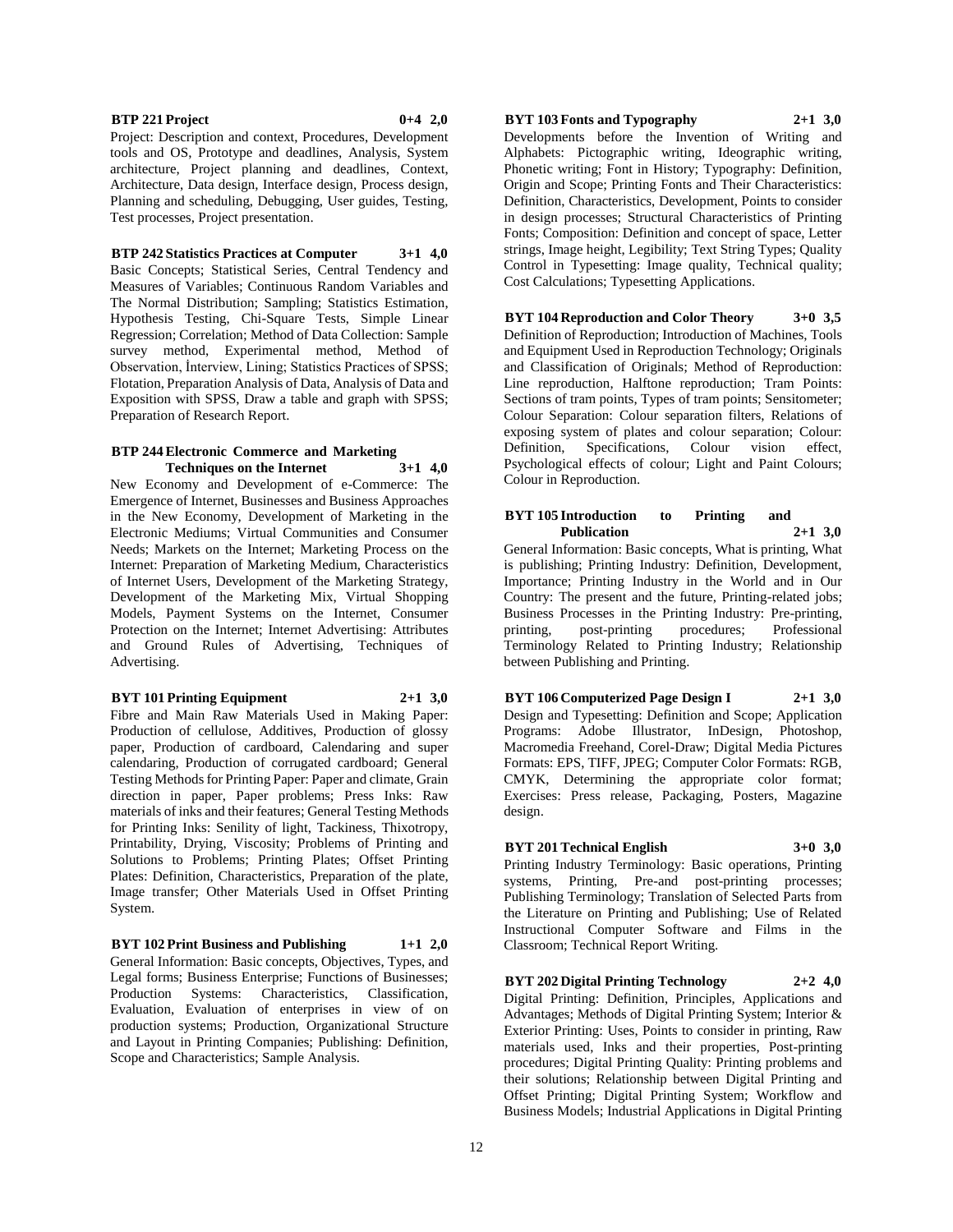System: Backing layer, Reel to reel, Short-run, Personalization, Variable data.

**BYT 203 Desktop Publishing 2+2 3,0** Definition of Desktop Publishing; Importance, Development, Introduction to graphic image processing programs and printing layout of page; Data Transfer Methods and Image Formats in Desktop Publishing Programs; Relationship between Desktop Publishing and Printing Processes: Tracing-film output settings appropriate for the printing system, Points to consider in film output; Preparation of Logos, Emblems, etc. on Computer with the Help of Graphic Programs; Projects Including Brochure and Poster Design.

#### **BYT 204 Production Qaulity Management Systems 2+0 3,0**

Standardization: Definition, Objectives and principles, Turkish Standards Institution and its duties of, Regional and international standardization institutions; Quality and Quality Management: Definition of quality and related concepts, Quality approach, Quality costs and risks, Concept of quality control, Total quality management; Professional Standards: Professional standards, Quality problems faced by enterprises, Quality circles in printing industry; Implementation of Quality Control Methods in Press Companies: Quality assurance system in the printing industry, Pre-printing, printing and post-printing stages of quality control processes.

#### **BYT 205 Binding and Cardboard Packing Production 2+2 4,0**

Binding Technology: Definition and basic concepts, Tools, equipment and machines used in bindery; Processes of Binding: Wire seam, Sting seam, Mechanical seam, Mechanical binding, Glue binding; Cardboard and Cartonnage: Definition, Production, Uses; Types of Packaging Production: Preparations, Design, Construction design and manufacturing; Blades Used in Cardboard Box Making; Cardboard box-cutting machines; Cardboard Box Gluing Techniques; Cost Calculations.

**BYT 206 Marketing and Advertising Practices 2+1 3,0** General Information and Basic Concepts: Definition, Scope, Types, Historical development of marketing; Marketing and Communication: Scope of marketing communication; Process of Communication and Functions of Marketing Communication; Consumer Behavior: Definition, Factors affecting consumer behavior and Effects of advertising; Advertising and Advertising Communication; Advertising Production Processes: Preliminary studies, Preparation of ad texts, Advertising and graphic design; Relationship between Advertising and Consumer Culture; Applications: Print advertising design exercises.

**BYT 207 Offset Printing Technology 2+2 4,0** Offset Printing System: Definition of offset, Printing rules, Areas of application; Workflow in Offset Printing System: Pre-printing, printing and post-printing processes; Offset Printing Materials and Their Properties; Plates and their properties, Toray waterless printing plates and their

properties, Water and damp system, PH, Paper of offset printing, Ink for offset printing, Other materials, Printing solutions; Machines of Offset Printing; Machine Settings: Plate, Blanket and other settings; Quality Criteria for Offset Printing: Slur-Doubling, Dot gain, Trapping, Densitometric measuring; Problems of Offset Printing and Solutions to Problems.

# **BYT 208 Project 2+2 4,0**

Project Description and Project Processes; Determining the Topic and Planning: Selecting subject of the project, Time planning, Work schedule; Project Implementation: Review of national and international literature, Points to consider in literature review, Feasibility study, identifying the materials and location of application, Application; Reporting on the Project: Points to consider in report writing, Report writing, Presentation of the report.

# **BYT 209 Cost Calculation 2+2 3,0**

Cost Calculations in Printing: Expenses, Items causing expense, Establishing cost centres, Selection of cost calculation system, Estimated costs and real costs; Cost Control: Identifying deviations and corrections; Establishing and Operating Standard Cost System in Printing; Establishment and Operation of the Standard Cost System in Printing Companies: Determination of standards; Building a Cost System According to the Type of Printing Companies: Definition, Types and Characteristics, Points to consider in the selection of an appropriate cost system; Calculating Total Cost and Cost Per Unit of Products Printed: Calculation rules for typesetting, paper, printing, ink, binding, plate and film costs; Calculation Exercises.

**BYT 210 Other Printing Techniques 3+1 4,0** Production Techniques: Definition, Scope, Historical development, Artistic production systems and industrial production systems; Industrial Propagating Systems: Relationship between printing and printing systems; Basic Printing Systems: Definition and principles of letterpress, offset, screen printing and rotogravure printing, Printing materials, Plate preparation methods; Other Printing Techniques: Flexo, Tampon, Digital, Hologram, Barcode; Printing Systems: Definition and principles of letterpress, offset, screen printing and rotogravure printing, Printing materials, Plate preparation methods.

**BYT 211 Computerized Page Design II 2+2 4,0** Layout Software: Control toolbar and tasks, Tolls, Paragraph, Color palettes; Standard Page and Book Sizes: Structure and properties of the columns in layout, Arrangements to be made according to the characteristics of book binding; Standard Magazine Sizes and Arrangements Required by the Characteristics of Magazine Binding; Exercises: Exercises of book, magazine, newspaper layout.

**BYT 212 Publishing Applications in Turkey 2+1 3,0** Publishing: Definition, Scope and Historical development; Publication Types: Newspaper publishing, Magazine publishing, Book publishing; Legal Dimension of Publishing; Electronic Publishing: Definition, Scope and Advantages; Types of Electronic Publication: Electronic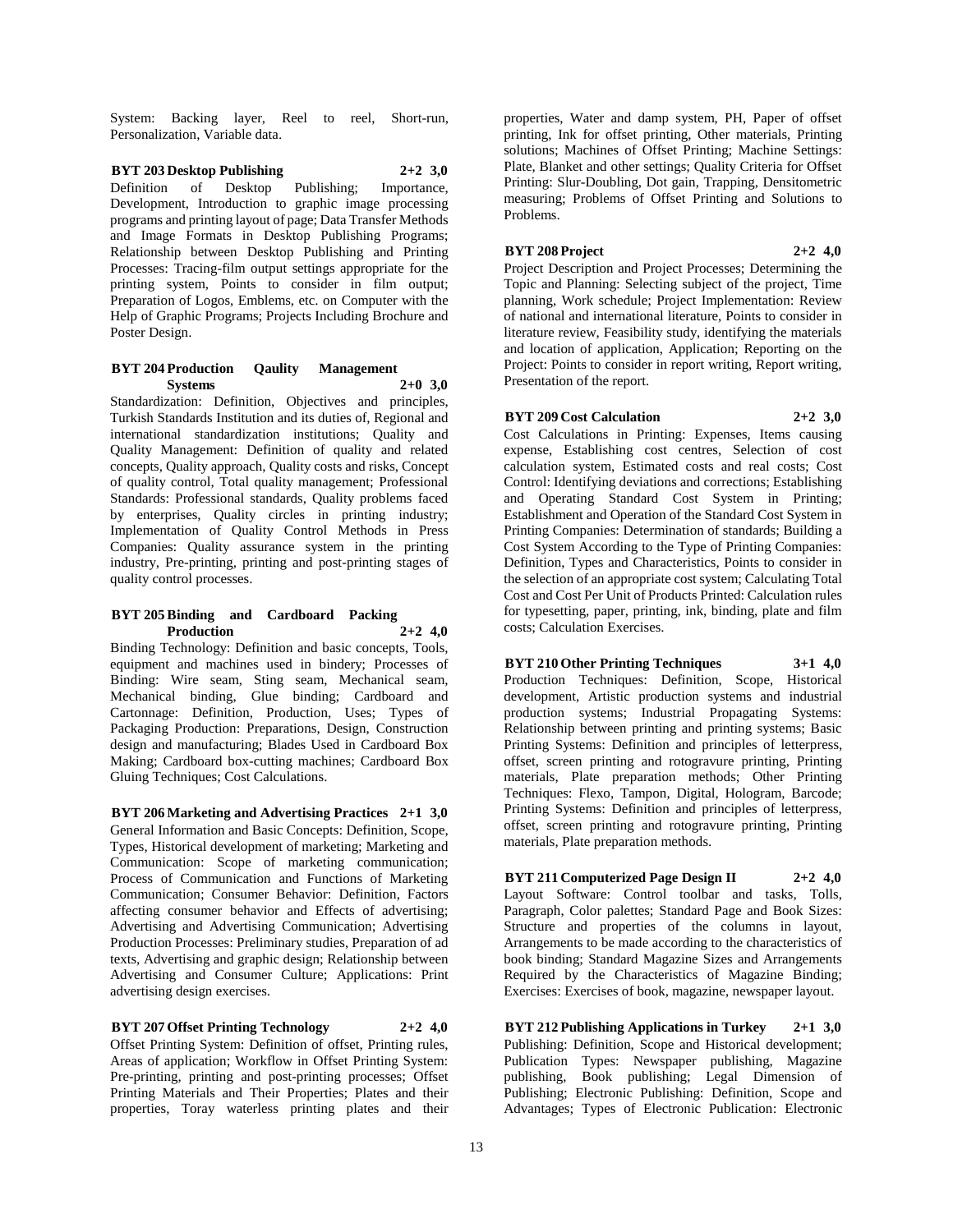newspapers, Electronic journals, Electronic books; Comparison of Traditional Publishing and Electronic Publishing; Publishing Applications in Turkey and in the World; The Future of Publishing.

#### **BYT 213 Total Quality Management in Printing Industry 2+2 3,0**

Total Quality Management (TQM): Definition and Scope, Basic principles, Process tools and techniques; Elements of Total Quality Management; Data Collection and Data Analysis: Histograms, Group works, Development process, Brainstorming, Fishbone diagram, Comparison; Quality Assurance System: Quality system documentation; Total Quality Management in Printing Industry.

# **BYT 214 Information Technology in Printing Industry 2+2 3,0**

Stages of Printing: Pre-printing, printing, post-printing processes; New Developments in Printing World: Desktop publishing, Design, Machines of film output and development, Printing machines, System of binding, System of packaging, Materials and accessories of printing; Information Technology in Printing Industry; Selection, Correct use, Efficiency; Change Management in Printing Industry: Definition and scope; Public Relations in Printing Industry; Exercises.

#### **BYT 215 Product Planning and Management in Printing Industry 2+2 3,0**

Product Management: Definition and scope, Production systems, Objectives, Functions; Selection of Technology: Aspects of technology, New production technologies; Layout and Material Transfer in Printing Companies: Effect of layout on production systems, Types of workflow, Material transfer factors; Capacity Planning and Business Analysis in Printing Industry: Capacitor measurement criteria, Method development and Work measurement; Production Planning and Quality Control in Printing Industry: Importance of planning, strategy and quality control; Exercises.

# **BYT 217 Web Publishing 2+2 3,0**

Internet and Intranet: Definition, Properties, and History; Organization of Web Content: General settings, Web access control, Content advisor; Web Publishing: Concept of HTML, Commands, Arrangement of HTML documents, FrontPageDreamweaver, Development of website content; Customizations of Content; Maintenance of Website; Personal Webpage: Development of content, Web domain, Methods for making a website popular, Adding the website into search engines; Digital Publishing; Preparation of Digital Education Material; Transfer and Control of Products Ready for Printing on the Internet.

# **EEÜ 104 High Voltage Technics 1+1 2,0**

Production of Impact; Measurement and Statistical Evaluation of Potential Impact; Partial Vacancies; Paschen's Law; Characteristics of Electrode Systems Based on Alternative Voltage; Characteristics of Electrode Systems; Corona Losses Measurement; Dimensioning of Transmission Lines and High-Voltage Direct Current; Direct

Current Surge Arresters and Cutters; Insulation Coordination in Transmission Lines in Direct Voltage.

# **EEÜ 106 Traditional Sources of Energy 2+1 2,0**

Energy, Renewable Energy and the ImportanWorld and in Turkey, and Potential; The Formation of Properties and Preparation of the Coals; Usage of Coal and Coal Technologies; Oil Production; Petroleum Refinery Processes; Natural Gas Production; Natural Gas Usage.

# **EEÜ 201 Electrical Energy Generation 2+1 3,0**

Electrical Power and Generators; Thermal and Geothermal Power Plants; Nuclear Power Plants; Hydroelectric Power Plants; Wind Energy for Electrical Energy Production; Electrical Energy Production from Solar Energy Systems; Application of Composite Heat and Power Production, Autoproducer; Hybrid Electric Power Generation Systems.

**EEÜ 202 Electricity and Energy Project 2+2 4,0** Selection of the Project; Needs Analysis; Project Design, Planning, Coding, Testing, Implementation; Debugging and Error Detection; Error Correction; Maintenance, Cost, Time and Labour Management; Problem Statement and Resolution.

# **EEÜ 203 Electrical Energy Transmission and Distribution 2+1 2,0**

Current, Voltage and Power in Electrical Energy Systems; Electrical Energy Transmission and Distribution Networks; Substations and Equipment; Overhead Line Conductors and Insulators on Poles and Underground Cables; Electrical Energy Distribution and Transformer Selection; Electrical Energy Transmission and Distribution Protection Systems.

#### **EEÜ 204 Energy Analysis and Savings 2+0 2,0** Energy Terminology; Energy Management, Measurement

and Control; Basic Concepts of Thermodynamics; Thermodynamics and Energy; Industrial Energy Applications; Energy Audits in Industry; Thermal Comfort; Environmental Factors for Thermal Comfort; Human Factors for Thermal Comfort ; Energy Savings and Isolation; Heat Transfer Methods; Regulations Related to Isolation; Environmentally-Sensitive Energy-Efficient Building and Installation; Industrial Energy Saving and Environmental Impact; Energy Saving in Home Appliances and Lighting Systems; Energy Storage.

# **EEÜ 205 Energy and Environment 2+0 2,0** Environment Pollution Caused By Energy Production;

Environment Pollution Caused By Energy Consumption; Effect of Isolation Environment; Scientific Reasons of Global Climate Change; Effects of Global Warming on the World; Ecology and Its Importance; Basic Concepts for the Environmental Impact Assessment (EIA); Environmental Impact Assessment (EIA) Act and Its Applications.

**EEÜ 206 Renewable Sources of Energy 2+0 2,0** Solar Energy; Solar Energy Technologies; Wind Energy; Usable Wind Energy; Geothermal Energy; Geothermal Energy in Turkey and in the World; Bio-Energy; Definition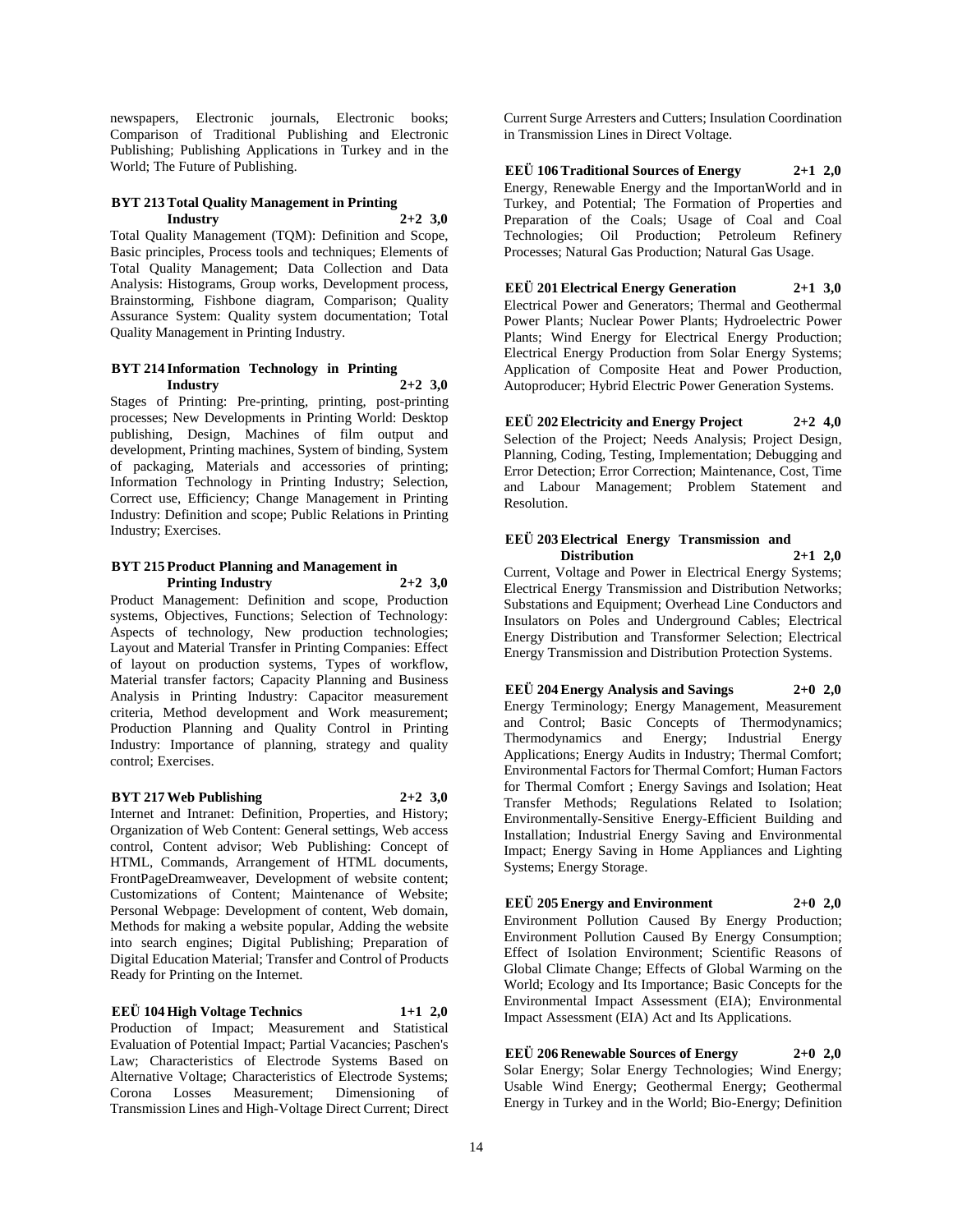of Biomass and Importance Biomass Energy; Environmental Energy; Environmental Energy Supply: Air, Soil, Water, Building's waste heat; Wave Energy; Wave Energy Converters; Hydrogen Energy; Hydroelectric Energy.

**EEÜ 208 Energy Management and Policies 2+0 2,0** Energy Efficiency Related Laws and Regulations; Energy Management Policy; Energy-Intensive Industrial Sectors; Economic Analysis Methods in Energy Efficiency Projects; Energy Investment Models; Energy Demand Forecasting Methods; Comparison of Energy Management Policies in Turkey and in the European Union Countries.

**EEÜ 210 Contract, Exploration and Planning 2+1 3,0** Organizational Structure of an Electrical Contracting Company; Stages of Project Design; Structure and Components of a Valid Agreement; Factors Affecting Acceptance of the Agreement; Framework of Exploration Procedures; Contract Form; Exploration Summary; Specifications; Authentic and Simulated Electrical Distribution Equipment for Exploration; Framework of Planning Procedures; Determination of Critical Orbit for Electrical Wiring; Explaining the Effect of Delays in Secondary Trajectories on Critical Orbit.

**EEÜ 212 Occupational Safety 2+0 2,0** Basics of Safety; Elements Threatening Safety; Biological threats, Chemical threats, Physical threats; Concepts Related to Workplace Safety; Protective Safety Measures; Occupational Diseases; Analysis and Classification of Accidents; Injury, Vital Hazards and First Aid; Accident Reports; Fire; Workplace Safety Legislation.

**EEÜ 232 Hydrojen Energy and Usage 3+1 3,0** Fossil Fuels and Adverse Effects; Seeking an Alternative to Fossil Fuels and Energy Variables; The Nature of Hydrogen and Features; Hydrogen Production, Storage and Transport Technologies; Hydrogen Conversion and Application Systems; Hydrogen in the Quest Of Energy Requirements and Energy Problems.

**EEÜ 234 Solar Energy Systems 3+1 3,0** Solar Energy and Formation; Some Basic Calculations Associated with Solar Energy; Solar Energy Technologies; Heat Treatment Technologies; Brooms With Colector Box Solar Hot Water Systems; Planar Solar Collectors; Collector Energy Balance; Medium and High Temperature Energy Producing Technologies; Turkey is Engaged in a few Words it is in Energy Studies in some Institutions.

**EEÜ 236 Production of Electricity with Wind 3+1 3,0** Basic Concepts Related To Wind Energy; Wind Formation and Classification; Wind Energy is Used to Evaluate the Data and Methods; Weibull Distribution; Rayleigh Distribution; WASP (wind Atlas Analysis and Application Program) Program; Power and Power Density Function; Classification of Wind Turbines; Available Wind Energy.

### **EEÜ 238 Hydroenergy 3+1 3,0**

Hydrodynamic and Hydro-electric Energy; Characteristics of Fluids; Continuity Equation; Bernoulli Equation; Viscosity; The Surface Tension In Liquids; The Energy Flowing Fluid: Hydroelectric Power Plants; Classification Of Hydroelectric Power Plants; Hydroelectric Turbines Used in Power Plants; The Importance of Hydroelectric Energy in Turkey; Hydroelectric Power in the World.

# **EEÜ 240 Thermal Power Plant 3+1 3,0**

Thermal Power Plants; Thermal Power Plants Produce Electricity Running Coal Thermal Power Plants; Working with Fuel Oil Thermal Power Plants; Working With Diesel Fuel Thermal Power Plants; Gas-Powered Thermal Power Plants; The Thermal Power Plants in our Country.

# **EEÜ 242 Geothermal Energy 3+1 3,0**

Geothermal Energy Concept; Geothermal Energy Sources; The use of Groundwater as a Source of Energy-saving and Hot. In the tradition of geothermal vapors and energy resource use. The use of Geothermal Energy Heating Energy Systems; Generation Of Electricity Using Geothermal Energy.

# **EEÜ 244 Energy Plant Management 3+1 3,0**

The Definition of Energy; Types of Energy; Classification of Energy Facilities; Fuel, oil-gas Production and Distribution Facilities; Hydro-electric Power Plants (HEPP); Gas-Cycle Power Plants, Wind Power Plants; Nuclear Power Plants and Thermal Power Plants; The Design of the Plants and the Equipment Used; EN-VER (Energy Efficiency Act) In Order to Ensure Efficiency In Power Plants Required Procedures Within the Scope of The Law; The Necessary Measures Within the Scope of the Job Security in Power Plants.

# **EEÜ 246 Technical English 3+1 3,0**

Speaking: Introduction himself and others, Subjects interested with working place, Demands in formal place, Offering help, Excuse, Apology, Necessity, Obligation, Quantity, Ratio Percentages, Estimating, Instruction; Listening-Understanding: Understanding in professional subject; Writing: Taking note, Cirriculum vitae, Business letters, Passive structure usage; Reading-Understanding: Conjunctions indicate time, purpose, condition, Expressions in passive structure, Expressions indicate contrariness, Dictionary usage.

**EEÜ 248 Fuels and Combustion Technology 3+1 3,0** Introduction; Basic Concepts Related to Fuels and Combustion Technologies, Classification of Natural Fuels; Secondary Fuels; Pulverized Coal, Smokeless Fuel, Coke and Metallurgical Coke Production Process Chemistry and Technology; Liquid and Gas Fuels; Properties, Combustion Processes Chemistry and Technology; Effects of Solid and Liquid Fuels and the Reduction of Negative Environmental Impacts and Improvements. Analysis of Solid, Liquid and Gas Fuels; Combustion Processes Related to Quality Control and Digital Applications.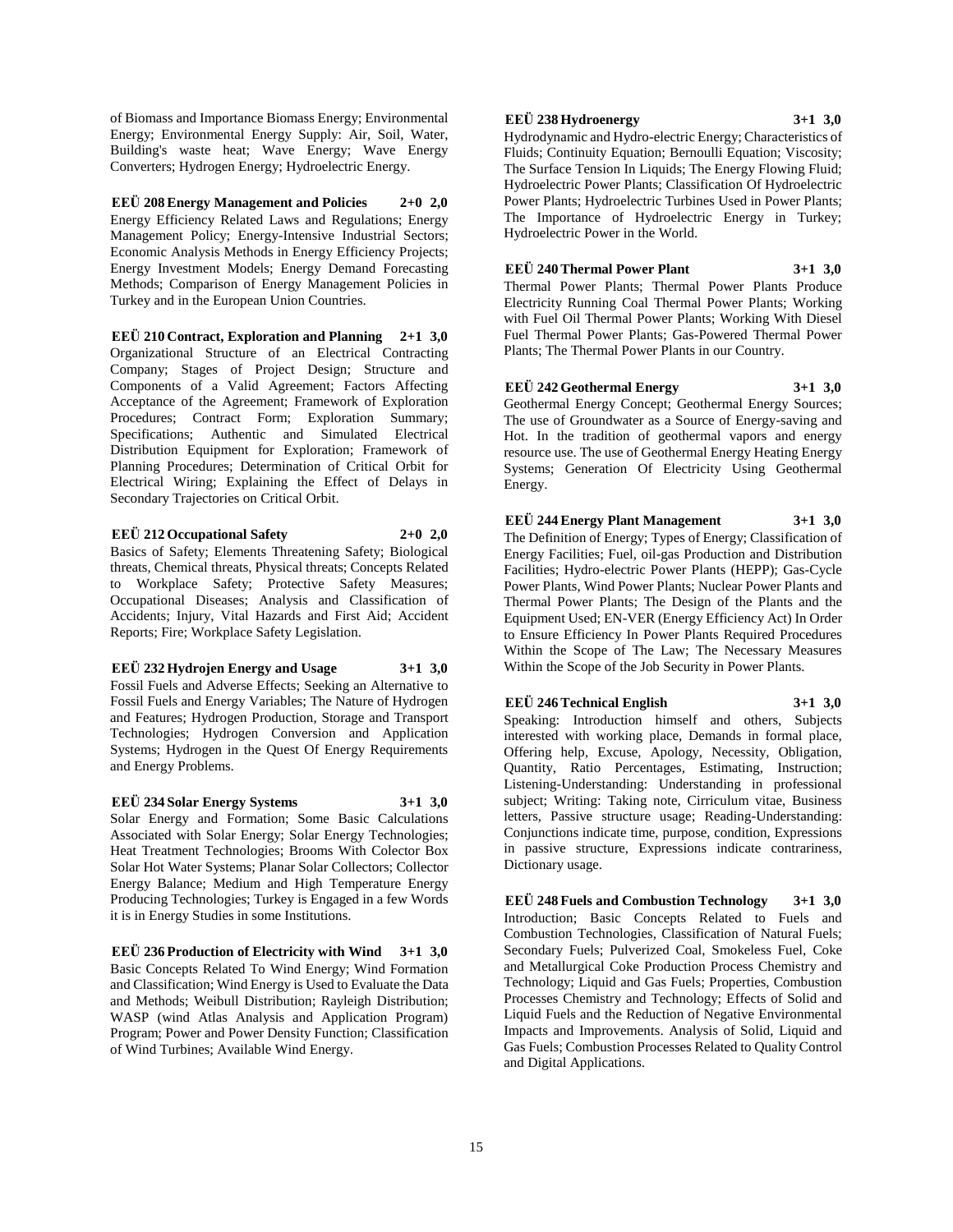**ELE 102 Basics of Electricity 2+2 3,0** Formation and Properties of Electricity; Basic Electrical Laws; Direct Current and Alternative Current Sources; Electricity-Work and Electricity-Power Relations; Transformers and Electrical Installation Schemes; Operations and Connections of Electric Motors; Equipments Used in Electrical Installations; Stable Electrical Plants; Energy Sources.

#### **ELE 103 Electrical and Electronical Measurements 3+1 5,0**

Principles of Measurement and Instruments; Direct Current Measurements: Principles of ampermeter and voltmeter in direct current; Alternative Current Measurements: Principles of ampermeter and voltmeter in alternative current; Power and Work (energy) Measurements: Power measurement in three phases of alternative current circuits, Power measurement in direct current circuits, Power factor, Principles of wattmeter; Measurements of Circuit Components and Parameters; Measurements with Oscilloscope; Industrial Measurements and Transducer; Description and Classify of System; Uprightness, Sensitivity, Symbol.

**ELE 104 Alternative Current Circuit Analysis 3+1 5,0** Alternative Current and Voltage: Maximum value, Average value, Instantaneous value, Effective value, Phase angle; Circuit Equipments AC Behaviour: Ohmic Resisteance, Condencer, Current, voltage, power over inductance, R-L-C circuits; Power and Energy on AC: Power and energy on ohmic resistance, Power and energy on condenser, Power types on R-L-C circuits; AC Systems with Three Phase.

**ELE 105 Direct Current Circuit Analysis 3+1 5,5** Resistance; Ohm's Law; Work, Power and Efficiency; Kirchhoff's Laws; Electrical Supplies: Current and voltage supplies; Circuit Solution Methods: Mesh currents, Nodal analysis, Circuit theories; Thevenin, Norton, Superposition Theorems, Condensers; Electro Magnetism and Electro Magnetic Induction; Transient Analysis in Direct Current: Resistance-inductance, Resistance-capacitance time constant.

#### **ELE 106 Electric Systems (Networks) and Foundations 1+1 2,0**

Basics Concepts About Electric System and Foundations: Phase, neutral, mean and conservation conductors, Insulation balks, Electric current and effects, Effects of electric current on human body, Avoid from electric current; Type and Safety of Low Voltages: TN network, TT network, IT network, Conservation insulation; Electric Installation Technology and Applications; Switchs and plugs, Light sources, Poor current units.

#### **ELE 207 Electrical Maintenance and Troubleshooting 1+1 3,0**

Maintenance: General maintenance, Proactive maintenance, Periodic maintenance; Fault Finding: To use avometer in fault finding; Repairing and Service: Checking of oil in power transformer: Fault finding cause of short circuit and

over load on electric networks, To replace of electric machines parts, Checking of diodes, transistors, capacitance.

**ELE 212 Electricity Installation Plans 3+1 5,0** Pre-study of Installation Plan: Definition of plan, Selective of materials and applications, Preparing of sketch, Legal procedure, Statutes related project; Preparing Installation Plan: Functional efficiency, Lighting, Energy and distribution of plan, Cost analysis of project, Preparing of project for approval, Finishing of installation plans and presentation; Presentation of Installation Plan.

**ELE 215 Electromechanical Control Systems 3+1 4,0** Control Input Components: Switches, Buttons, Paco switches, Mechanic limiting switches, Micro switches, Sensors, Thermostats; Control Output Components: Solenoids valves, Contactors, Coils; Protection Coil of Electric Machines; Control of Electric Machines: Speed control and breaking in three phases asynchronous machines; Control of Lift; PLC in Control Systems.

**ELE 222 Related Electrical Service and Systems 1+1 2,0** Water Systems in Buildings: Hot and cold water systems; Heating Systems in Buildings: Schematic diagrams and specifications for various heating systems; Air Conditioning; Lighting Systems: Typical lighting applications characteristics; Fire Alarms Systems: Smoke detectors, Temperature rise detectors, Flame detectors; Conductor Systems; Stand-by-Supply Systems.

#### **ELE 227 Electrical Machines 3+1 3,0** Magnetic Materials and Magnetic Circuits; Electromechanical Energy Conversion Principles; Transformers; Asynchronous Machines Synchronous Machines; Direct Current Machines; Introduction to Power

Electronics and Motor Drives.

**ELE 228 Electrical Machines and Drivers 3+1 4,0** Structures of Electrical Machines and Operational Principles; Fundamental Equalities and Characteristic Curves: DC motor operation techniques, Types of DC motors, Asynchronous motors; Mono Phase AC Motor; Control Principles of Electrical Machines: Basic control principles used in electrical motors; DC Motor Driving: The structures and operational principles of various DC motors; AC Motor Driving Techniques and Circuits: The structures and operational principles of various AC motors; Step Motors and Driving Circuits: Types of step motors and driving methods.

# **ELO 103 Digital Electronics 3+1 4,0**

Digital Concept; Number System; Logic Circuit: Definition of And-Or-Nand etc. logic gates; Simplification of the Logical Expressions; Integrated Circuits : Encoder, Decoder, Seven segment decoder; Flip-Flops: Truth tables of R-S, D, T and J-K type flip flops; Counters: Synchronous, Asynchronous, Up-down counter; Registers and Handlers; Memory Units: Definition of RAM, ROM, PROM, EPROM; Algorithmic State Machines; Invertors.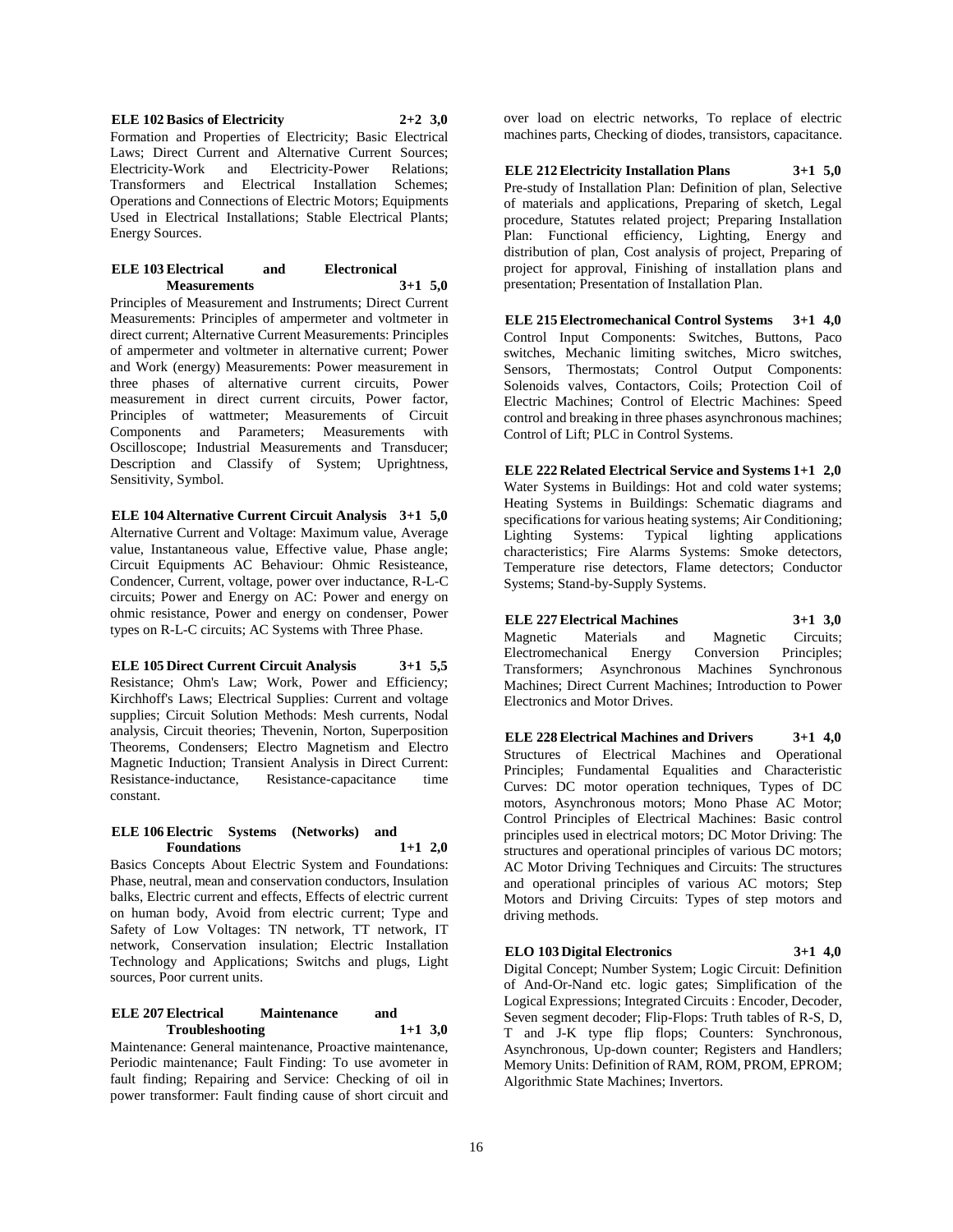#### **ELO 104 Analog Electronics 3+1 4,0**

Semi-conductors and Basic Structures of PN Junction Circuit Equipments; Characteristics of Diodes, Filters, Cutters, Rectifiers, Inverter Circuits; Zener Diodes and Types of Other Diodes; BJT Transistors: Pre-voltage, Operation point, Figures of common connection and Darlington arrangement; JFET-MOSFET Transistors: Their features, Operations, Prevoltages, Current controlling and types; Operational Amplifiers: Their characteristics, Basic circuits: Addition, Subtraction, Integration and Derivation receiving circuits; Multivibrators and Wave Formers: Their features, Operations and types.

#### **ELO 109 Basic Electronics 3+1 5,0**

Unit Systems: Current, Voltage, Power; Circuit Types and Elements: Basic circuits, Ohm's law, Kirchhoff's laws; Some Techniques Used in Circuit Analysis: Nodal and mesh analysis, Source transformations, Superposition, Thevenin and Norton theorems; Inductance and Capacitance; RL and RC Circuits; RLC Circuits; Semi Conductors and Principles: Diodes, Rectifiers, Cutter circuits; Basic Logic Circuits: Number systems And-Or-Nand etc. logic gates, J-K Flip Flop, R-S Flip Flop, T and D Types Flip Flops, Counters, Registers, Decoder, Encoder.

#### **ELO 110 Digital Electronics 3+0 3,0**

Digital Concept; Number System; Logic Circuit: Definition of And-Or-Nand etc. logic gates; Simplification of The Logical Expressions; Integrated Circuits : Encoder, Decoder, Seven segment decoder; Flip-Flops: Truth tables of R-S, D, T and J-K type flip flops; Counters: Synchronous, Asynchronous, Up-down counter; Registers and Handlers; Memory Units: Definition of RAM, ROM, PROM, EPROM; Algorithmic State Machines; Invertors; Digital Modulations.

#### **ELO 111 Basic Electronic 2+1 3,0**

Electrical Current: Definition and comparison of direct and alternating current; Alternans, Period and Frequency; Elements of Electronic Circuit: Characteristics, Types and Uses; Passive Circuit Element: Resistance, Capacitor, Inductor; Active Circuit Elements: Diodes, Transistors; Integrated Circuit: Conductor, Insulator and Semiconductor; Power Sources.

#### **ELO 112 Analog Electronics 3+0 3,0**

Semi-conductors and Basic Structures of PN Junction Circuit Equipments; Characteristics of Diodes, Filters, Cutters, Rectifiers, Inverter Circuits; Zener Diodes and Types of Other Diodes; BJT Transistors: Pre-voltage, Operation point, Figures of common connection and Darlington arrangement; JFET-MOSFET Transistors: Their features, Operations, Prevoltages, Current controlling and types; Operational Amplifiers: Their characteristics, Basic circuits: Addition, Subtraction, Integration and Derivation receiving circuits; Multivibrators and Wave Formers: Their features, Operations and types.

# **ELO 205 Power Electronics 3+1 5,0**

P?N Juncted Power Elements: Types of power diodes, transistors and thyristors; Electrical Characteristics of Thyristos: V?I characteristic of SCR, Gate characteristic of

SCR; Triggering Elements: Usage, types and operation of triggering elements; Thyristor Applications: Rectifiers, Invertors, Static keys, Solid state relays; Protection of P?N Juncted Power Elements.

**ELO 211 Microprocessors / Microcontrollers 3+1 5,0** General Structure of Micro Computer System: Central process unit, RAM and ROM memory characteristic, Input/Output interfaces and peripheral, Micro computer system tools; Comparison of Microprocessors and Microcontroller; Installation of Microprocessors and Microcontroller System; Introduction to Programming: Assembly language structure , Instructions, Flow diagrams; Programming: Data transfer, Loop consumption, Sub programme concepts.

**ELO 212 Advanced Digital Applications 3+1 4,0** Sequential Logic: RS flip flop, D flip flop, T flip flop, JK flip flop; BCD Counters: Asynchronous counters, Synchronous counters, counters; Registers: Serial and parallel registers; Memory Units: RAM, ROM, PROM, EPROM, EEPROM; Algorithms Machines: PLA, FPLA; Converters, Types and operation of numeric/analog converters, Types and operation of analog / numeric converters.

# **ELO 214 Automatic Control 3+1 4,0**

Principles of Control: Power supply in servo mechanism, Potentiometer and amplifiers, Open circuit and closed circuit controls of D.C machines, Open circuit and closed circuit controls of A.C machines; Torque; Basic Construction of Control Synchronous: Operation and characteristic of synchronous position control system, Operation principles of torque conductor and receiver, Operation principles of differential control transmitter and differential control receiver, Operational amplifiers.

### **ENO 204 Data Addition and Control with Computers 3+1 5,0**

Basic Terms: Programmable logic control, Data summing with computer and basic concept related with control; "Data Summing With Computer and Control" SCADA Programmes Definitions; Similarities and Differences Among SCADA Software; Actual SCADA Programming: Stopping and operating motors with instructions; Programmable Logic Control and SCADA Communication.

#### **ENO 208 Robot Technology 3+1 4,0**

Structure and Operation of Robot: Purpose of robot usage, Block diagrams, Utilization areas of arm-type designed robots; Robot Sensor Units: Operation system of sensors, Robotic syncro-angular sensors, Robotic syncro-resolver sensors; Principles of Robot-Mechanic Systems; Robot Control System: Decision mechanisms, Position servo system, Concept of optimal control; Robot Applicators; Robot Programming: Flow diagram, Coordinate values.

# **ENO 209 Control with Computer 3+1 4,0**

Industrial Computers: Technique properties of solid state memory, Transmitter modules, Receiver modules, VGA and TV signal converters, Flat panel / CRT screen modules; Speedy Data Measurement and Control Cards; Signal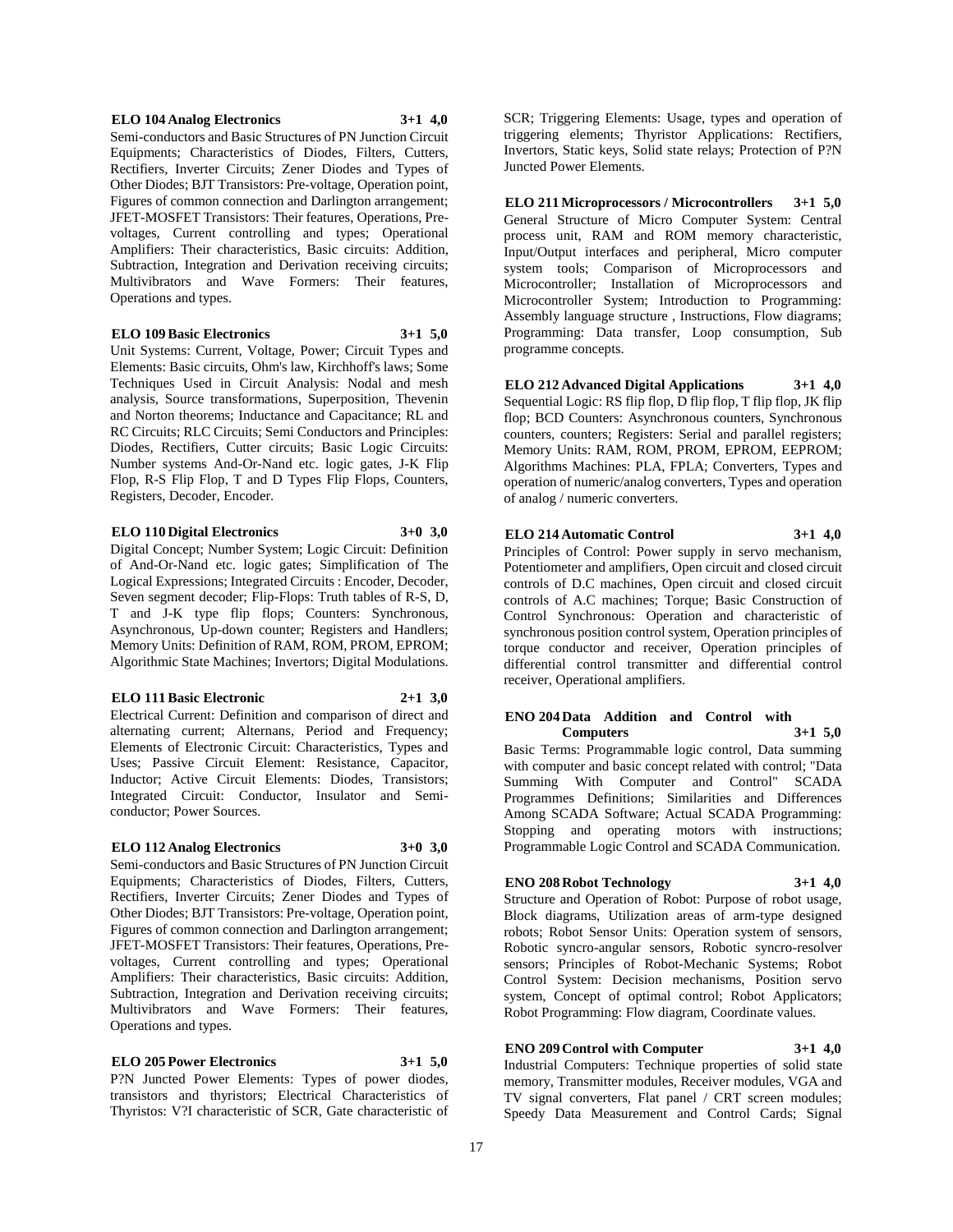Processing and Measurement Modules; Industrial Communication; PC Based Communication Control; Distant Data Measurement and Control Modulations; Scattered Data Measurement and Control Systems.

**ENO 210 Microcontroller Based Control 3+1 4,0** Basic Terms related to Input-Output Processes: "Sink current", "Source current" concept, Parallel data transfer process; Programming to Input-Output Device; Interrupt: Definition of interrupt vector, Interrupt sub-programs; Counters-Timers: Counter-Timer units and principles of working, Step motor control with microcontroller, DC motor control with microcontroller; ADC-DAC Applications.

#### **ETK 211 Professional Ethics 2+0 3,0**

Concepts of Ethics and Morality: Definition, Characteristics, Distinction; Types of Ethics; Principles, Rules and Codes; Concept of Professional Values; Relationship Between Ethics and Professional Value; Need for Ethics; Principles and Rules of Professional Ethics; National and International Regulations of Ethics.

#### **FOT 107 Photography 2+1 3,0**

Components of Cameras; Techniques of Photography: Exposure, Equivalence laws, Exposure adjustments; Adjustments of Technical Equipment: White balance, Virtual adjustments; Compositions: Subject, Movement, Rhythm, Texture, Perspective, Light; Assistant Equipment; Tripod, Filters, Light; Ranges of Photography; Portrait, Nature, Architectural; Technological Developments: Digital photography.

#### **GRA 110 Graphic and Animation 3+1 4,0**

Pictures Files; Comprehension of various kinds of picture files forms and properties, Commonly used picture files picture saving files, Properties of picture files; Selecting The Most Useful Picture Forms to Be Used in Web; Opening the Existing Picture and Making Necessary Arrangements on the Picture Files to be able to Make Picture Files; Animations for Web Pages; General Properties of the Animation Creating Programmes; Necessary Drawing Object for Animation; Animation Logic; Creating Animations Using Various Methods.

#### **GRA 211 Web Design 1+1 2,0**

Basic Internet Terms: Server- client logic, TCP-IP Protocole, WEB based services; Introduction To Web Design: Softwares required for design and installation, FTP software; HTML: All HTML commands used in HTML; Script Using: The commands belong to script languages supporting design and flexibility while preparing web pages; Design and Planning: The design criteria needed to prepare visual and productive web pages.

#### **GTS 107 Drawing I 2+1 3,5**

Pattern: Definition, Types, Tools and equipment used in drawing; Academic Understanding of Patterns; Human Anatomy; Line Values, Proportions, Balance, Movement, Composition; Model Drawing and Nature Drawing; Introduction to Different Materials and Techniques.

#### **GTS 108 Drawing II 2+1 3,5**

Drawings of Figures and Objects and Use of Various Technical Materials; Exercises for the Use of the Language of Graphic Expression in Graphic Design.

**GTS 110 Introduction Graphic Design 2+1 3,0** Basic Concepts and Theories of Visual Communication; Basic Principles of Graphic Design; Development of Problem Solving Techniques: Problem statement, Research, Organization of information; Using Various Materials and Techniques in Graphic Image; Visual Analysis.

**GTS 112 Illustration 2+1 3,0** Illustration: Definition, Content, History and Areas of use; Illustration Types and Techniques; Main Materials Used in Illustration; Identification and Analysis of Works Produced by Illustrators; Production and Evaluation of Illustration Works.

**GTS 201 Visual Communication Design 2+2 5,0** Historical development of visual communication; Nonverbal communication; Perception and explanation in visual communication; Functions and necessity of visual communication; Marks and symbols in visual communication: analyses of symbols; Components of graphic design: Typography, Photo, Colour, Contrast relations; Visual analysis in advertisements: Creativity and correct and effective usage of visual elements.

**GTS 202 International Advertising 2+0 3,0**

What is international advertising?; essential considerations of international advertising; Effective factors of consumer behaviours in international advertising: Culture, Traditions, Time, Policies; Legal accommodations in international advertising; Analysis of applied international advertisements.

**GTS 205 Printing Techniques 3+0 3,5** Basic Printing Techniques, offset printing, Press Letters, Gravure Printing, Printing Process: Prepress, Post press; Printing Considerations, Advertising and Publication Relations, Printing Technique Selection, Paper selection, Ink selection, Encountered In print Problems and Solutions.

# **GTS 207 Internet Advertising 3+1 3,0**

Advertisement Types; Online Advertising Tools; What is Internet Advertising?; Internet Advertising Types: Banner, Pop-up; The Issues to Be Considered for Internet Advertisement Preparation; Internet Advertising Applications.

**GTS 208 Technical English 3+0 3,0**

Frequently used words and terms in the field of advertising; Recognition and Use, Turkish Provisions; Translation of Selected Texts from Advertising Field Literature; Technical Report Writing.

**GTS 209 Positioning Strategies in Advertising 3+1 3,0** Marketing Communications, Integrated Marketing, Positioning; Positioning Strategy Approaches: Product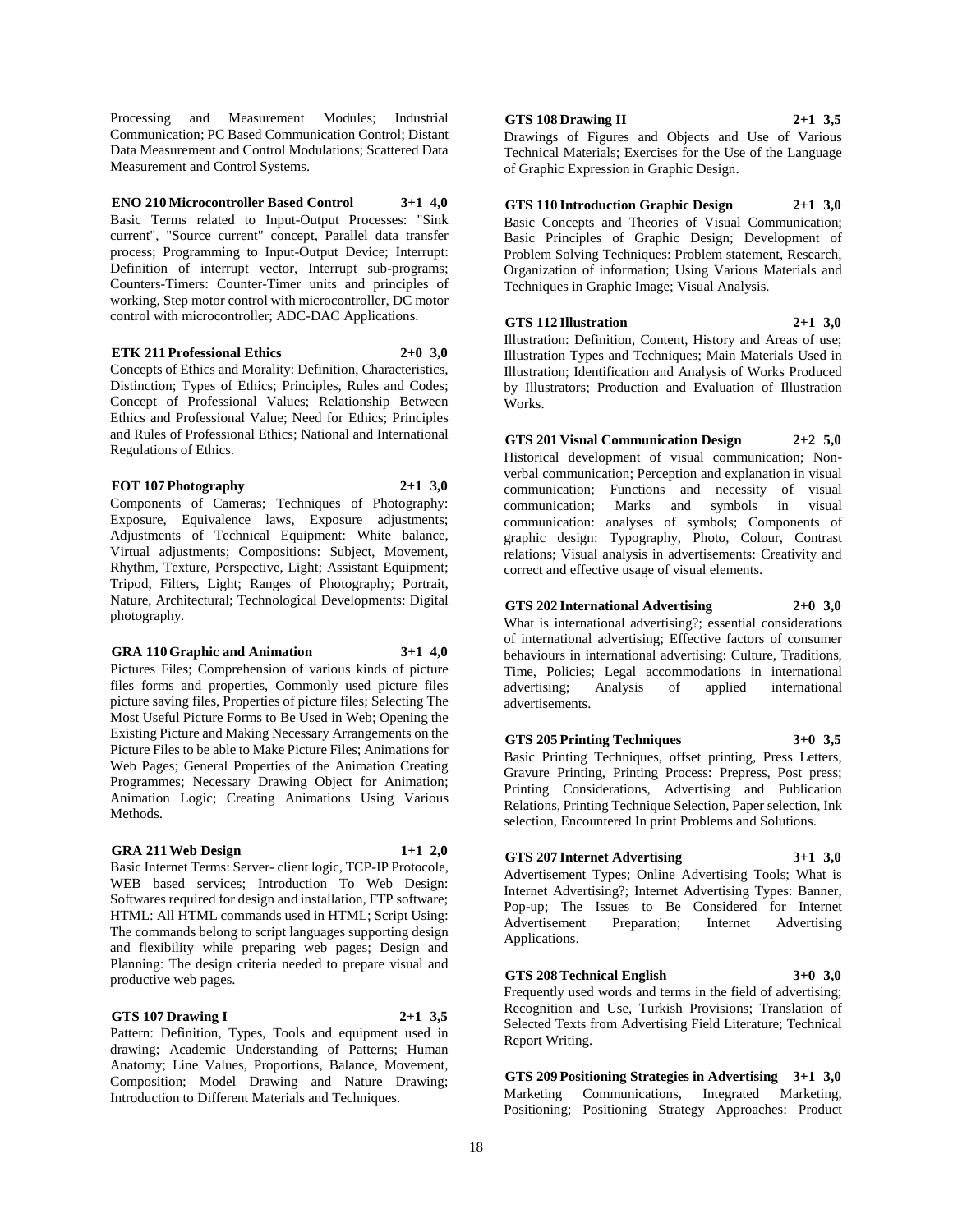Properties and Consumer Price and Quality, Utilization and Application, Product and user interactions, Product classification, Global Icons, competitors, Advertising Studies, Consumer-Oriented Positioning Strategies , Competition, Competitors definition, Identification, Positioning, Consumer Solving, Control of selected location.

# **GTS 212 Desktop Publishing 2+2 3,0**

Desktop Publishing; Definition, Importance, Development, Drawing Image Processing and Page Layout programs, Data Transfer Methods and Image Formats Among Desktop Publishing Programs, Graphic Design Fundamentals and Principles; Page Design Studies; Brochure and Poster Design as Research Projects in Practice.

# **GTS 214 Organization and Management in Advertising Agencies 3+1 3,0**

Organization and Management Relationship; Necessary Advertising Agency Departments, Customer Relations, Creative, Strategic Planning, Accounting, Publishing, Media Planning, Task Description of the Departments, Personnel Eligibility Determination, Work Flow Process; Office Planning; Organizational Structure.

#### **GTS 216 Semiotics 3+1 3,0**

Sign and Semiotics; Signs in Communication Process; Meaning and Ideology; Historical Development of Semiotics: Charles Sanders Pierce and semiotics, Ferdinand de Saussure and signifier/signified concepts, Louis Hjelmslev and logical formalization, Roland Barthes and signification; Phases of Semiotical Analysis; Signification: Denotative and connotative meaning; Signifier, Signified, Sign; Relation between Advertisement and Semiotics; Analysis of Advertorial Scripts using A Semiotical Approach.

**GTS 217 Computer Aided Graphic Design I 2+1 3,0** Design and Typesetting: Definition, Scope: Application Programs: Adobe Illustrator, Design, Photoshop, Macromedia Freehand, Corel-Draw; Image Formats in Digital Environment: EPS, TIFF, JPEG; Color Models: RGB, CMYK; Selection of Appropriate Color Modes; Exercises: Press release, Packaging, Posters, Magazine.

**GTS 218 Computer Aided Graphic Design II 2+1 3,0** Graphic Design Techniques; Design Elements; Vector-Based Drawing and Image Processing Computer Programs in Computer-Aided Design; Contemporary Graphic Designs; Studies in Visual Communication.

**GTS 219 Original Printmaking I 2+1 2,5** Printmaking: Definition, Content, Techniques, History; Terminology of Original Printmaking; Types of Printmaking; Materials and Methods Used in Printmaking; Pit and High-Print Practices: Determining an original in view of the printing method, Preparation of the original, Mold preparation, Production and evaluation of works.

# **GTS 220 Original Printmaking II 2+2 4,0**

Original Printmaking: Content and Types; Linoleum and Wood Printing Techniques: Materials used, Mold preparation methods, Properties of materials, Properties of inks, Image transfer; Varieties Template Printing Technique in Printmaking: Materials used, Mold preparation methods, Properties of materials under printing, Properties of inks, Image transfer; Exercises.

### **GTS 221 Packing Design I 2+1 3,0**

Packaging Technology: Definition, Content, Properties, Areas of use; Packaging and Graphic Design; Points to Consider in Graphic Design by Type of Packaging; Producing Graphic Design of Product Packages Used for Different Purposes: Food, Clothing, Electronic goods, Retail consumer goods, etc.

#### **GTS 222 Packing Design II 2+1 3,0**

Relationship of Forms, Materials and Visual Communication in Packaging Design Process; Project Design in View of Brand Identity of a Product and Product Range Criteria: Analysis of successful examples on the market.

# **GTS 224 Project 0+2 3,0**

Project Description and Project Processes: Principles of project selection and planning, Review of the literature, Feasibility study, Basic information, e.g. originality of the project, Development of a project plan; Selection of a Specialization Area; Presenting a Report of All Project Stages.

### **GTS 226 Visual Communication and Advertising 2+1 3,0**

Use of Principles of Visual Aesthetics and Perception to Improve Advertising Strategies; Graphic Works in Advertising Campaigns; Advertising Campaign: Definition, Surreptitious advertising, Newspaper, Radio and television, Difference of outdoor campaigns; Analysis of Advertising Campaigns.

**GTS 228 Graphic Production Techniques 2+1 3,0** Graphics Product Design Process: Operation steps, Relationship between graphics and printing; Desktop Publishing and Graphic Production: Programs used in desktop publishing, Drawing and image processing and Page layout programs, Basic principles of graphic design; Production Techniques: Preparation of materials produced in graphic design for printing, Pre-printing, printing and postprinting procedures; Exercises.

**GTS 229 İllustrator Graphic Applications I 3+1 3,0** What Is Vectorial Graphic: Introduction to Illustrator, Interface; Using Menu: Control panel, Tools panel; Using Panels: Using workspace; Working with Documents: Creating a new document, Working with template documents: Artboard Tool: Tool-1, Tool-2, Artboard panel, Navigation; Guides and Grids: Smart guides, Guides, Grids; Selection Tools: Direct selection tool, Group selection tool, Magic wand tool, Lasso tool.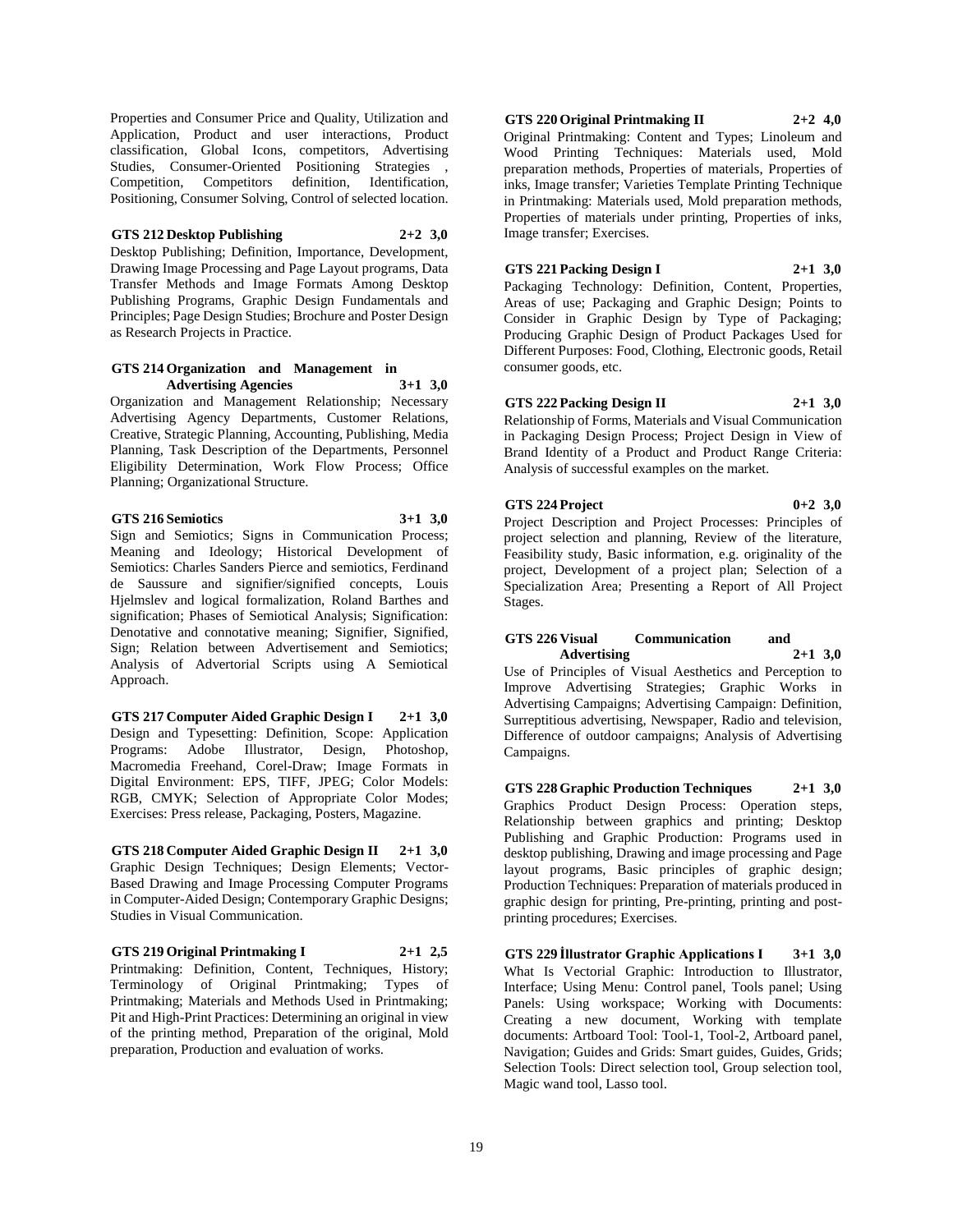**GTS 230 Illustrator Graphic Applications II 3+1 3,0** Understanding Objects: Layers; Transform Operations: Align tool, Rotate tool, Scale tool, Reflect tool; Tools for Composing Objects: Pen tool; Basic Drawing Tools: Line, Arc, Spiral, Rectangular/Polar Grid tool; Text Composing and Arrangement: Character panels, Paragraph panels; Composing Object Tools: Stroke panel, Appearance panel, Clipping mask; Working with Colors: Swatches panel, Color panel, Gradient panel, Transparency panel; Options for Saving Documents: Saving as an Illustrator document; Term Project.

#### **İLT 105 General and Technical Communication 2+0 2,0**

Definition and Type of Communication: Communication and it's basic concepts, Types of communication; Oral Communication: Techniques, Principles and necessity of oral communication, It's effects on daily life; Written Communication; examples of written language, The kinds of written text used for institutional communication at business Life; Applying Communication Techniques at Business Life; Graphics Communication; Purpose of using Graphic and Schemes Communication; Communication via Technological Devices; Convenience provided by Technologic Equipments.

# **İNG 175 English I 3+0 3,0**

Using the Verb 'to be'; Saying Name, Phone Number and email Address; Describing Things and Places in a Classroom; Asking for Help While Studying; Using the Verb 'to be' in Questions, Describing Favourite Celebrities, Friends and Family; Using Simple Present Statements, Yes-No Questions and Short Answers; Talking about Daily and Weekly Routines; Saying How Often You Do Things; Talking about Free-time Activities and TV shows; Using 'there is, there are'; Using 'some, no, a lot of, and a couple of'; Describing Neighbourhood and Local Events; Asking for and Telling the Time.

# **İNG 176 English II 3+0 3,0**

Using the Present Continuous; Talking About the Weather and Sports; Using 'like to', 'want to', 'need to' and 'have to' with Other Verbs; Using 'this', 'that', 'these', 'those'; Asking Questions with 'How much'; Talking about Clothes, Colours, Shopping and Prices; Using can; Talking about Countries, Languages, and Nationalities; Talking about International Foods; Using the Simple Past of Regular and Irregular Verbs; Using the Past of be; Asking Simple Past Information Questions; Describing Past Experiences; Using Many and Much; Using Some and Any; Using Would Like; Describing Favourite Foods and Eating Habits; Using 'or something' and 'or anything'.

**İNŞ 229 Reinforced Concrete Design 2+2 4,0** Preloading; Vertical Drains; Deep Compaction of Cohesion less Soils: Vibro floatation, Vibratory probes, Compaction piles, and Dynamic compaction, Blasting; Grouting: Permeating grouting, Compaction grouting; Chemical grouting. Jet grouting; Soil Reinforcement: Soil nailing, Micro piles, Reinforced earth, Stone columns, Lime columns, Geotextiles, Freezing, Electro-osmosis.

# **İNŞ 230 Soil Improvement Methods 3+0 4,0**

Preloading; Vertical Drains; Deep Compaction of Cohesion less Soils: Vibro floatation, Vibratory probes, Compaction piles, and Dynamic compaction, Blasting; Grouting: Permeating grouting, Compaction grouting; Chemical grouting. Jet grouting; Soil Reinforcement: Soil nailing, Micro piles, Reinforced earth, Stone columns, Lime columns, Geotextiles, Freezing, Electro-osmosis.

### **İNŞ 231 Static of Structure 3+0 3,0**

Fundamentals of Structural Analysis; Assumptions in Structural Analysis; Loads and Supports; Classification of Structure Systems; Internal Forces in Structure Members; Determining Degree of Indeterminacy in Structural Systems; Determining Internal Forces in Statically Determinacy Systems: Simple beams, Cantilever beams, Hinged girders, Frames, Arches and frames of three hinges; Solving Live Loads Systems Using Influence Lines; Determining Internal Forces in Statically Indeterminacy Systems.

# **İNŞ 232 Analyses of Concrete 3+0 3,0**

Introduction; Quality Control of Concrete Structures: Types of tests applied on concrete; Strength of concrete, Standard testing, Preparation of test samples; Semi-destructive tests; Pull-out tests, Pull-off tests; Non-destructive tests; Rebound hammer test; Ultrasonic pulse velocity test; Radar imaging of concrete, X-ray diffraction on concrete materials; Porosity by mercury intrusion porosimetry; Differential scanning calorimeter tests on concrete; Maturity of concrete; Estimation of concrete strength by combined methods; Project presentations.

**İNŞ 235 Methods of Concrete Technology 2+2 3,0** Ordinary Concrete Technology: New developing concrete materials; Additive materials; Quality assurance and quality control; Special production technologies; Concrete pouring in extreme weather conditions (Hot and Cold Weather); Ready mixed concrete; Pump concrete; Shot create; Injection mortar; Vacuum concrete; Concrete under water; Heat treatment application in prefabrication; Massive concrete and Roller compacted concrete; Light weight concrete; Highway and airport concrete.

**İNŞ 236 Steel Structure Design 3+0 3,0** Introduction to Steel Structures; Structural Material: Steel; Steel Connection Tools; Bolt and Bolted Connections; Tension Members; Load and Resistance Factor Design; Connection of Tension Members; Compression Members; Effect of Combined Flexural and Axial Load on Constant Cross-Sectional Members; Truss Systems; Plate Girders: Profile Beams, Welded Beams; Beam Joints; Supports and Connections; Roof Truss.

**İNŞ 237 Application of Geotechnics 2+1 3,0** Basic Principles of Geology: Rocks and minerals; Classification of rocks in terms of engineering; Deformations of rocks; Drilling and sampling; Soil Investigation; Earthquakes and earthquake regions of Turkey; Analysis of issues according to civil engineering in terms of Geology.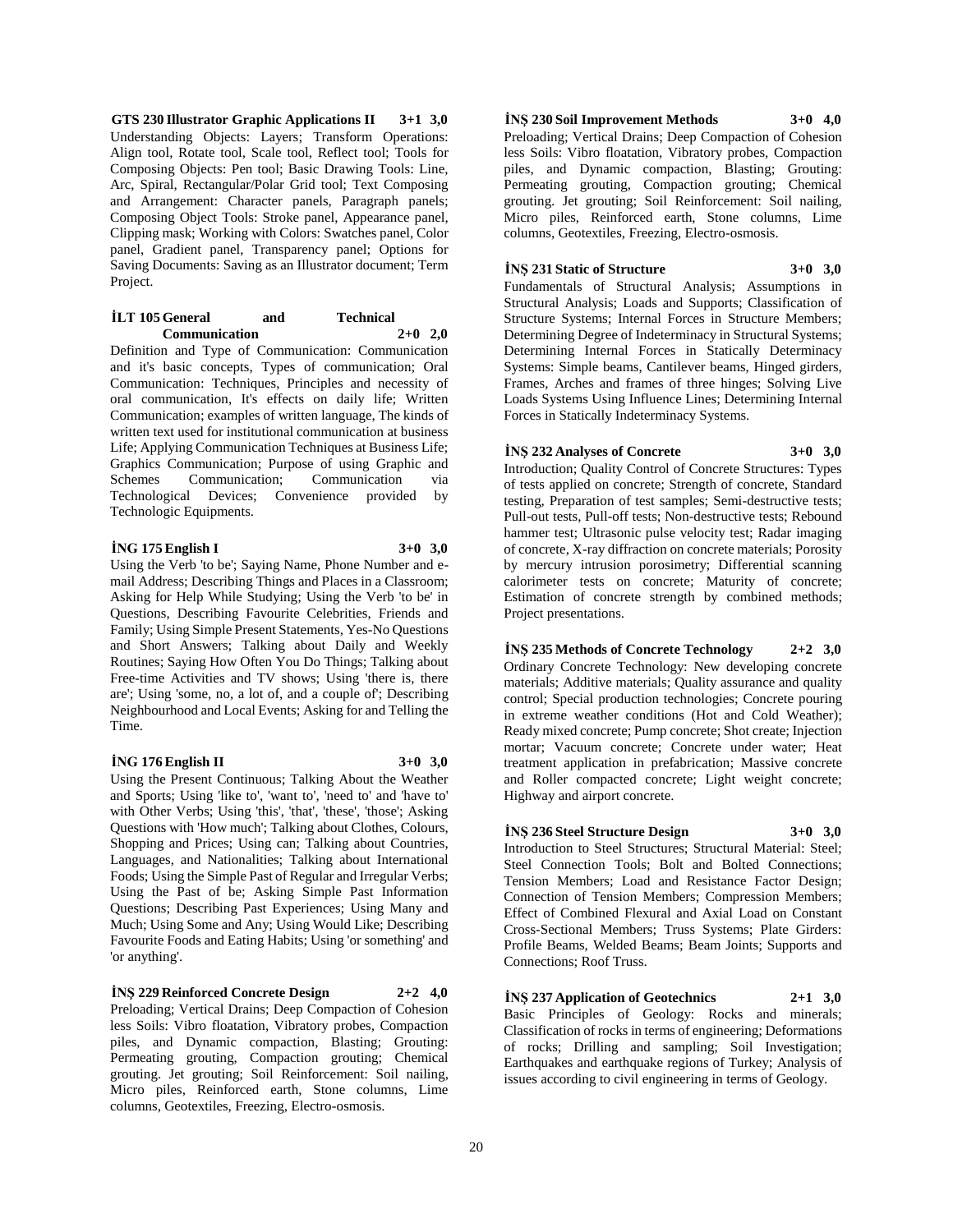# 21

#### **İSN 102 Public Relations 3+0 3,0**

Fundamentals of Public Relations; Historical Development of Public Relations in Turkey and in the World; Development of Public Relations in Private and Public Sector; Career Development in Public Relations; Place of Public Relations Department in an Organization; Interdepartmental Public Relations; Research in Public Relations; Planning a Public Relations Campaign: Identifying problems, Determining objectives, Application and evaluation; Materials Used in Public Relations: Written, Audio-visual and other materials.

**İŞL 209 Business Management 2+0 2,0**

Business and Basic Concepts, Aims and Relationship with Environment of Management: Basic concepts, Business' aims, Importance in economical structure, Difference between manager and entrepreneur; Classification of Businesses: Dimension, Property, Legal structure etc.; Establishment Studies, Dimension and Capacity: Foundation stages, Location, Dimension definion, Capacity; Functions of Business: Management, Organization, Control, Planning; Organization Operation Process: Leathership and management, Strategical management, Change, Groups, Motivation.

**İŞL 421 Entrepreneurship 2+0 3,0** Importance and Evolution of Entrepreneurship: Entrepreneurship within the framework of Manager, Concepts of Entrepreneur, Employer, Boss and Investor; Leadership in Entrepreneurship and Importance of Characteristics; Characteristics of Entrepreneurship; Changing Views of Entrepreneurship; General Evaluation of Entrepreneurship in Turkey: Change and Entrepreneurship; Entrepreneurship before and after the Republic; Female Entrepreneurs.

**KGS 104 Quality Assurance and Standards 2+0 2,0** Standardization: Definition, Aims and principles, TSE (Turkish Standards Institute) and its mission, Regional and internal standardization associations; Quality and Quality Concept: Quality definition and concept, Quality approach, Quality costs and risks, Concept of quality control; Quality Assurance: Quality management principles, TS-EN-ISO 9000, TS-EN- ISO 9001; TS-EN, ISO 9004, ISO 9004, ISO 19011 standards and explanations; Vocational Standards: Understanding vocational standards.

#### **KLP 201 Mould Design 2+2 3,0**

The Importance, Properties and Choice of Mould Process in Machine Construction; The Study of Basic Mould Elements: Mould sets, Bushes, Guide pillars, Female mould and emeries, Skinning plates, Pilots; Fundamental Operations: Filing, Marking, Drilling, Pivoting and guiding, Centring, Removable joinings; Worktables Used in Mould Manufacturing; Manufacturing of Simple Cutting Moulds; Construction Basics in Blow and Injection Moulds; Manufacturing and Mounting of Blow and Injection Mould.

# **KÜL 199 Cultural Activities 0+2 2,0**

Participating Actively or as a Spectator in Sports Activities; Participating in Activities Arranged by the Counseling

Center; Participating in Workshops in Art; Education on Museums; Participating in Art Trips; Participating in Cultural Trips; Participating in and Taking Duty in activities such as Cinema, theatre, scientific Meeting etc.; Taking duty in Clubs; Being a Student Representative and Participating in Environmental Activities.

# **MAK 104 Engineering Science I 3+1 4,0**

Circular Movement: Angular velocity, Angular acceleration, Torque, Moment of a couple: Potential/Kinetic Energy and Momentum; Principle of Conservation of Momentum: Impulse, Involving torque, Constant torque, Potential energies, Kinetic energies; Simple Machines: Flow, power and loss in fluid; Temperature and Temperature Measurement Equipments: Internal energies, Enthalpy, Specific enthalpy, Water depends, Freezing point, Steam; Foundation of Gas Laws: Constant volume, Constant temperature, Constant pressure, Cycle of Carnot.

**MAK 115 Mechanical Drawing I 3+1 4,0**

Geometrical Drawings: Angle, Spring, Curved, Straight line, Constructs the common tangents to two circles; Projection, Drawing View: 1st angle projection, 3rd angle projection including the use of hidden detail lines; Dimensions; Identifying The Standard Symbols for Machined Surfaces; Section Views; Perspective Drawing: Spring, Curved; Standard Machine Components: Bolt, Loaf, Pin, Peg, Rivet, Welding.

# **MAK 116 Mechanical Drawing II 1+1 3,0**

Tolerances and Surface Roughness: Surface finish symbols, Lay of surface, Design a pair of mattinggears for specified gear centres; Production Drawings: Basic forms of standards screw thread, Single start square screw, Mulstart square screw, Acme square screw, Buttress threads screw, Screw threads, Bearings; Gears; Installation Drawing; Drawing Studies: Engineering drawings to Turkish standard, Working drawings, Turkish standard including tolerancing.

**MAK 117 Manufacturing Process I 3+1 4,0** General Information About Manufacturing in Mechanical Technology; Knowledge and Skills Process of Variable Equipment of Measurement and Control; Giving Information About the Equipment Related to the Handwork; Basic Drilling on Drilling Machine; Basic Turning on Universal Lathe; Basic Milling on Universal Milling Machine; Grinding Cutting Tools on Grinding Machine, Knowledge and Skills; Undetectable Elements; Basic Welding with Electrical Welding Machine.

**MAK 118 Manufacturing Process II 3+1 4,0** Basic Knowledge and Skills Process in Universal Turning Lathe; Basic Knowledge and Skills Process in Universal Milling Machine; Knowledge and Skills Process of Variable Equipment of Measurement and Control; Grinding Tool to Free Hand in Carborundum Disc Machines; Basic Knowledge and Skills Process of Abrasion Machine: Stones, Tarpered work internal and extarnal using; Basic Knowledge and Skills Process of Welder's Bench.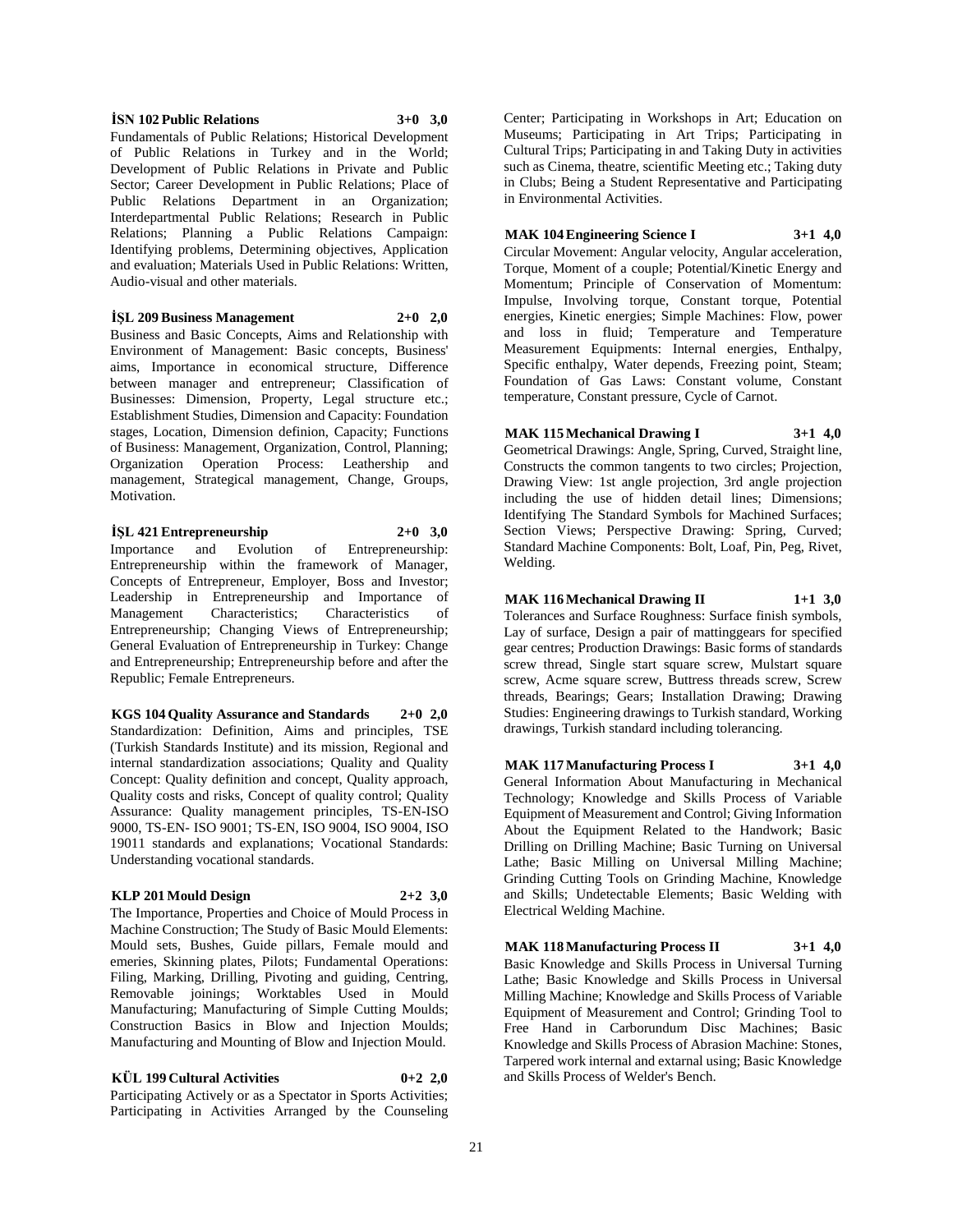**MAK 119 Mechanical Technology I 1+1 2,5** Manufacturing Process; Cutting Tools for Scale Removing; Principles of Scale Removing in Turning Lathe; Principles of Scale Removing in Drill Bench: Describes the functions and uses of the centre lathe, Describes the machining of holes to a given tolerance; Undetectable Elements Principles of Scale Removing in Milling Machine: Describes the three main types of milling machine, Typical milling machine operations; Principles of Scale Removing in Guide and Screwplate.

**MAK 120 Mechanical Technology II 1+1 2,5** Principles of Scale Removing in Turning Lathe; Principles of Scale Removing in Drill Bench: Milling cutters, Up cut and down cut milling, Mill flats at different angles, Drill holes at different angles; Principles of Scale Removing in Mule and Shape Machine; Principles of Scale Removing in Abrasion Machine: Following on the speed, Feed of the work; Grinding Wheel: Wheel dressing; Principles of Scale Removing in Brooch.

**MAK 128 Materials Technology I 3+0 3,0** Classification of The Materials: Crystalline state, Simple cubic, Body centred cubic, Face centred cubic; Atomic Structure and Relative Force, A compound, An alloy; Latent Heat of Fusion: Solid solution, Equilibrium, Phase, Liquids, Solids, Eutectic composition, Eutectic temperature; Equilibrium Diagram: The iron carbon phase diagram; Iron Alloys; Steel; Non İron Metals: Aluminium, Copper, Brass, Magnesium, Steel standards.

#### **MAK 221 Computer Aided Design I 3+1 5,0** Basic CAD Applications: Commands of limits, Units, Grid, Snap, Ortho, Menu, Save, End, Quit, Screen; CAD Station Drawing Spring: Drawing sector, Drawing straight line; Coordinate Systems: Commands of zoom, Pan, Redraw, Regen Fillet, Chamfer, Break, Trim, Move, Copy, Array, Offset Mırrormirrtext, Rotate, Ellipse, Polygon, Rectangle, Trace, Fill, Solid, Donut, Polyline, Divide, Measure, Change

Color, Linetype, Ltscale, Scale, Explode Extend, Stretch, Block, Wblock, Insert, Minsert, Layer, Hatch, Help, List, Area, Dblist, Dist, Id, Status. **MAK 222 Computer Aided Design II 1+1 3,0**

Dimensions: Measuring line, Measuring arrow, Dimension line, Extension lines, Arrows, Text location, Text format, Style of drawing, Perspective drawing; Screenwritter; Three Dimensional Drawing: Characteristics, Colours; Linear Measuring: Horizontal measuring, Vertical measuring, Baseline measuring, Rotate measuring, Continue measuring, Angular measuring, Radial measuring, Diameter measuring, Radius measuring, Ordinate measuring; Three Dimensional Drawing.

#### **MAK 225 Engineering Science II 3+1 4,0** Fluids in Motion: Flow power, Regional lose, Pressure change for parallel circuits, Pressure change for output circuits; Measure and Control: Measurement of speed, Measurement of dynamic, Measurement of pressure, Measurement of temperature, Manuel control, Automatic control; Heat Energy: Change of internal energy, Enthalpy,

Specific enthalpy; Gases: Constant volume, Constant pressure, Constant temperature, Adiabatic, Polytrophic.

**MAK 227 Materials Technology II 3+1 4,0** Destructive Tests: Tensile testing, Impact testing, Brinell diamond testing, Vickers diamond testing, Rockwell diamond testing; Experiment; Forming Process, Metallography; Polymers; Plastic, Thermosetting plastic, Thermoplastic, Amorphous and crystalline polymer structures, Plasticers, Fillers, Glass, Flexible PVC, Rigid PVC, Polyethylene, Nylon, Internal Plasticization, External plasticization, composites; Corrosion.

**MAK 229 Mechanical Science and Elements 3+1 5,0** Basic Terms: Diagram of force extension, Stress, Modulus of rigidity, Safety coefficients, Poisson's ratio; Stress: Gliding stress, Shear stress, Hardness, Bending stress, Flow tension, Extension, Elasticity, Beam, Grade, Moment of inertia, Torsional stress, Machine Components: Rivet, Welding, Solder, Bolt, Archer, Shafts, Bearing, Journal bearing, Roller bearing, Lubrication.

**MAK 236 Computer Aided Manufacturing 3+1 4,0** General Structure and Coding Systems of Machine Tools; Preliminary Studies Required to Program The Milling Machines; General Preperations of CNC Turning Machines Before Programming, and Programming in Common Codes; CYCLE and Subroutine Turning Functions of Turning Machines and Programming and Usage of The BOXFORD 280 TLC CNC Turning Machines; Programming of The EMCO Compact 5 Milling Machine, Coding Sysytems and General Structure of CNC Milling Machines; Preliminary Studies Required to Program the CNC Milling Machines.

**MAK 238 System Analysis and Design 2+2 3,0** Feasibility Working: Project, Selection of material, Bearing, Piston, Wedge, Screw, Working condition, Aided condition, Use for energy, Actuating components, Technology of control, Automatic control, Semi automatic control, Manual control, Maintain, Cost price, Scheme of organization, In line operation, Cards of operation, System of manufactured, Scheme of flow, Time of production, Instruction book, Maintain Working; Periodic Maintain: Daily, Monthly, Cards of maintain.

**MAK 240 Hydraulic and Pneumatic Systems 3+1 4,0** Basic Terms of Hydraulic: Bernoulli's equation, Continuation, Flow variety, Reynold's number; Elements in Hydraulic Pneumatic: Gear pumps, Sliding pumps, Piston pumps, Screw pumps, Directional control valves, Flow control valves, Pressure control valves, Cylinders; Basic Terms in Pneumatic: Absolute temperature, Absolute pressure, Isothermal, Adiabatic, Compression; Elements in Pneumatic: Air lubrication, Compressor, Directional control valves, Flow control valves.

#### **MAK 242 Administrating Management and Manufacturing Control 1+1 3,0**

Management and Manufacturing: Preplanning, Forecasting, Planning, Organisation, Job, Batch, Flow and automatic types of production, Industrial wage, Waste of energy,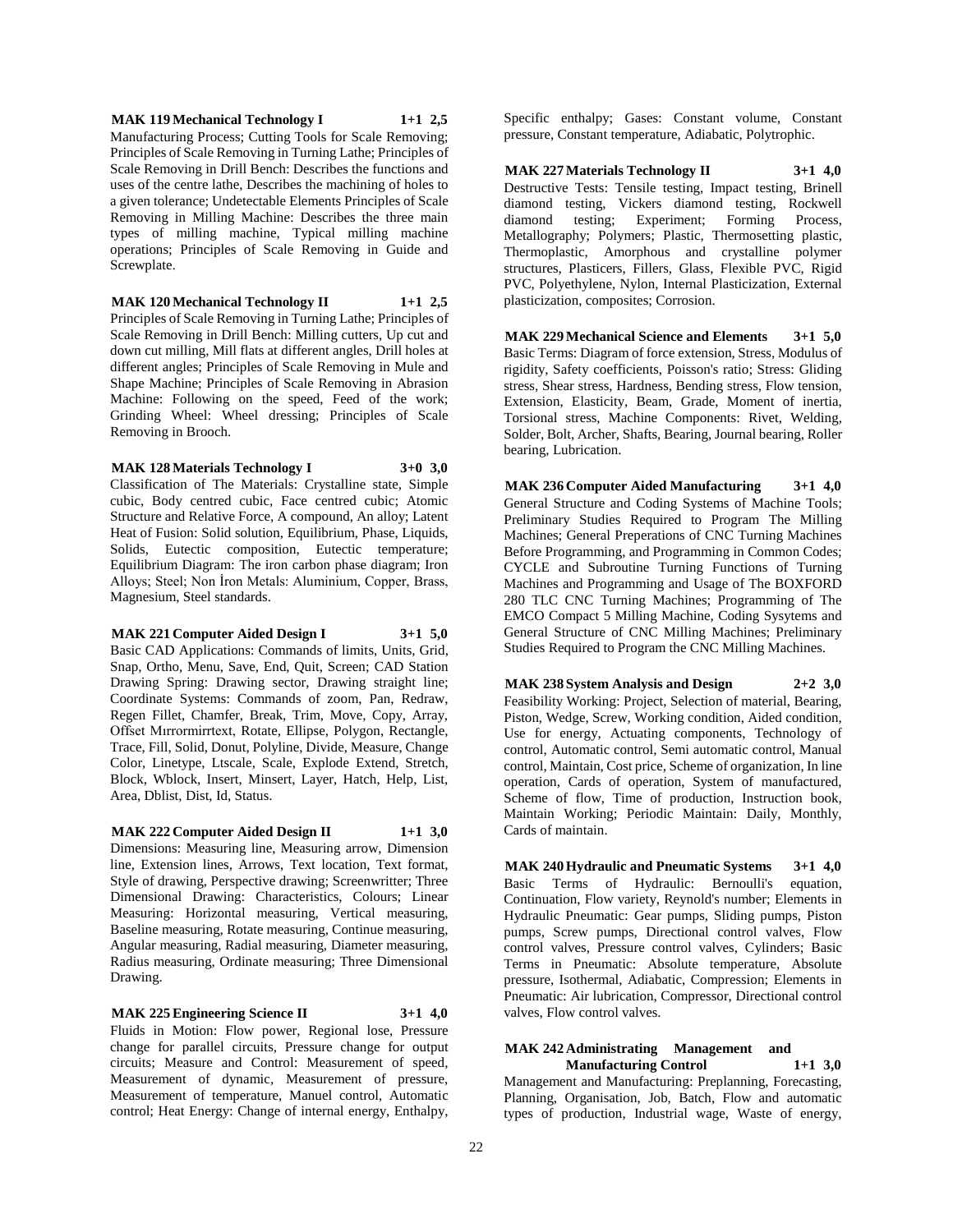Material consumption, Statistical of quality control, Production, Planning; Control Rules of Management: Quality control, Stock control, Buck keeping; Marketing; Planning, Orient and Check; Education; Turkish Work Laws; Auditing: Strike, Lockout, Syndicate.

#### **MAK 252 Energy Management 1+1 2,0**

General Energy Situation of Turkey; Structure of Turkish Industry; Consumption of Energy; Energy Management; Measurement Instruments and Measurement Techniques; Rising Productivity of Energy in Cauldron; Electricity Systems: Economy of Energy in Lighting; Methods of Economic Analysis; Environment; Alternative Energy Sources; Compound Heat Power Production Systems; Environment Laws; Heat Production Systems; Power Production Systems; Source of Energy: Coal, Petroleum, Natural gas, Hydraulic energy, Electric energy.

#### **MAT 121 Mathematics I 3+1 4,0**

Numbers: Aritmetical Operations, Power and root calculation, Binary, Octal and Hexadecimal systems; Algebra: Algebric operations, Formulas, Transformation of formulas, Factorization, Simplificaion of rational expressions, Equation and Unequalities: Equation systems and their solution; Functions: Derivation of values, Graphic plotting; Logarithm: Exponentional functions, Operation with powers; Trigonometry: Transformation of angles, Trigonometric ratios, Function skipping; Geometry: Area and volume calculations, Pythagoras and Ochlides Equations.

### **MAT 122 Mathematics II 3+1 4,0**

Linear Equation Systems and Matrix: Solution of linear equation systems, Calculation of Determinant, Reverse matrix finding; Limits: Continuity, Diagnosis of limit, Rules of limit, Continuity of functions; Derivative: Definition of derivative; Integration and Applications: Integration, Gravity center calculation with area and volume; Differential Equations: Basic differential equations, Boundary conditions, Solutions of differential equations; Statistic: Fundamental terms, Frequency dissipation, Graphic representation of data.

#### **MAT 125 General Mathematics 3+1 4,0**

Basic Concepts: Sets, Number systems, Expressions with whole and rational powers, Identities, First and second degree equations; Ratio and Proportion: Definitions, Types, Problem Solving Using Proportions; Percentage and Interest Ratios: Percentage and Interest Calculations; Functions: Relation and Function Concepts, Function Operations, Linear and Second Order Functions and Their Graphical Representations, Exponential and Logarithmic Functions and Their Graphical Representations.

**MEK 104 Statics Strength of Materials 3+0 4,5** Introduction to Mechanics; Static of Rigid Materials; Truss Systems; Distributed Forces; Center of Gravity; Analysis of Structures; Forces in Beams and Cables; Method of Virtual Work; Friction; Mechanical Properties of Materials; Linear Elasticity; Hooke's law; Moments of Inertia; Bending Moment.

# **MEK 108 Mechanics 2+0 2,0**

Vector Algebra and Vector Systems; Force Systems; Centre of Mass. Statics of Particles; Equilibrium; Moment; Friction and Laws of Friction; Velocity and Acceleration; Linear Motion; Curvilinear Motion; Newton?s Second Law; Dynamics of Particles; Work and Energy; Hydrostatics (fluid statics);Hydraulics.

**MEK 209 Mechanics of Materials (Dynamics) 3+0 3,0** Inner and Outer Force: Static loads, Dynamic loads, Tension and stress, Strength, Factor of safety; Pulling and Pressing Strength: Hooke's law, Trimming strength, Pins and Designing; Moment of Inertia; Torsion Strength Composite Stress Strength; Tender Columns; Wearing: Repeating loads, Examining broken weary cross sections.

#### **MEK 211 Soil Mechanics 3+0 4,0**

Physical and Index Properties of Soil: Gravity-volume relations, Viscosity limits; Classification of Soil; Water Currents on Soil: Permeability and leakage; Stress-Deformation Relation in Soil Block; Compaction; Squeezed Soil: Consolidation settling and sudden settling; Gliding Resistance of Soil; Ground Pressure; Soil Carrying Capacity for Superficial Foundation.

**MİK 201 Microprocessors/Microcontrollers 1+1 2,0** General Structure of Microcomputer System: Central processing unit, RAM and ROM memory characteristic, ROM kinds, Comparison of RAM and ROM memory, Series transfer, Parallel transfer, Address bus, Data bus, Control bus; Comparison of Microprocessors and Microcontroller: Installation of Microprocessors and Microcontroller System; Introduction to Programming: Assembly language structure, Instructions, Flow diagrams transfer to machine language (Hex Code); Programming: Data transfer, Loop consumption, Sub programme concepts, Addition and subtraction, Shift process.

**MİM 216 Architectural Project Analysis 2+1 3,0** Operating Principles of CAD-based Computer Programs Used in Construction Sector; Program Commands; Exercise on Commands, Drawing of the Plan, Section and External View of an Architectural Project with CAD-based Computer Program; Modeling a Two-dimensional Project as a Threedimensional Project together with Environmental Layout.

**MİM 217 Architectural Drawing Project 2+3 4,0** Introduction to the Course; Introducing Materials to be used in the Course; Practice with Drawing Materials; Drawing Applications; Presenting Principles of Plan Drawing; Flat Plans for 1/100 in scale; Flat Plans for 1/100 in scale; Presenting principles of a cross-section drawing; Crosssections for 1/100 in Scale; Cross-sections for 1/100 in Scale; Presenting Principles of External View Drawing; External view Drawing for 1/100 in scale; Position of Real Estate for 1/500 and 1/200 in scales; Flat Plans for 1/50 in scale; Crosssections for 1/50 in scale;; drawing of A-A and B-B External Views for 1/50 in Scale; Position of Real Estate for 1/500 and 1/200 in Scale.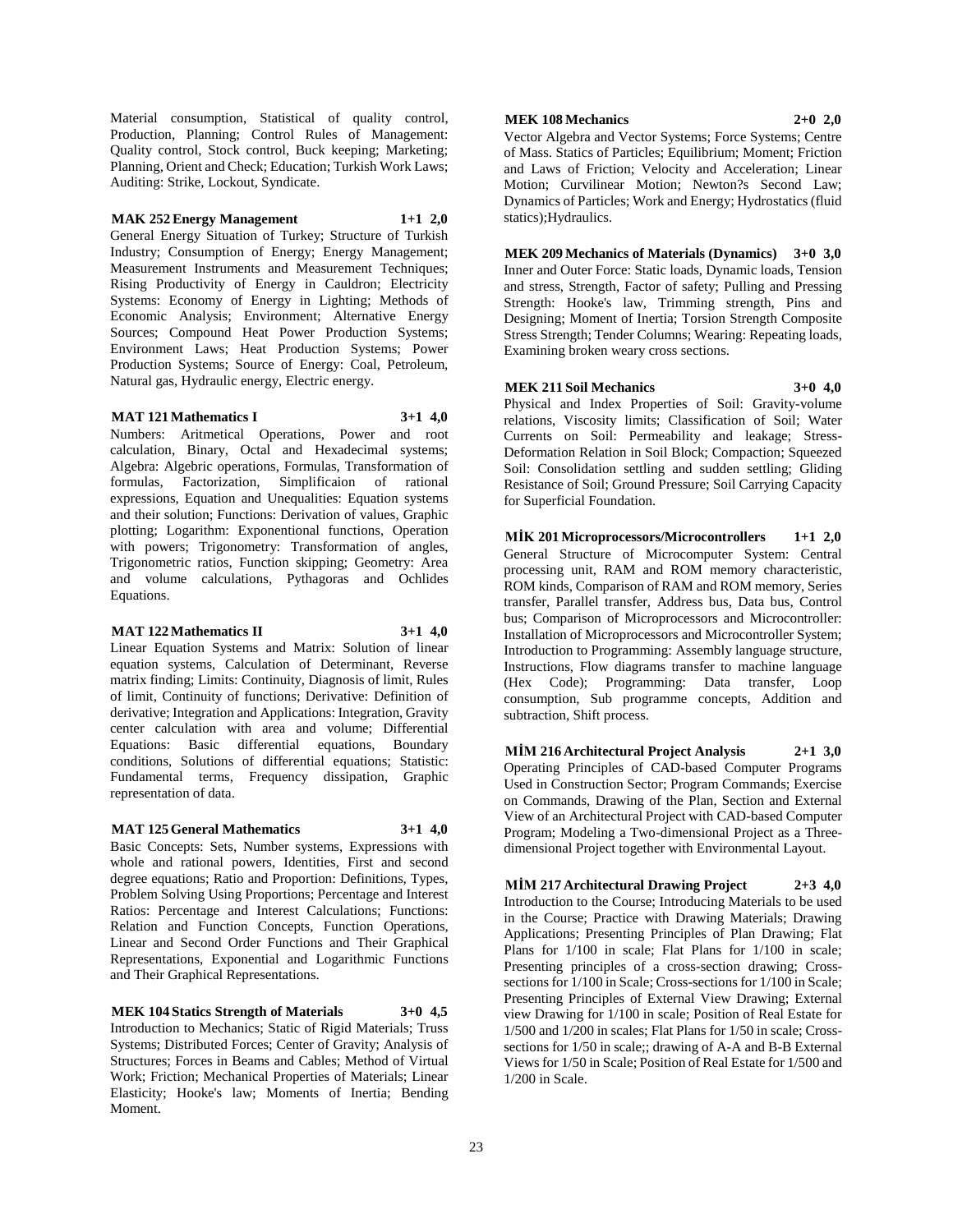**MRK 201 Advanced Computer Applications 2+2 3,0** Standard Data Base between CAD Software's; Introduction to Solid Model Design with SOLIDWORKS: Working planes, Parametric design, Plane modeling, Images of solid model disassemble; Animation of Solid Model Mounting with Animation Software; Solid Model Calculation, Handling Construction Drawings; Solid Model Arrangement Command; Semester Project.

#### **MRK 203 Construction I 2+2 4,0**

Design and Construction of Organization; Sketch Drawings; Intersection and Side Views: Various examples of intersection and side views; Axle; Pulleys; Bevel Gear: Horizontal bevel gear; Bevel gears with bigger or lower than 90° axis angles; Worm Gear; Rock and Pinion; Steel Construction; Drawing Techniques of Standard Moulding Equipment.

#### **MRK 204 Construction II 2+2 3,0**

Construction Drawings of Casting Equipment: Model drawing, Moulding drawing; Clamping Stripper , Striper Plate; Drilling, Stamping, Curling, Rolling, Hauling, Plastering, Montage and Detail Drawing of Pressure Mould; Blow and Injection Mould Drawing.

**MRK 213 Technical English 3+0 3,0**

Speaking: Introduction himself and others, Subjects interested with working place, Demands in formal place, Offering help, Excuse, Apology, Necessity, Obligation, Quantity, Ratio Percentages, Estimating, Instruction; Listening-Understanding: Understanding in professional subject; Writing: Taking note, Curriculum vitae, Business letters, Passive structure usage; Reading-Understanding: Conjunctions indicate time, purpose, condition, Expressions in passive structure, Expressions indicate contrariness, Dictionary usage.

**MRK 216 Measurements Techniques 2+0 2,0** Mechanical, Optic, Digital, Electric, Electronic, Pneumatic Measuring Equipments, Principles and Equipments of Coordinate Measure; Measuring Rates; Measuring Sensitivity; Measuring Errors and Calculations: Control hardware and equipment, Specific control and measuring equipment; Surface Strength; Surface Roughness; Template; Presentation of New Control and Measuring Hardware.

#### **MRK 218 Basic Principles of the Machine Construction 3+0 3,0**

Construction Properties: Lightness, Simplicity, Safety, Standardization , Precaution of tensile stress; New Design's Manufacturing, Transportation, Montage, Conveniences; Construction Design According to Strain Types; Precaution to Facilitate Surface Processes; Rules of Drawing; Heat Treated Piece Design; Hint Points in the Design of Casting Piece; Development of Usual Systems.

**MTR 101 Circuit Analysis 3+0 3,5**

Concepts of Circuit Analysis; Electric Current; DC Circuit Elements; Voltage; Energy, Power; Resistance; Capacitance; Inductance; DC Circuit Analysis; Alternating Current;

Frequency; Phase; Impedance; AC Circuits Analysis; Relay Systems; Transformers; Principles of Electric Engines; Generators; Engines.

**MTR 102 Measurement Techniques 1+1 2,0** Measurement Techniques; Importance of Measurement; The International System of Units (SI); Base units and derived units; Importance of Calibration; Accuracy, Sensitivity Concepts; Error and tolerances; Analog and Digital Measurement Devices; Measuring Current, Voltage, Power, Frequency, Phase and Electrical energy; Using Oscilloscope; Measuring Mechanical, Hydraulic and Thermodynamic Quantities: Velocity, Pressure, Temperature and Heat Measurements; Job Safety Rules for Electrical Measurements.

**MTR 103 Introduction to Mechatronics 3+0 3,0** Electrical Security; Basic Electrical Measurements, Operation of Oscilloscope and Signal Generators; Electrostatic Sensitive Components Subjects; Mechatronic Structural Components; Mechanical Systems: Design of mechanical system; Electronic Systems; Automation Systems; Informatics Systems; Process Systems; Mechatronic Systems and Design.

#### **MTR 201 Programmable Logic Controllers (PLC) 1+1 2,0**

Introduction to Programmable Controler: Central process unit (CPU), Input modules, Output modules, Analogue Input/Output Modules and Functions; Programing with Ladder Logic Diagram; Analogoue Modules Properties and PLC Links; Software with Command Chart; Trouble Analysis at Programmable Controllers; Programmable Controllers Interface.

**MTR 202 Process Instrumentation and Control 1+1 2,0** Introduction to Process Measurement and Control; Fundamental Process Measurements (level, pressure, temperature, flow rate, etc.); Feedback Control; Dynamic Components in Control Cycle; Real Process Analysis; Five General Control Cycles; Flow Control; Pressure Adjustment; Liquid Level Control; Quality Control; Selection of Feedback Controller; Multiple Cycle Systems; Feed-forward Control; Applications; Energy Transfer and Conversion; Heat Transfer; Boiler control; Pumps and Compressors.

**MTR 203 Mechatronic System Components 2+0 2,0** Mechatronic Structural Components; Mechanical Systems; Design of mechanical system; Electronic Systems; Automation Systems; Informatics systems; Process Systems; Mechatronic Systems and Design.

# **MTR 204 Electro hydraulics/Electro**

**pneumatics 2+1 3,0** Introduction to Fluid Power; Energy and Power in Hydraulic and Pneumatic Systems; Pumping Theory; Classification of Pumps; Hydraulic Cylinders and Engines; Valves and Other Control Components in Hydraulic and Pneumatic Systems; Hydraulic and Pneumatic Circuit Design and Analysis; Logical Flow Control Systems; Moving-part Logic circuits; Fluid-control of Fluid Power Systems; Electrical-control of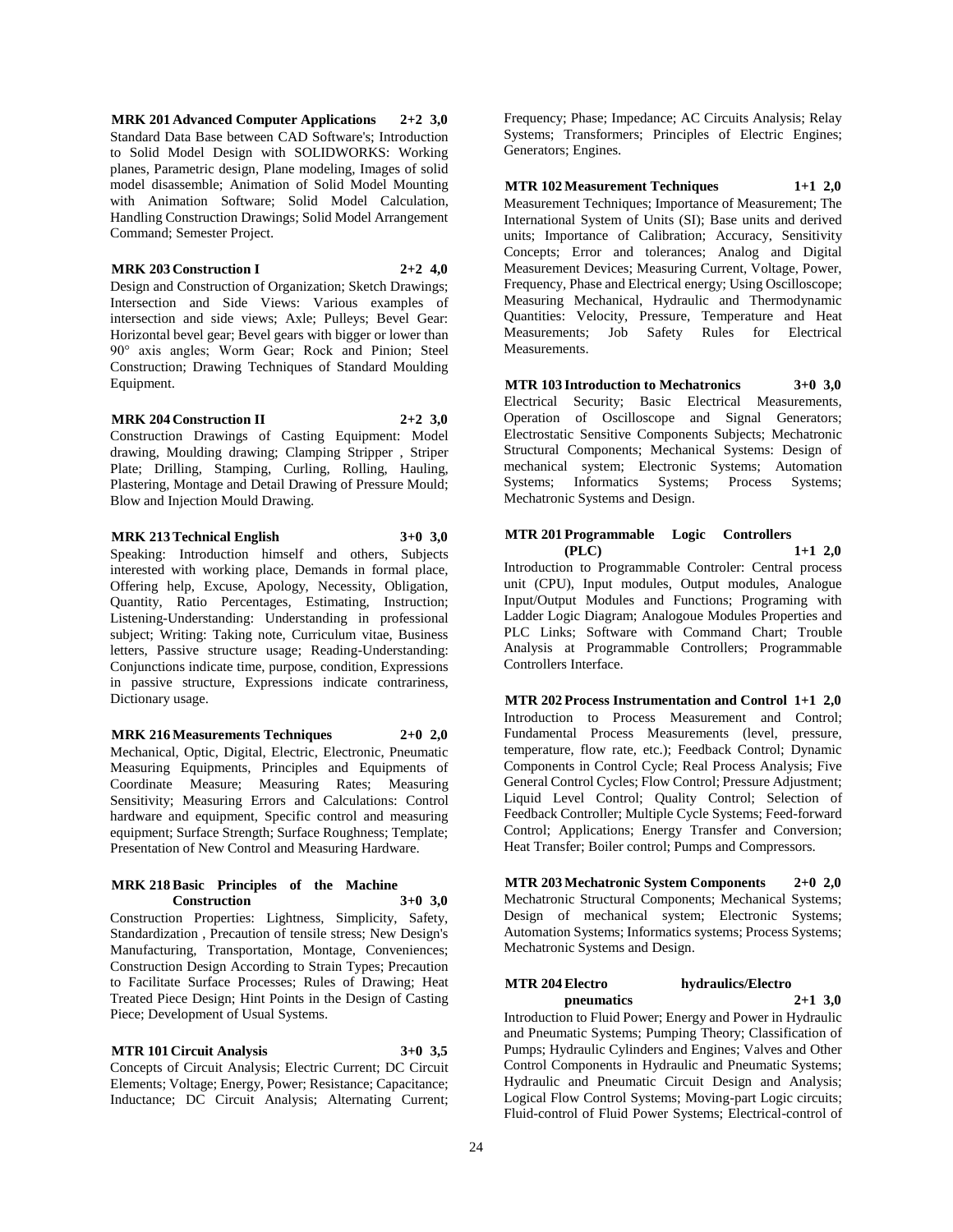Fluid Power Circuits; Electro Hydraulic Servo Systems; Programmable Control Systems (PLC); Applications of Electro Hydraulic, Electro Pneumatic and PLC Systems.

# **MTR 205 Process Control I 1+1 2,0**

Automatic Control Terms: Set point, Error, Process variable and definitions of measurement, Overshoot, Rise time, Settling time definition; Automatic Control Symbols; Automatic Control Methods; Definition of Open Cycle and Closed Cycle Control Systems; Control Structures; Stabilities at Control Systems; Final Driver Elements.

**MTR 206 Process Control II 1+1 2,0** Automatic Control Symbols; Automatic Control Methods; Definition of Open Cycle and Closed Cycle Control Systems; Control Structures; Stabilities at Control Systems; Final Driver Elements.

**MTR 207 Sensors and Transducers 1+1 2,0** Definitions of Sensors and Transducers; Differences of Sensors and Transducers; Selection of Sensors; Self Generating Sensors and Modulating Sensors; Static and Dynamic Characteristics of Sensors; Classification of Transducers: Position transducers, Force transducers, Movement transducers, Fluid transducers, Temperature transducers, Variable resistance transducers, Variable inductance transducers, Variable capacitance transducers, Light and Radiation transducers; Medical Sensors; Sensor Applications in Electronic Device Circuits.

**MTR 208 Mechatronic System Design 1+1 2,0** What is mechatronics?: Sensors and Transducers: Signal Conditioning; OPAMP; Filtering; Wheatstone Bridge; Data Acquisition and Representation Systems; Mechanical and Electrical Actuators, Drivers; Modeling Systems; Dynamic

Responses of the Systems; Transfer Functions; Frequency Response; Closed-loop Controllers; Digital Logic; Microprocessors; Assembly Language; Input-output (I/O) Systems. Programmable Logic controllers (PLC); Realization of a Mechatronic System as a Project.

#### **MTR 210 Technical English 2+0 2,0**

Speaking: Introduction of himself and others, Subjects interested with working place, Demands in formal place, Offering help, Excuse, Apology, Necessity, Obligation, Quantity, Ratio Percentages, Estimating, Instruction; Listening-Understanding: Understanding in professional subject; Writing: Taking note, Cirriculum vitae, Business letters, Passive structure usage; Reading-Understanding: Conjunctions indicate time, purpose, condition, Expressions in passive structure, Expressions indicate contrariness, Dictionary usage.

# **MTR 212 Process Measurements 3+1 3,0**

Instrumentation Terms: Definition of sensor, Fluency, Transmitter; Measurement Errors; Position Instruments: The kind of limit switches and it?s way of using; Pressure and Vacuum Measurements: Pressure measurement methods, Vacuum system, Manometer and its studying and using; Weight and Strength Measurements: Weight measurement at fluids; Velocity and Acceleration Measurements: Definition of velocity and acceleration.

#### **MTR 214 Applications of Mechatronic in Industry 1+1 2,0**

Applications of Mechatronic; Mechanical Systems; Processing of Mechanical Components; Design of Mechanic Components; Design of Mechatronic Components; Realization of Mechatronic Components; Project Process: Project file, Functional efficiency, Organization of project, Cost analysis of project, Control of project, Presentation.

**MTR 218 Fuzzy Logic 3+1 4,0** Introduction to Fuzzy Logic; Fuzzy Logic Set Theory: Classical and fuzzy sets, Set operations on fuzzy logic; Fuzzy Arithmetics: Addition and subtraction of fuzzy numbers, Multiplication and division of fuzzy numbers; Fuzzy Logic Membership Functions; Fuzzy Relations; Fuzzy Logic Inference System: Mamdani fuzzy model, Sugeno and Tsukamoto models; Applications of Fuzzy Logic: Matlab fuzzy logic toolbox.

# **MUH 233 Accounting Techniques and Commercial Software I 1+1 2,0**

Basic Concepts and Accounting Systems: Basic concepts, Opening account, Closing account, Registration, Reports and documents in accounting; Balance Sheet and Income Table: Balance sheet arrangement principles, Properties and processes of accounts in balance sheet, Income and expenditure calculations, Cost calculations and process; Use of Packet Program: Keeping and processing accounting registrations in computer.

#### **MUH 234 Accounting Techniques and Commercial Software II 1+1 2,0**

Application of Business Account Approach with Packet Program: Usage areas of business account approach, Registering and keeping outputs in computer according to business account approach; Personnel Following and Insurance Processes: Transferring personal affairs to computer, Payroll arrangement in computer, Insurance documents arrangement in computer; Card Processes: Arrangement of checks, notes and bank cards, Arrangement of stock cards, Arrangement of current account cards, Product cost calculation.

# **RTV 102 Video Technique II 2+0 3,0**

Physic of Color: Spectrum of electromagnetic wave, Visible electromagnetic waves, Evaluation of colors according to dimensions of a wave, Saturation of colors, Tone of a color, Type of a color, Brightness, Luminance, Chrominance, Component signal, Temperature of a color; Electronic Cameras: Working principle of cameras, Features of tubed cameras, Cameras with CCD, Types of CCD; Basic Principles of Video Recording: Video Recording: Electronic assembly and editing, Numerical recording and analog technique; Formats of Numerical Recording; Technique of Numerical Image; Television Studio Design.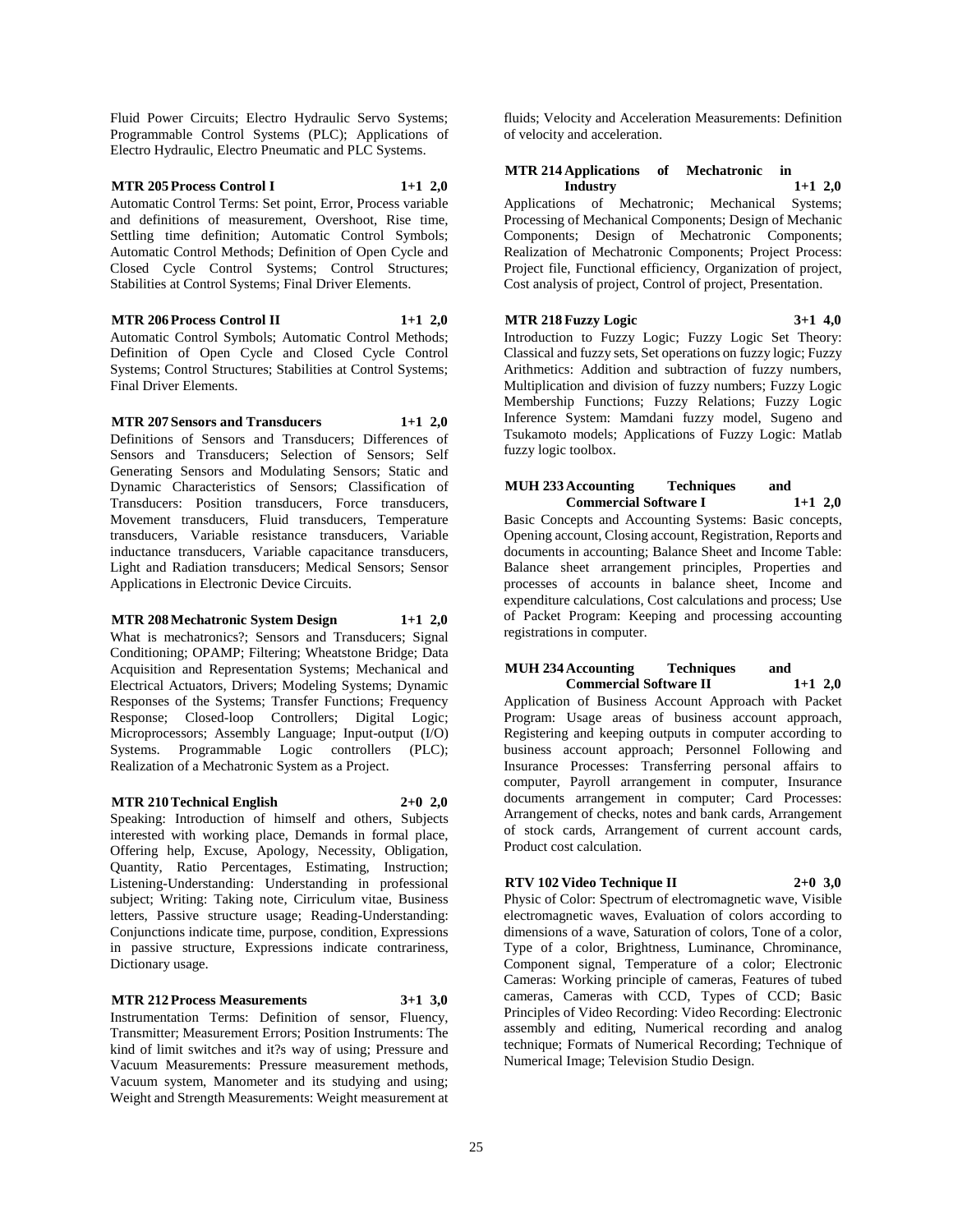**RTV 110 New Communication Technologies 2+0 2,5** Communication Satellites: Technical structure of the satellites. Frequencies used in satellite broadcasting, Television systems in transition period, Satellite transmitters, Satellite receivers; Transition Period Television Systems: Edtv, Mac, Pal Plus; New Television Technologies; High Diagnosed Television (HDTV), HDTV broadcast systems; Use of Hdtv in Electronic Movie; Numerical Television Technique (Dvb): Standards of Dvb; Data Broadcast; Techniques of Data Broadcast; Cable-Television; Teleconference; Virtual Studio.

**RTV 112 Studio Equipment and Usage 2+1 3,0** Equipment Used in Studio Environment: Camera control units (CCU), Remote control panels (RCP), Measurement devices (waveform/vector scope, multi meter etc.), Router (signal routing matrix), Video distribution amplifiers (VDA), Converters used for a variety of purposes, Monitoring and reference display devices.

#### **RTV 114 General Communication 3+0 3,0**

Definition and Concept of Communication; Elements of communication process; Culture and Communication: Definition and concept of culture, Elements of culture, Types of culture; Non-verbal Communication: Definition, Functions, Codes of non-verbal communication; Organizational Communication: Functions, Organizational culture, Formal communication channels; Communication Tools; Mass Communication: Definitions, Characteristics, Functions; Basic Communication Theories.

#### **RTV 116 Radyo Programming 2+2 4,0**

Basics of Radio Programming: Concept of program, Characteristics of radio programs, Types of radio programs; Program Production Processes: Preparing proposal forms, Guests selection, Determination of music, Writing the text; Types of Broadcasting: Live and Recorded; Program Planning; Characteristics of Radio Studios.

**RTV 118 Television Broadcasting Systems 3+0 3,0** Terrestrial Transmitters; Digital Television Transmitters and Characteristics; Radio Link Systems: Satellite broadcasting systems, Video coding in satellite; Broadcasting: Cable broadcasting systems, Cable TV network centers; Cable TV System Units: Coaxial cable, Binary copper cable, Fiber optic; 3D TV broadcasting. The Operation of Transmitter and Receiver Systems; Satellites: Types of communication satellites, Functions of satellites.

#### **RTV 119 Audio Technics I 3+0 4,0**

Definition of Sound: Basic physical and perceptual characteristics of sound; Audio Signal: Structure of analog and digital audio signals, Mono and multi-channel audio signals; Audio Signal Transmission and Connection Types: Balanced and unbalanced connections; Audio Cables and Connectors: Audio monitors; Microphones: Structural and directional characteristics of microphones, Microphone use techniques, Microphone accessories; Audio Recording Techniques: Audio recording devices and recording techniques; Audio Mixers: Basic structure and types of audio mixers.

#### **RTV 120 Audio Technics II 3+0 4,0**

Audio Editing: Purpose and functions of audio editing, Definition of analog and digital audio editing systems; DAW Systems: Definition and functions of DAW systems; A DAW System Practice: Software presentation, Basic audio editing applications, Audio editing in view of image; Projects: Student projects and evaluation.

#### **RTV 121 Measurement and Maintenance at RTV 2+1 3,0**

Concept and Definition of Measurement; Basic Electricity Knowledge; Wiring Specifications in System Installation; Video Signal Measurement and Maintenance; Light Level Measurement and Maintenance; Audio Level Measurement and Maintenance; Camera Maintenance and Preparations Before Shot; Maintenance of Sound Recording Devices; Maintenance of Sound Recording Hardware.

**RTV 123 Video Technics I 1+1 2,0**

Film Image: Technical specifications of film cameras, Basic specifications of electromagnetic waves; Modulation Techniques: Electronic Image Generation, Horizontal and vertical synchronization; Image Scanning Techniques: Electronic color generation, Color temperature; Technical Specifications of CCDS' and CMOSs': Technical specifications of electronic Cameras, Color difference signal productions.

**RTV 125 Radio Broadcasting Systems 2+2 4,0** Definition and Historical Development of Radio; Propagation of Sound in Radio; Characteristics of Radio; Common Characteristics of Radio and Television; Functions of Radio; Radio Studio: Acoustic, Microphones and their characteristics; Sound Studios and Their Characteristics: Sound studio control room, Mixer in radio broadcasting, Band broadcasting, Live broadcasting; Program Types in Radio.

# **RTV 217 Creation, Production and Broadcast**

**Process of TV Program 2+0 3,0** Technology and TV; Properties of Television as a Communication Devices; TV Production Sector: Production companies, Private and public companies, Advertising agency, Postproduction Companies, Cast Agency, Vocalization studios; TV program types; TV Creation Process; Production Budget; Production Process; Postproduction; Broadcast Precontrol; Legal Obligations on TV program Production; Preparation of TV Program Suggestion.

# **RTV 222 Technical English 3+0 3,0**

Definition and Usage of Frequently Used Technical Terms of Radio Television: Turkish meanings and Definition of this words; Translation of Radio Television Papers from Literature into Turkish; Covering Educational Representations and Computer Softwares; Printing Technical Reports.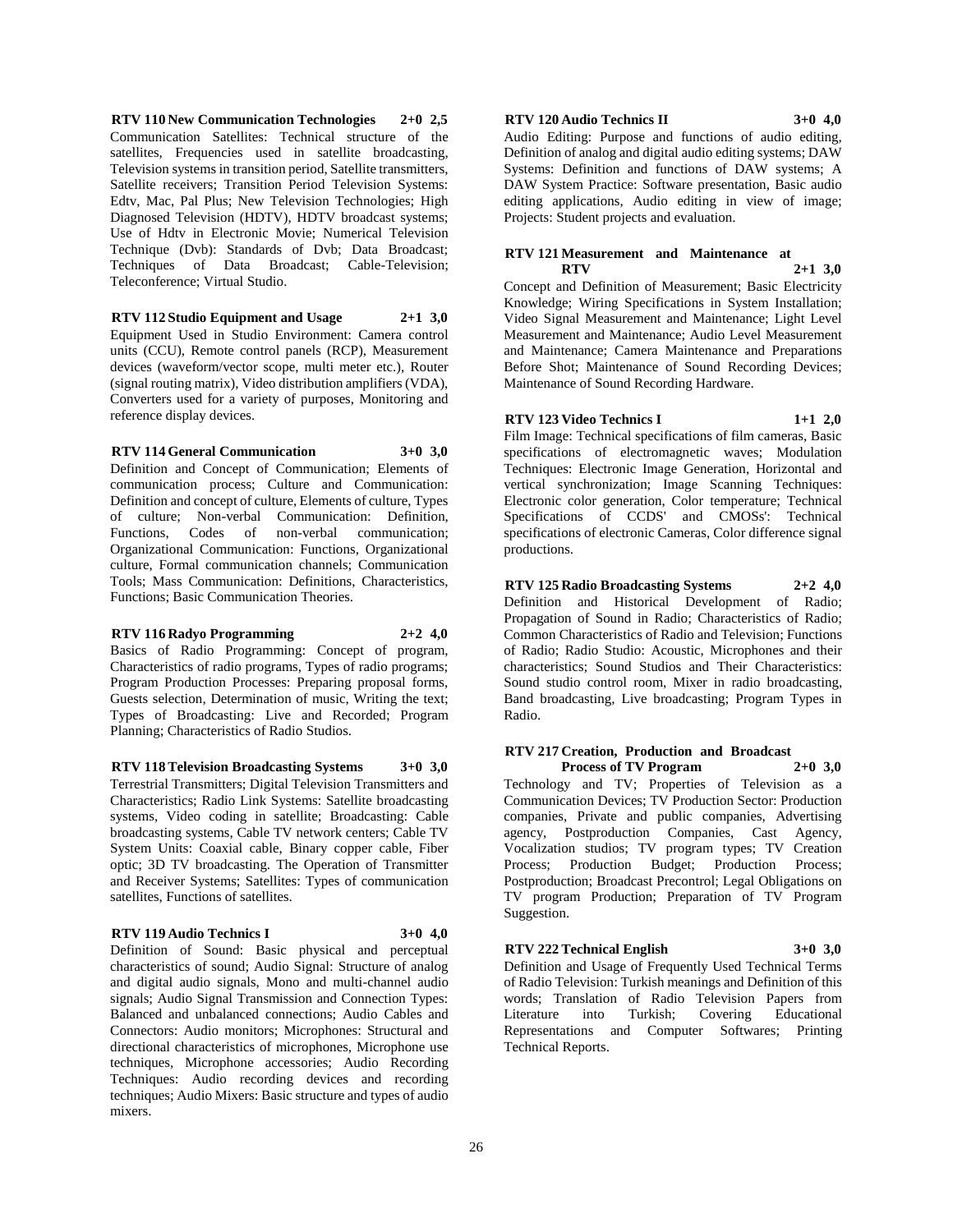#### **RTV 229 Television Program Production Techniques 2+1 3,0**

Basic Concepts: TV program types, Broadcasting types and shooting types; Program Production Process; TV Program Narrative Structure and Production Elements: Audio visual narrative elements; Treatment, Scenery technics, Budget; Production Process: Planning, Shooting technics and scales, Shooting rules; Eye lines, Action lines, Continuity; Post Production: Transitions and effects.

**RTV 231 Digital Recording Systems 2+1 3,0** Magnetic Tapes and Video Recording: Heads of video recording; Video Recording Formats; Broadcast Quality Formats: Semi-professional formats, Amateur formats; Technical Features of Video Recording Formats; Time Base Correctors; Digital Video Recording Systems; Digital Recording Medias and Features; Optic Discs and Types; Digital Video Signal Compression: Moving picture compression techniques, Compression formats of moving pictures.

#### **RTV 232 The Basic Techniques of Diction, Announcing and Sound Recording 2+1 3,0**

Speaking and Listening, The Effective Use of Sound and Voice, Voiceless Communication, The Effective Use of Body Language, The Control of Breath, Voice Training and Articulation, The Usage of Period in Speaking, Sounding and Concepts, Studio Knowledge, The Usage of Microphone, Pursuing The Film and The Text From The Monitor, The Concept of Reggie, The Harmony of Casting and Voicing Artists, The Voicing of Production, Animation, Documentary and Advertising Films, The Presentership of Open Faculty, Radio and Television Programs, The Voicing of Documentary, Radio Theatre, Congress Presentation, Diction, Phonetic, Articulation, News Announcing, Sport Announcing.

**RTV 233 Digital Audio Video Archiving 2+1 3,0** Types of Audio and Video Archives; Terminology of Audio and Video Recording; Mass Communication Tools and Record Production: Institutions providing resources for mass communication and record production; Management of Audio and Video Records: Selection and evaluation, Establishment of classification, cataloguing and access system, Storage, Conservation and restoration, Immigration records, Core benefits and legal problems; Bibliographic Control of Digital Resources and Metadata; Thesaurus as a Tool of Information Identification and Retrieval; Digital Archives and Production System (Cinegy) and Examples of Application.

#### **RTV 234 Working Life in Media 2+1 3,0**

The Economical and Legal Conditions for Media Personnels; Basic Concepts and Foundations Towards Working Life in Media. Media Expertise as Professional Group, Radio Broadcasting, Journalism, Television Broadcasting, Advertising; The Characteristics and Working Conditions of Media Members, Legal Regulations in Media Towards Working Life, The aim and content of Labor Laws of Press. The Radio Television Chief Committee and Their Aim, The Issues in Media Sector, The Ownership of Media and

Relations with Staff, Employment; Media in Respect of Turkish Laws, Principles of Press, The Actual Situation in Turkey, The Principles of Local Television, Radio and Press.

# **RTV 235 Television Business 2+1 2,5**

Management and Organization in Television Businesses: Organizational structure and management systems of TV; TV Production Planning: Characteristics of TV productions, Planning production and production processes; Broadcasting Planning: Planning broadcasting processes and concepts, Streaming and strategies, Measurement; TV Marketing: Characteristics of marketing, Strategies for TV marketing.

# **RTV 236 Digital Video Effect Systems 2+1 3,0**

Vision Mixers: Parts, Effects; Digital Video Effect Units: Operating specifications, Working principle; Character Generators: Operation, Video generator program, Character generator video generation systems; Electronic Graphic and Animation Systems: Pixel and vectorial based graphic generation, Function of animation systems, Areas of use, 2D graphic animation systems, 3D model generation and animation systems; Slide Storage and Presentation Units: Functions and Techniques; Color Correctors; Functions, Adjustments, Converters of television color system.

# **RTV 237 Camera Technics 1+1 2,0**

History of Camera; Electronic Cameras: Studio camera, EFP camera, ENG Camera; F Number in Electronic Cameras; Depth of Field and Variables Affecting Depth of Field; Lenses and Types of Lenses: Normal focal length lenses and their characteristics, Short focal length lenses and their characteristics, Long focal length lenses and their characteristics, Zoom lenses and their characteristics; Facilities of Electronic Cameras; Studio Control Room and Mobile Recording Vehicles, Camera Mountings; Power Supplies in Electronic Camera.

# **RTV 238 IP Based Broadcasting 2+1 3,0**

Development of IP Based Broadcasting; Digital TV Broadcasting; Broadcasting Standards and Interaction; Internet Based TV Broadcasting; IPTV: Characteristics of IPTV platforms, Infrastructure and components of IPTV, IPTV applications: services, subscriber management; Content Presentation Methods: Unicast, Multicast; WEBTV: WEB TV broadcasting and its characteristics; Mobile TV Broadcasting; Internet Based Radio Broadcasting: Development of digital radio, Characteristics of digital radio, Internet radio and mobile radio applications.

# **RTV 239 Video Editing Technics 2+1 3,0**

Cable Systems Used in Image and Sound Transmission: Types of video and audio signals, Types of analog and digital cables and connection; Historical Development of Video Cameras; Basic Elements of Video Cameras; Types of Video Cameras; Principles of Video Cameras; Camera Objectives: Structure of objectives, Classification of objectives; Importance and Role of Lighting; Reasons of Using Lighting in Shooting: Technical reasons, Aesthetic reasons; Lighting Equipment; Lighting Methods.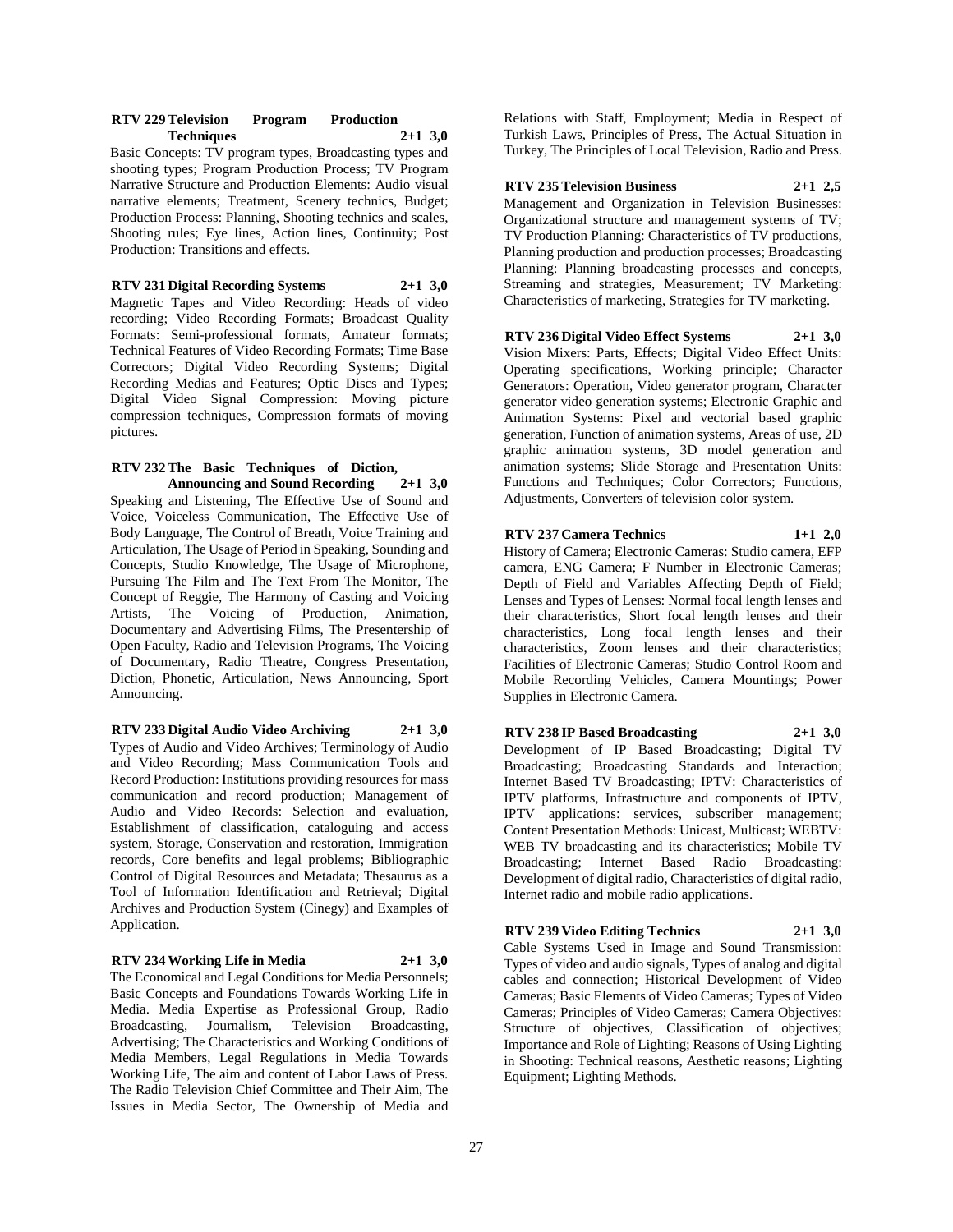# 28

Definition of Lighting and Purpose of Lighting; Intensity of Light and Color Temperature; Lighting Sources: Hard light sources, Soft light sources; Lighting as a Dramatic Factor: Lighting for Creating an Atmosphere; Psychological Aspects of Lighting; Illumination Aesthetics; Rembrandt lighting, Cameo lighting, Silhouette lighting; Color and Color Control in Lighting; Light Filters and Their Usage; Internal and External Light in Camera.

**RTV 240 Lighting Technics 1+1 2,0**

**RTV 241 Television Reporting 2+1 3,0** Concept of Reporting: Definition, Properties and Types; Language in Reporting; Structural Properties of Reporting; Differences Between Newspaper, Radio and Television and Internet Reporting; News Bulletin Formats; Methods of

Searching News; Writing the Text: Method and Rules.

**RTV 242 Video Editing Applications 1+2 3,0** Aim of Editing in Video and Audio; Editing Magnetic Tapes: A-B roll editing system, Necessary software and connections for desktop editing, Differences between A-B roll editing and desktop editing, Preparations before editing in desktop editing systems; Meaning of Time Code and Editing Script; Desktop Editing: Computer and its hardware and software for desktop editing; Video and Audio Signal Transfer to Computer; Concepts of Capture and Import; Editing Orograms: Basic characteristics, Main effect groups,

#### **RTV 244 Interactive Television 2+1 3,0**

Exporting the projects in editing programs.

Digital Television Broadcasting: Communication standards, Transmission areas, Receiving the broadcasting; Digital TV Broadcasting and Interaction: Definition of interaction, Interactive TV services, Interaction levels; Half Interaction: Channels, EPG, VOD, NVOD; Full Interaction: Interactive TV Program and User Interaction; Interface design for ITV: Criteria for design, Content development.

**RTV 246 TV Program Production Applications 1+1 2,0** Pre-production Processes of TV Program: Conceptualization, Proposal, Preparing Synopsis, Treatment and Storyboard, Preparing the budget, Time Forecasting; Scenery: Techniques, Design, Numbering shootings, Sequences, Planning; Shooting techniques: Rules, Scales; Production and Postproduction Processes.

#### **RTV 248 Television Advertising 2+1 3,0**

Writing; Story Board; Shooting Board; Types of Camera Shooting; Visual Displays; Camera Movement; Production Companies and Director; Casting; Photo Shootings; Montage; Production and Post-Production.

#### **RTV 258 Vision Mixer 2+1 3,0**

Basics of Picture Selection; Image Transition; Basic Image Transitions: Cutting, Chaining, Imposing, Fadeout; Special Visual Effects; Standard Electronic Effects: Wipe, Border, Hard, Soft, Wiping; Electronic Coding; Luminance coding, Chrome coding, External coding, Internal coding with colour discrimination; Special Numerical Effects.

#### **RTV 260 Media Literacy 2+0 3,0**

Media Literacy: Concept, Definition and Importance; Historical Development, Theories and Principles; Critical Approaches; Media Enterprises: Possession and control, Regulation and policy-making, Production and Distribution; Structure of Media Message; Configuration and Interpretation of Visuals: Power, Gender in public and media, Children and advertising, Censorship, Racism and Monopolization.

**SAN 111 Fundamental Art Education I 3+0 3,0** Goals, Content and Main Concepts of Fundamental Art Education; Design and Creativeness; Basic Plastic Elements: Paint, Line, Colour, Dimension, Shape, Surface; Material Identification; Plastic Components: Action, Rhythm, Volume, Place, Balance, Tissue; Usage Methods of Values and Applications; Light-Dark Values; Composition Setting; Form Associations: 2-D form, Adding third dimension.

**SAN 112 Fundamental Art Education II 3+0 3,0** Condition and Principles in Fundamental Art Education; Visual Record Elements; Universal Elements; Drawing Systems; Arrangement Factors; Analysing of Objects; Study Works; Derivation of Artistic Forms from Natural Forms: Getting object lineated synthesis, Migrating to new form; Material Identification; Analysing Artistic Work; Personal and Group Projects; Artistic Research Excursion.

#### **SAN 155 Hall Dances 0+2 2,0**

Basic concepts. The ethics of dance, Dance Nights, Dance Costumes, National International Competitions and rules/grading, Basic Definitions, Classifications of Dances: Social Dances; Salsa, Cha Cha, Samba, Mambo, Jive, Rock'n Roll, Jazz, Merenge; Flamenko, Rumba, Passa -Doble, Argentina tango, Vals, Disco, Quickstep, Foxtrot, Bolero, European Tango: Ballroom Dances; Sportive Dances; Latin American Dances; Samba, Rumba, Jive, Passa-Doble, Cha Cha, Standart Dances; European Tango, Slow vals (English), Viyana vals, Slow foxtrot, Quickstep.

# **SNT 111 History of Arts I 2+0 2,0**

Definition, Content and Fundamental Concepts of History of Arts; Art Branches; Culture and Art Relation; Analysing Methods of Artistic Works: Material and technique, Theme, Figure, Shape, Specific content; Relations with Other Sciences: Philology, Palaeography, Epigraphy, Numismatic, Chronology, Archaeometry, Geography, Ethnography, Anthropology, History, Archaeology; Developed Theories About History of Arts; Reflection Theory; Pre-historical Art: Antiquity art, Middle age art, Renaissance, Baroque; Art Trends: Classism, Romantism, Realism, Impressionism, Symbolism.

#### **SNT 114 History of Art II 2+0 3,0**

Art Movements and Graphic Design; Arts and Crafts Movement; Typographic Revolutions; Font Designers; Classification of Typefaces; Art Nouveau; Art Movements That Affect Design in the Early 20th Century Art; Cubism, Futurism, Dadaism, Surrealism; Use of Posters in World War I, Russian Suprematism and Constructivism, De Stijl Movement, Bauhaus.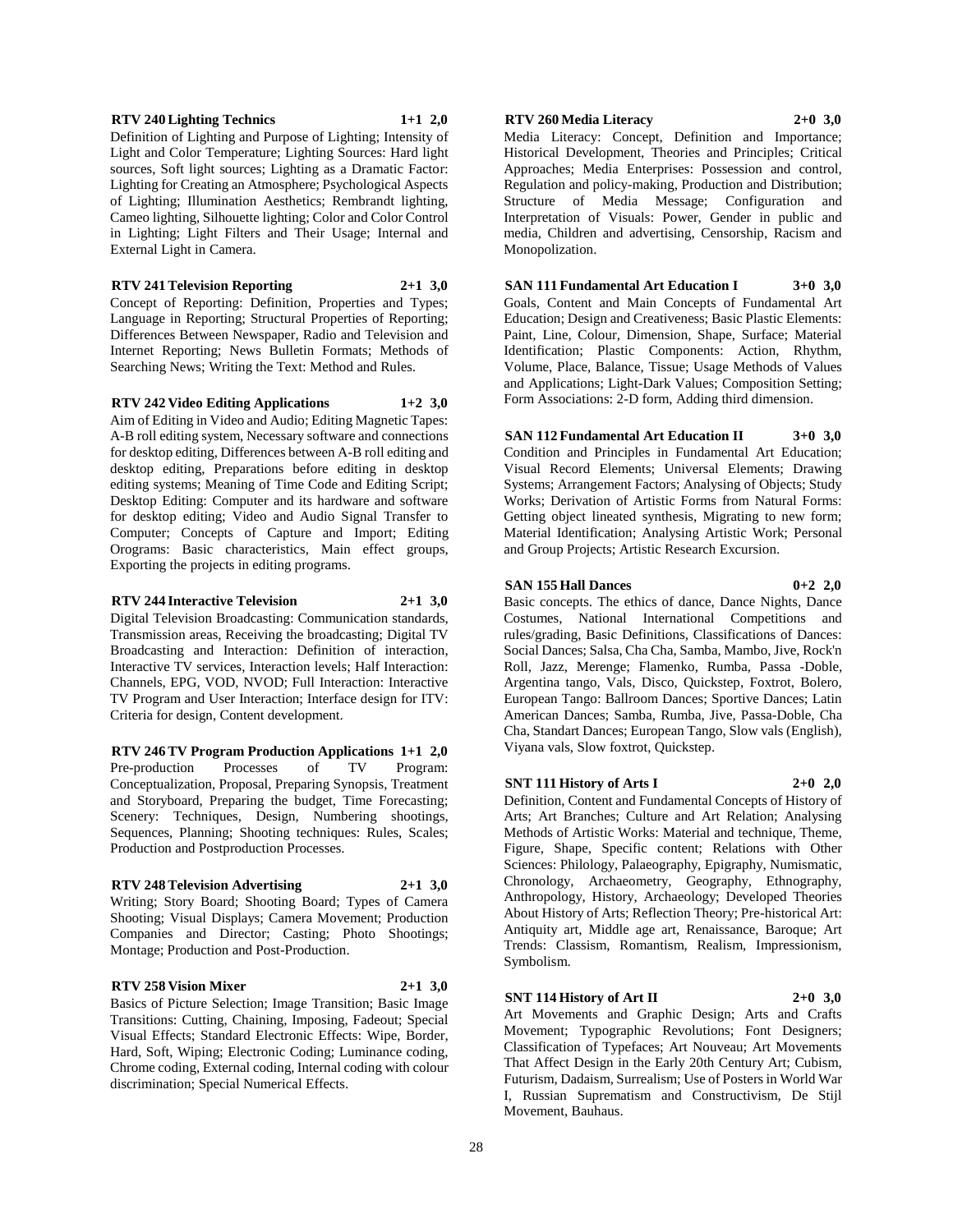**ŞPL 201 City Admiration and Environment 3+0 3,0** Urban Management; Perception of City; Human and Environment; Globalization; Urban Culture and Identity; Environment and Participation; Industrialization and Urban Transformation; Effects of Urbanization to Environment and Ecological System; Urbanization and Environmental Problems; The Planning and Application Problems of Urban Technical and Social Services; Urban Planning and Administrative Organization; Importance of Public Participation in Urban Planning; Restructuring of Local Governments; Historical Development of Local Governments; Legal and Administrative Regulations.

**ŞPL 202 Plans of Map and Expropriation 2+0 3,0** Existing Maps; Types and Hierarchy of Plans; Development Plans, Regional Plans, Metropolitan Area Plans, Environment Organization Plan, City Plans: Land use plans, Detail plans; Procedures of Elaborating and Implementing city plans; Changing city plans, Expropriation: Process of Making an Expropriation Decision, Notifying the Owners; Organization of land and land subdivision control.

#### **TAR 165 Atatürk's Principles and History of Turkish Revolution I 2+0 2,0**

Reform efforts of Ottoman State, General glance to the stagnation period, Reform searching in Turkey, Tanzimat Ferman and its bringing, The Era of Constitutional Monarchy in Turkey, Policy making during the era of first Constitutional Monarchy, Europe and Turkey, 1838-1914, Europe from imperialism to World War I, Turkey from Mudros to Lausanne, Carrying out of Eastern Question, Turkish Grand National Assembly and Political construction 1920-1923, Economic developments from Ottomans to Republic, The Proclamation of New Turkish State, from Lausanne to Republic.

#### **TAR 166 Atatürk's Principles and History of Turkish Revolution II 2+0 2,0**

The Restructuring Period; The Emergence of the fundamental policies in the Republic of Turkey (1923-1938 Period); Atatürk's Principles, and Studies on Language, History and Culture in the period of Atatürk; Turkish Foreign Policy and Application Principles in the period of Atatürk; Economic Developments from 1938 to 2002; 1938-2002 Period in Turkish Foreign Policy; Turkey after Atatürk's period; Social, Cultural and Artistic Changes and Developments from 1938 to Present.

**TEK 107 Scientific Principles of Technology 3+1 4,0** Material Properties: Chemical operations in burning and oxidation, Prevention from oxidation, Elasticity of material and Hook's Law; Static: Static balance state, Vctorial and scalar quantities, Moment, Center of gravity; Dynamics: Path, time, velocity and acceleration; Mechanic and Electromagnetic Wave Movement: Wave length, Frequency; Fluid Pressure: Pressure and its units, Absolute presuure, Relative Pressure; Electric and Magnetism: Simple circuits with serial and parallel connected resistants, Current, voltage difference and resistant problems.

# **TER 201 Thermodynamics 2+0 2,0**

Definitions and Fundamental Principles; First Law of Thermodynamics; Thermodynamic Systems; Heat and Work; Second Law of Thermodynamics; Entropy; Heat Energy; Carnot Principle and Carnot Cycle; Change of State of Gases; Heat Engine Cycles: Constant volume (Otto), Constant pressure (Diesel) and mixed cycles, Power cycles.

# **THU 203 Community Services 0+2 3,0**

Various Community Projects: Helping young students during their study periods or after school study sessions, Aiding the elderly in nursing homes, helping disabled individuals with various tasks, helping social services and aiding children with their education etc., take part in the projects which raise environmental awareness, Integrating with the community and enabling use of knowledge accumulated in the courses.

### **THU 205 Community Services 0+2 4,0**

The course aims to integrate the students with the community and enable them to utilize the knowledge they have accumulated in their courses. The students participate in different community projects such as helping young students at their study periods or after school study sessions, aiding the elderly in nursing homes, helping disabled individuals with various tasks, helping Social Services and aiding children with their education etc. The students also try to work in projects which raise environmental awareness.

#### **TİP 111 Typography I 2+1 2,5**

Definition and Scope of Typography; Anatomy of the Latin Alphabet Letters; Basic Rules of Writing; Presentation of Certain Typefaces; Typographical Regulatory Studies; Creating Meaning Through Connotation: Meaning of the word; Design Elements in Writing: Heading, Sub-heading, Text, etc., Analysis of Elements.

#### **TİP 112 Typography II 2+0 2,0**

Historical Development of Typography; Structure and Anatomy of Letters; Font Family, Font Size, Space, Editing, Optical Alignment, Emphasis, Readability and Abstraction, Special Effects; Importance of Typography and Its Relationship with Other Graphic Elements.

#### **TOP 102 Surveying 2+2 4,5**

Concepts Related to Topography; Simple Measurement Tools and Horizontal Measurement: Application of right angles, Application of right angles by the help of prisms, Application of lines; Length Measurement: Calculation of Surveying and levelment; Calculation of Area: Calculation of area according to measurement values, Calculation of area according to coordinate values, Calculation of area according to Cross Method; Theodolite and Angle Measurement: Measuring horizontal and vertical angles, Length measuring; Drawing Maps and Plans Using The Dimensions of a Field: Calculation of Coordinates; Calculation of Polygons.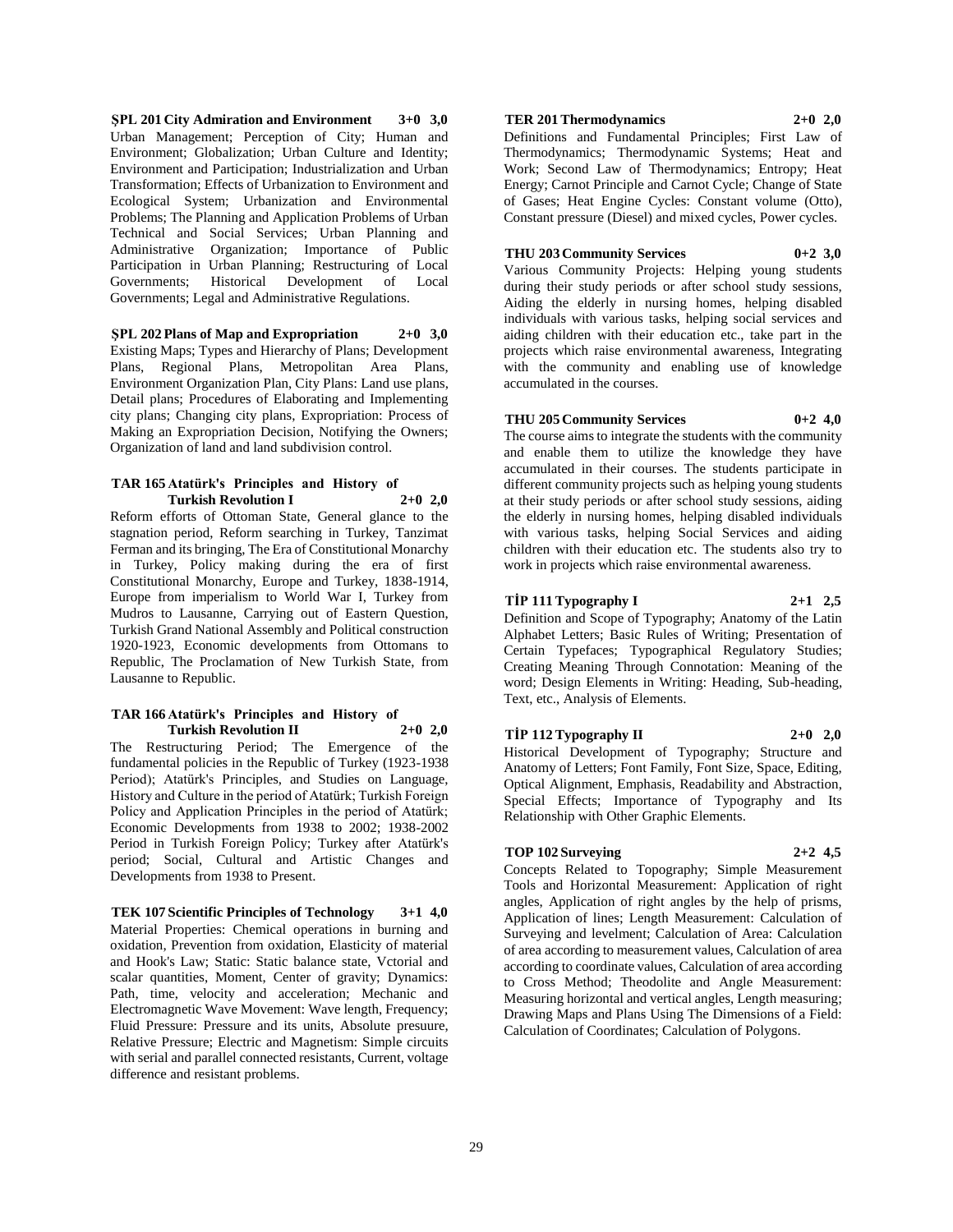#### **TRA 108 Highways 2+0 2,0**

The terms highway and road traffic; Driver and pedestrian characters; Characteristics of vehicle; Transportation and traffic concept; Urban transportation; Traffic arrangement and beginning of traffic; Changes in traffic trend; Transferring traffic and saturation point; Basic elements of traffic and relations between them; Capacity concept and speed-flow relationship for capacity; Service level; Concrete pavement design; Concrete pavement construction; Defects and restoration of concrete pavements.

**TRA 218 Transportation 2+1 3,0** Modes of Transportations: Highways, Railways: The structure of the transport system: Routes; Geometric design; Study of surveying works; The experiments of bituminous asphalts, liquid asphalt, aggregates and bitumen; Surface coatings.

#### **TRS 102 Technical Drawing 2+2 4,5**

Engineering Drawing and Tools: Drawing tools, introduction, use and care; Engineering Drawing Papers: Papers used at drawing, Measurements of paper standards; Scales: Applications; Standard Line: Areas of application; Line studies; Standard Writing: Inclined and Perpendicular writing, Writing studies; Geometrical Drawings: Angles, Setsquare, Ruler, Drawing angles by using compasses, Dividing to equal parts, combinations, Drawing regular polygons into a circle; Geometric Projection and Drawing Views; Scaling and Measuring; Cross Section Views; Perspective; Roughness of Surfaces and Surface Processing Signs; Tolerance and Exercises.

#### **TRS 104 Technical Drawing 2+2 4,0**

Technical Drawing and Tools: Drawing tools, introduction, usage and care; Technical Drawing Papers: Papers used at drawing, Measurements of paper standarts; Scales: Applications; Standart Line: Usage areas, Line studies; Standart Writing: Inclined and Perpendicular writing, Writing studies; Geometrical Drawings: Angles, Setsquare, Ruler, Drawing angles by using compasses, Dividing to equal parts, combinations, Drawing regular polygons into a circle; Geometric Projection and Drawing Views; Scaling and Measuring; Cross Section Views; Perspective; Roughness of Surfaces and Surface Processing Signs; Tolerance and Exercises.

### **TÜR 120 Turkish Sign Language 3+0 3,0**

Overview of Sign Language: Characteristics of sign language; History of Sign Language in the World: Emergence of language and sign language, Verbal education and approaches to sign language; History of Turkish Sign Language: Early period, Ottoman period, Period of the Republic of Turkey; Introduction to Turkish Sign Language: Finger alphabet, Pronouns, Introducing oneself and family, Greetings, Meeting, Relationship words; Showing Basic Words: Adjectives: Adjectives of quality, Adjectives of quantity; Verbs: Present tense, Past tense, Future tense, Time adverbs, Antonyms; Healthy Living: Expression of healthrelated problems, Sports terms, Expressing requirements; In a Bank: Expressions required to carry out basic procedures in a bank; Vacation: Basic words about vacation.

# **TÜR 125 Turkish Language I 2+0 2,0**

Language: Characteristics of language, Relationship between language and thought and language and emotion, Theories about the origin of languages, Language types, The position of Turkish Language among world languages; Relationship Between Language and Culture; Historical Progress of the Turkish Language; Alphabets Used for Writing in Turkish; Turkish Language Studies; Turkish Language Reform; Phonetics; Morphology and Syntax; The Interaction of Turkish Language with Other Languages; Wealth of Turkish Language; Problems Facing Turkish Language; Derivation of Terms and Words; Disorders of Oral and Written Expression.

#### **TÜR 126 Turkish Language II 2+0 2,0**

Composition: Written composition, Paragraph and ways of expression in paragraphs; Punctuation; Spelling Rules; Types of Written Expression and Practices I: Expository writing; Types of Written Expression and Practices II: Narrative writing; Academic Writing and Types of Correspondence; Reading and Listening: Reading, Reading comprehension strategies, Critical reading; Listening; Relationship between Listening and Reading; Oral Expression: Basic principles of effective speech; Body Language and the Role of Body Language in Oral Expression; Speech Types; Principles and Techniques of Effective Presentation; Some Articulatory Features of Oral Expression.

#### **YPD 101 Building Inspection 2+1 3,0**

Legal procedures in building inspection; Application Process: Building Material Standards; Control of material and laboratory tests; Application of Building: Control of steel and mold; Preparation of concrete; Compliance control of materials in projects.

#### **YPD 102 Guidelines for Earthquake Resistant Construction 2+0 2,0**

Causes and Characteristics of Earthquakes: Concept and definitions; Seismological assessment; Forms of ground motion; Design for earthquakes; Collecting the geological data's and evaluation; Slope stability analysis and landslides; Liquefactions; The basic design of foundation; Retaining structures; Construction on active faults; Strengthening of structures.

### **YPD 103 Structural Design I 3+1 4,0**

Evolution of Concrete and Concrete Buildings: Structural Behavior of concrete elements; Structure and building loads; Design criteria for concrete framed structures; Elements of Concrete Framed Structures: Foundation, Floors, Stairs; Wall design; Exterior Wall Design: Wall types and assemblies, Metal cladding, Stud-backed walls; Drawing a Wall Section: Points to consider, Drafting guidelines; Reinforced prefabricated buildings; application systems; Assembling techniques of panel facade elements and joint analysis.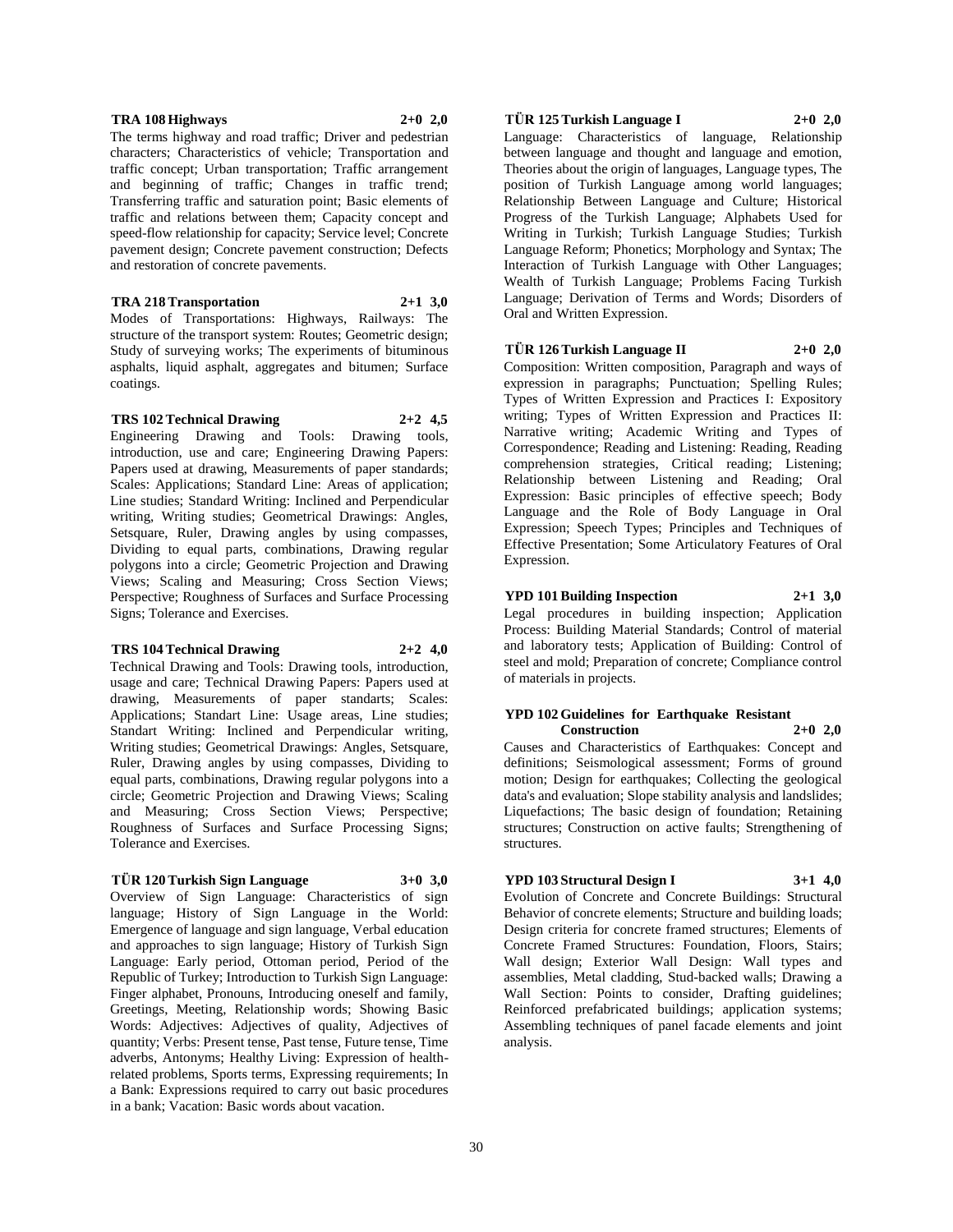#### **YPD 104 Structural Design II 2+0 2,0**

Steel in Architecture: Evolution of Steel Structures, Steel-Framed Structures: Developments and achievements; Example of Steel-Framed Buildings; Principles of Design and Construction: Fundamentals of planning, Load bearing systems, Columns, Bracing, Flooring systems, Integration of building structure with building insulation; Steel stairs; External Walls: Curtain walls, Facade claddings; Internal Walls: Glass walls, suspended ceilings, raised floors; Roofs: Glass roofs; Corrosion and protection, Fire Protection; Wood in Architecture: Wood construction components; Principles of Design and Construction: Fundamentals of planning, Load bearing systems, Bracing, Floor structures, Construction of floors, Integration of building structure with building insulation, Wooden Stairs; External Walls and facade claddings; Internal walls construction; Roofs.

#### **YPD 105 Construction and Material 3+0 3,0**

Definition of Materials: History; Natural Stone as an Element of Construction Materials; Aggregate: Classification, Screen Analysis, Granulometry, Properties of Aggregates Used in Foundation Construction; Properties of Bitumen Aggregate; Experiments Applied to Aggregate; Plaster; Lime; Cement, Properties of Cement; Mortar and Properties; Concrete and Properties of Concrete; Mixture Ratios for Concrete Materials; Metals, Woods, Glass, Plastic Materials.

**YPD 106 Occupational Health and Safety 2+0 2,0** Development and Importance of Occupational Health and Safety; Causes of Work Accidents and Occupational Illnesses; Measures against Work Accidents and Employee Health Problems; Occupational Health and Safety in Turkey; Legal Responsibilities of Employers; Organization and Practice of Safety Control in Turkey.

#### **YPD 201 Repairs and Strengthening of Structures 2+0 2,0**

Damage Assessment in Building: Study of building survey; Non-Destructive Inspection and Destructive Inspection; Strengthening of structures. Repair and strengthening methods; Strengthening techniques of materials; Financial issues in Strengthening.

#### **YPD 202 Damage in Buildings 3+0 3,0**

Type of damage and causes in reinforced concrete elements; To apply basic principles to determine the damage status; Basic principles of surveying; The methodology of damage in buildings and their causes; Improvement of damages in buildings; Damages in wood, steel, concrete and reinforced concrete structures.

#### **YPD 203 Technical English 2+0 2,0**

Speaking: Introduction of himself and others, Subjects interested with working place, Demands in formal place, Offering help, Excuse, Apology, Necessity, Obligation, Quantity, Ratio Percentages, Estimating, Instruction; Listening-Understanding: Understanding in Professional subject; Writing: Taking note, Curriculum vitae, Business letters, Passive structure usage; Reading-Understanding: Conjunctions indicate time, purpose, condition, Expressions

in passive structure, Expressions indicate contrariness, Dictionary usage.

**YPD 204 Building Site Organization 2+0 2,0** The creation of building site; Work programmed; Manufacturing preparation building site; Manufacturing teams and their applications; Excavations works and office works; Preparation of progress payment. applications; Excavations works and office works; Preparation of progress payment.

**YPD 205 Application of Building Inspection 2+2 4,0** Regulation of building inspection; Considerations when examining projects; Application of buildings; Preparation of Concrete: Concrete casting and processing; Sampling; To check compliance with standards; Methodology of permission to use the buildings.

**YPD 206 Structures and Earthquake 2+0 3,0** Earthquake Movement: The behavior of structure element under the influence of earthquakes; Curating wall system design Structures under torsion; Design of masonry structures; Considerations in earthquake resistance structural system.

# **YPD 207 Introduction to Computer Aided Design 2+1 3,0**

Definition and Aim of AutoCAD 2000: Coordinate System; Command Line; Trim; Erase; Save; Save As; Command Offset; Mirror; Chamfer; Fillet; Move ; Rotate; Scale; Stretch; Lengthen; Extend; Dimension; Polygon; Circle; Rectangle; Ellipse; Point; Hatch; Explode; Inquiry; Option Properties: Make Block; Insert Block; External References; Image ; Format; Jpeg; Bmp; Export; Plot ; Plot Preview.

#### **YPD 208 Building Inspection and Legal Aspects of Reconstruction 2+1 3,0**

Administrative Structure of Turkey: Centralized administration; Decentralized administration; Limitations of Authority in City Planning and the Reconstruction Law: Basic principles of city planning; Allotment and unification; Principles of construction, Provisions of penalty; Regulations based on reconstruction law; Regulations on the elaboration of existing maps; Regulations on elaborating and changing city plans; Regulations on land subdivision; Typical reconstruction regulation of municipalities; Regulation on parking areas; Regulation on reconstruction amnesty.

#### **YPD 210 Water Supply and Sewerage 2+2 4,0**

Hydrology; Collection of Surface Water: Water Supply from Rivers, Lakes and Dams; Collection of Groundwater Supply: From Hillside and Wells; Water Transmission by Pipe Lines: Hydraulics; Operations and Distribution Systems: Waste Water Collection; Sewers; Flow in Sewers and Sewer Appurtenances; Design of Sewer System; Waste Water Treatment Methods.